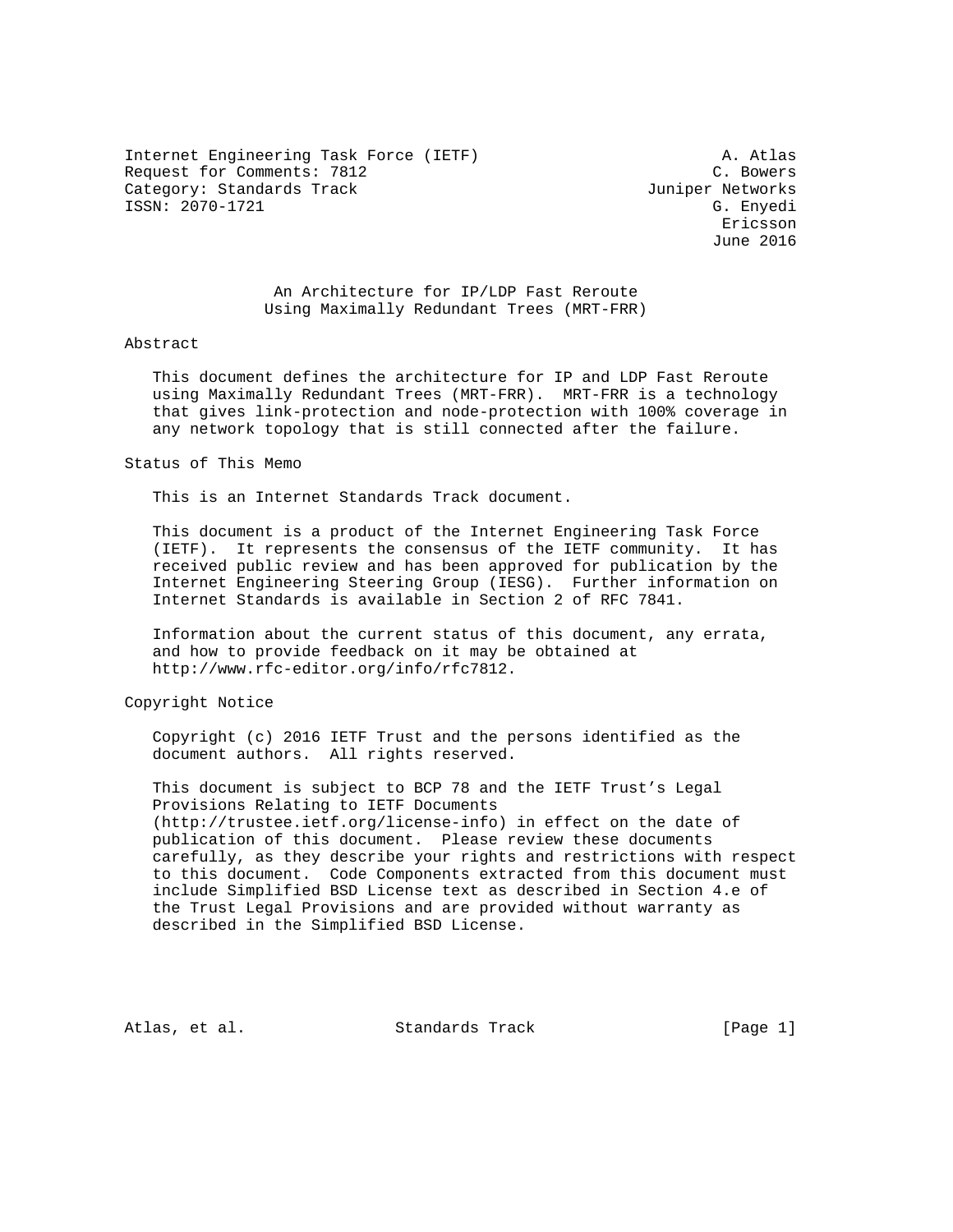Table of Contents

| Introduction $\ldots \ldots \ldots \ldots \ldots \ldots \ldots \ldots$<br>1. . | $\mathbf{3}$   |
|--------------------------------------------------------------------------------|----------------|
| Importance of 100% Coverage<br>1.1.                                            | $\overline{4}$ |
| Partial Deployment and Backwards Compatibility<br>1.2.                         | 5              |
| 2.                                                                             | 5              |
| 3.                                                                             | 5              |
| 4.<br>Maximally Redundant Trees (MRT)                                          | 7              |
| 5.                                                                             | 9              |
| Unicast Forwarding with MRT Fast Reroute<br>б.                                 | $\mathsf{Q}$   |
| Introduction to MRT Forwarding Options<br>6.1.                                 | 10             |
|                                                                                | 10             |
| Topology-Scoped FEC Encoded Using a Single Label<br>6.1.1.1.                   |                |
|                                                                                | 10             |
| Topology and FEC Encoded Using a Two-Label Stack<br>6.1.1.2.                   |                |
| (Option 1B)                                                                    | 11             |
| Compatibility of MRT LDP Label Options 1A and 1B<br>6.1.1.3.                   | 12             |
| Required Support for MRT LDP Label Options<br>6.1.1.4.                         | 12             |
| MRT IP Tunnels (Options 2A and 2B)<br>6.1.2.                                   | 12             |
| 6.2. Forwarding LDP Unicast Traffic over MRT Paths                             | 13             |
| 6.2.1.<br>Forwarding LDP Traffic Using MRT LDP Label Option 1A                 | 13             |
| Forwarding LDP Traffic Using MRT LDP Label Option 1B<br>6.2.2.                 | 14             |
| Other Considerations for Forwarding LDP Traffic Using<br>6.2.3.                |                |
|                                                                                | 14             |
| Required Support for LDP Traffic<br>6.2.4.                                     | 14             |
| 6.3. Forwarding IP Unicast Traffic over MRT Paths                              | 14             |
| Tunneling IP Traffic Using MRT LDP Labels<br>6.3.1.                            | 15             |
| Tunneling IP Traffic Using MRT LDP Label Option<br>6.3.1.1.                    |                |
|                                                                                | 15             |
| Tunneling IP Traffic Using MRT LDP Label Option<br>6.3.1.2.                    |                |
|                                                                                | 15             |
| Tunneling IP Traffic Using MRT IP Tunnels<br>6.3.2.                            | 16             |
| Required Support for IP Traffic<br>6.3.3.                                      | 16             |
| 7.                                                                             | 16             |
| 7.1.                                                                           | 17             |
| Support for a Specific MRT Profile<br>7.2.                                     | 17             |
| Excluding Additional Routers and Interfaces from the MRT<br>7.3.               |                |
|                                                                                | 18             |
| Existing IGP Exclusion Mechanisms<br>7.3.1.                                    | 18             |
| MRT-Specific Exclusion Mechanism<br>7.3.2.                                     | 19             |
| 7.4.                                                                           | 19             |
| Algorithm for MRT Island Identification<br>7.5.                                | 19             |
|                                                                                | 19             |
| 8.1.                                                                           | 19             |
| 8.2.<br>Router-Specific MRT Parameters                                         | 21             |
| 8.3.                                                                           | 21             |
| 9. LDP Signaling Extensions and Considerations                                 | 22             |

Atlas, et al. Standards Track [Page 2]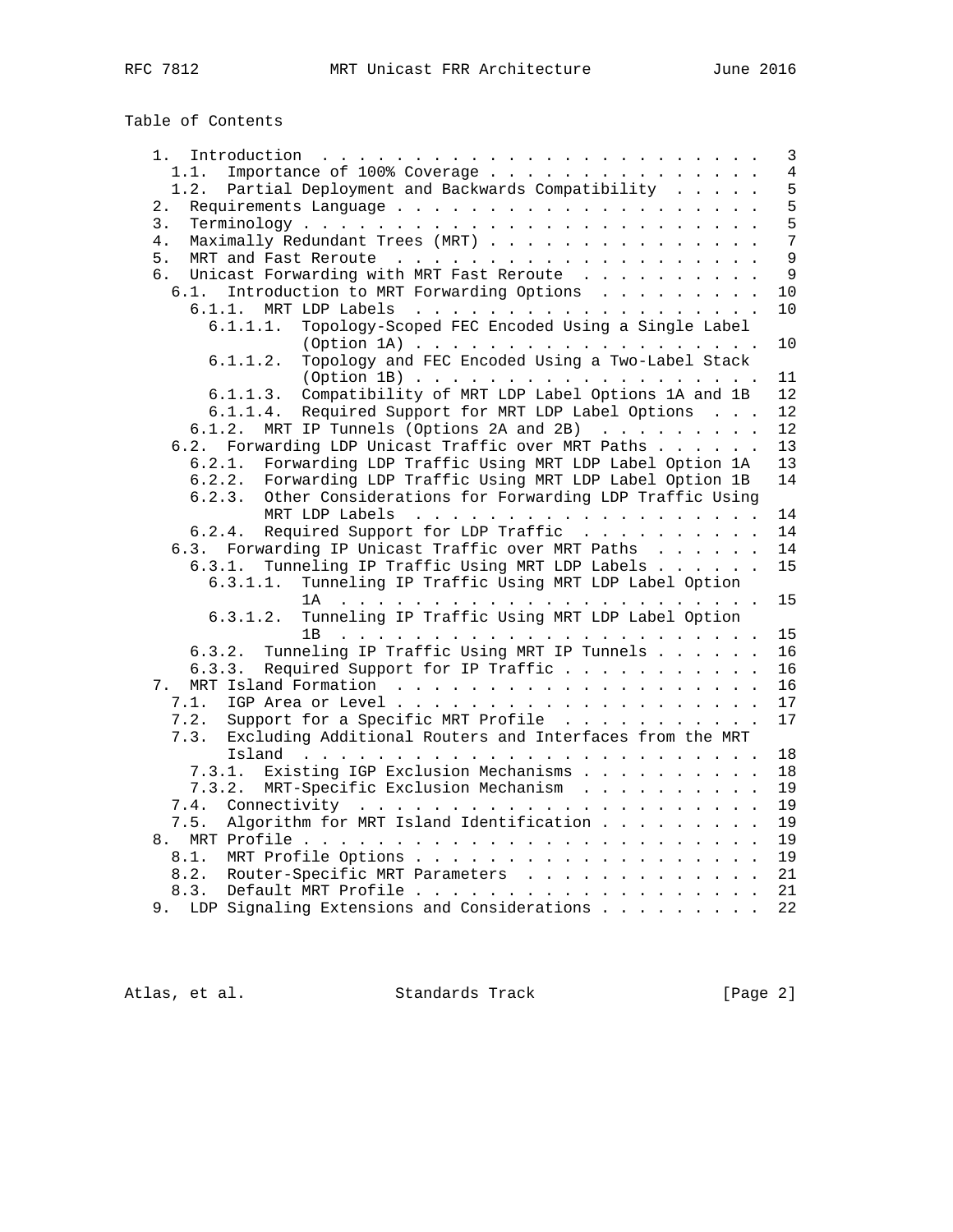| 10. Inter-area Forwarding Behavior                             |  | 23 |
|----------------------------------------------------------------|--|----|
| 10.1. ABR Forwarding Behavior with MRT LDP Label Option 1A     |  | 23 |
| Motivation for Creating the Rainbow-FEC<br>10.1.1.             |  | 24 |
| 10.2. ABR Forwarding Behavior with IP Tunneling (Option 2)     |  | 24 |
| 10.3. ABR Forwarding Behavior with MRT LDP Label Option 1B     |  | 25 |
| 11. Prefixes Multiply Attached to the MRT Island               |  | 26 |
| 11.1. Protecting Multihomed Prefixes Using Tunnel Endpoint     |  |    |
|                                                                |  | 28 |
| 11.2. Protecting Multihomed Prefixes Using Named Proxy-Nodes . |  | 29 |
| 11.3. MRT Alternates for Destinations outside the MRT Island.  |  | 31 |
| 12. Network Convergence and Preparing for the Next Failure     |  | 32 |
| Micro-loop Prevention and MRTs<br>12.1.                        |  | 32 |
| MRT Recalculation for the Default MRT Profile<br>12.2.         |  | 33 |
| 13. Operational Considerations                                 |  | 34 |
| 13.1. Verifying Forwarding on MRT Paths                        |  | 34 |
| 13.2. Traffic Capacity on Backup Paths                         |  | 34 |
| 13.3. MRT IP Tunnel Loopback Address Management                |  | 36 |
| 13.4. MRT-FRR in a Network with Degraded Connectivity          |  | 36 |
| 13.5. Partial Deployment of MRT-FRR in a Network               |  | 37 |
|                                                                |  | 37 |
|                                                                |  | 38 |
|                                                                |  | 38 |
| Normative References<br>16.1.                                  |  | 38 |
| 16.2. Informative References                                   |  | 39 |
| Inter-level Forwarding Behavior for IS-IS<br>Appendix A.       |  | 41 |
| Appendix B. General Issues with Area Abstraction               |  | 42 |
|                                                                |  | 43 |
| Contributors                                                   |  | 43 |
|                                                                |  | 44 |

## 1. Introduction

 This document describes a solution for IP/LDP fast reroute [RFC5714]. MRT-FRR creates two alternate forwarding trees that are distinct from the primary next-hop forwarding used during stable operation. These two trees are maximally diverse from each other, providing link and node protection for 100% of paths and failures as long as the failure does not cut the network into multiple pieces. This document defines the architecture for IP/LDP fast reroute with MRT.

 [RFC7811] describes how to compute maximally redundant trees using a specific algorithm: the MRT Lowpoint algorithm. The MRT Lowpoint algorithm is used by a router that supports the Default MRT Profile, as specified in this document.

 IP/LDP Fast Reroute using Maximally Redundant Trees (MRT-FRR) uses two maximally diverse forwarding topologies to provide alternates. A primary next hop should be on only one of the diverse forwarding

Atlas, et al. Standards Track [Page 3]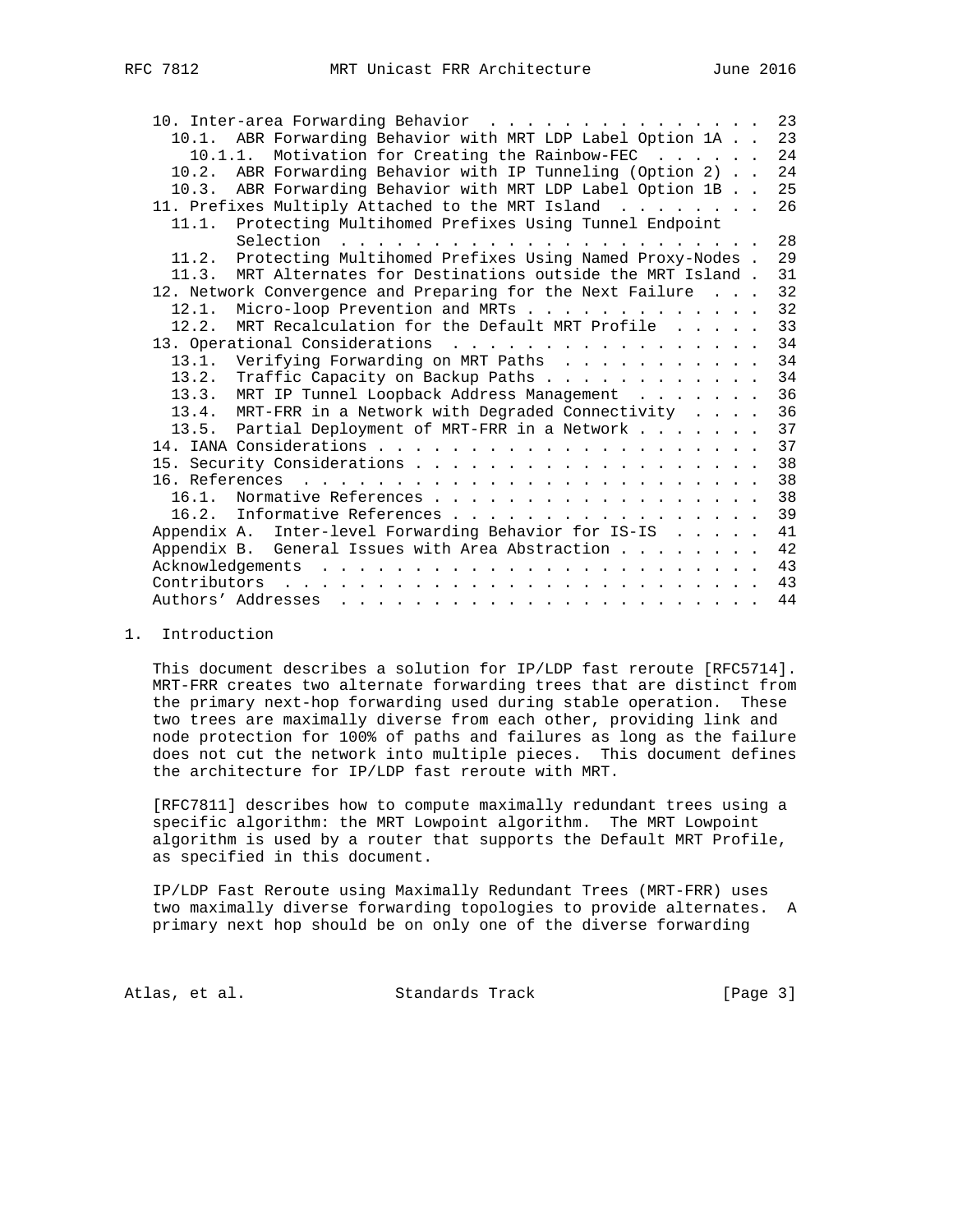topologies; thus, the other can be used to provide an alternate. Once traffic has been moved to one of the MRTs by one Point of Local Repair (PLR), that traffic is not subject to further repair actions by another PLR, even in the event of multiple simultaneous failures. Therefore, traffic repaired by MRT-FRR will not loop between different PLRs responding to different simultaneous failures.

 While MRT provides 100% protection for a single link or node failure, it may not protect traffic in the event of multiple simultaneous failures, nor does it take into account Shared Risk Link Groups (SRLGs). Also, while the MRT Lowpoint algorithm is computationally efficient, it is also new. In order for MRT-FRR to function properly, all of the other nodes in the network that support MRT must correctly compute next hops based on the same algorithm and install the corresponding forwarding state. This is in contrast to other FRR methods where the calculation of backup paths generally involves repeated application of the simpler and widely deployed Shortest Path First (SPF) algorithm, and backup paths themselves reuse the forwarding state used for shortest path forwarding of normal traffic. Section 13 provides operational guidance related to verification of MRT forwarding paths.

 In addition to supporting IP and LDP unicast fast reroute, the diverse forwarding topologies and guarantee of 100% coverage permit fast-reroute technology to be applied to multicast traffic as described in [MRT-ARCH]. However, the current document does not address the multicast applications of MRTs.

## 1.1. Importance of 100% Coverage

 Fast reroute is based upon the single failure assumption: that the time between single failures is long enough for a network to reconverge and start forwarding on the new shortest paths. That does not imply that the network will only experience one failure or change.

 It is straightforward to analyze a particular network topology for coverage. However, a real network does not always have the same topology. For instance, maintenance events will take links or nodes out of use. Simply costing out a link can have a significant effect on what Loop-Free Alternates (LFAs) are available. Similarly, after a single failure has happened, the topology is changed and its associated coverage has changed as well. Finally, many networks have new routers or links added and removed; each of those changes can have an effect on the coverage for topology-sensitive methods such as LFA and Remote LFA. If fast reroute is important for the network services provided, then a method that guarantees 100% coverage is important to accommodate natural network topology changes.

Atlas, et al. Standards Track [Page 4]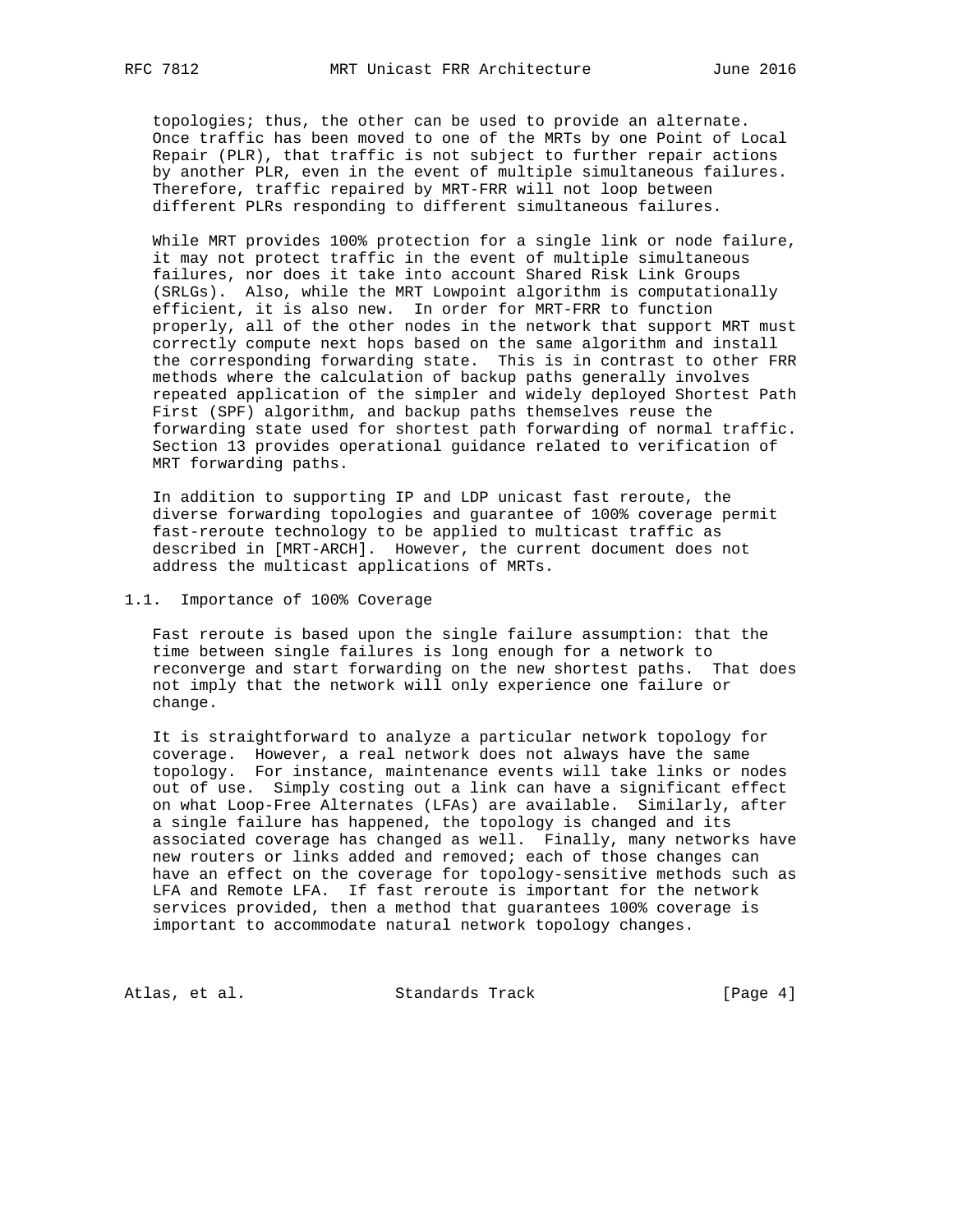When a network needs to use Ordered FIB [RFC6976] or Nearside Tunneling [RFC5715] as a micro-loop prevention mechanism [RFC5715], then the whole IGP area needs to have alternates available. This allows the micro-loop prevention mechanism, which requires slower network convergence, to take the necessary time without adversely impacting traffic. Without complete coverage, traffic to the unprotected destinations will be dropped for significantly longer than with current convergence -- where routers individually converge as fast as possible. See Section 12.1 for more discussion of micro loop prevention and MRTs.

1.2. Partial Deployment and Backwards Compatibility

 MRT-FRR supports partial deployment. Routers advertise their ability to support MRT. Inside the MRT-capable connected group of routers (referred to as an MRT Island), the MRTs are computed. Alternates to destinations outside the MRT Island are computed and depend upon the existence of a loop-free neighbor of the MRT Island for that destination. MRT Islands are discussed in detail in Section 7, and partial deployment is discussed in more detail in Section 13.5.

2. Requirements Language

 The key words "MUST", "MUST NOT", "REQUIRED", "SHALL", "SHALL NOT", "SHOULD", "SHOULD NOT", "RECOMMENDED", "MAY", and "OPTIONAL" in this document are to be interpreted as described in [RFC2119].

- 3. Terminology
	- network graph: A graph that reflects the network topology where all links connect exactly two nodes and broadcast links have been transformed into the standard pseudonode representation.
	- cut-link: A link whose removal partitions the network. A cut-link by definition must be connected between two cut-vertices. If there are multiple parallel links, then they are referred to as cut-links in this document if removing the set of parallel links would partition the network graph.
	- cut-vertex: A vertex whose removal partitions the network graph.
	- 2-connected: A graph that has no cut-vertices. This is a graph that requires two nodes to be removed before the network is partitioned.
	- 2-connected cluster: A maximal set of nodes that are 2-connected.
	- block: Either a 2-connected cluster, a cut-edge, or a cut-vertex.

Atlas, et al. Standards Track [Page 5]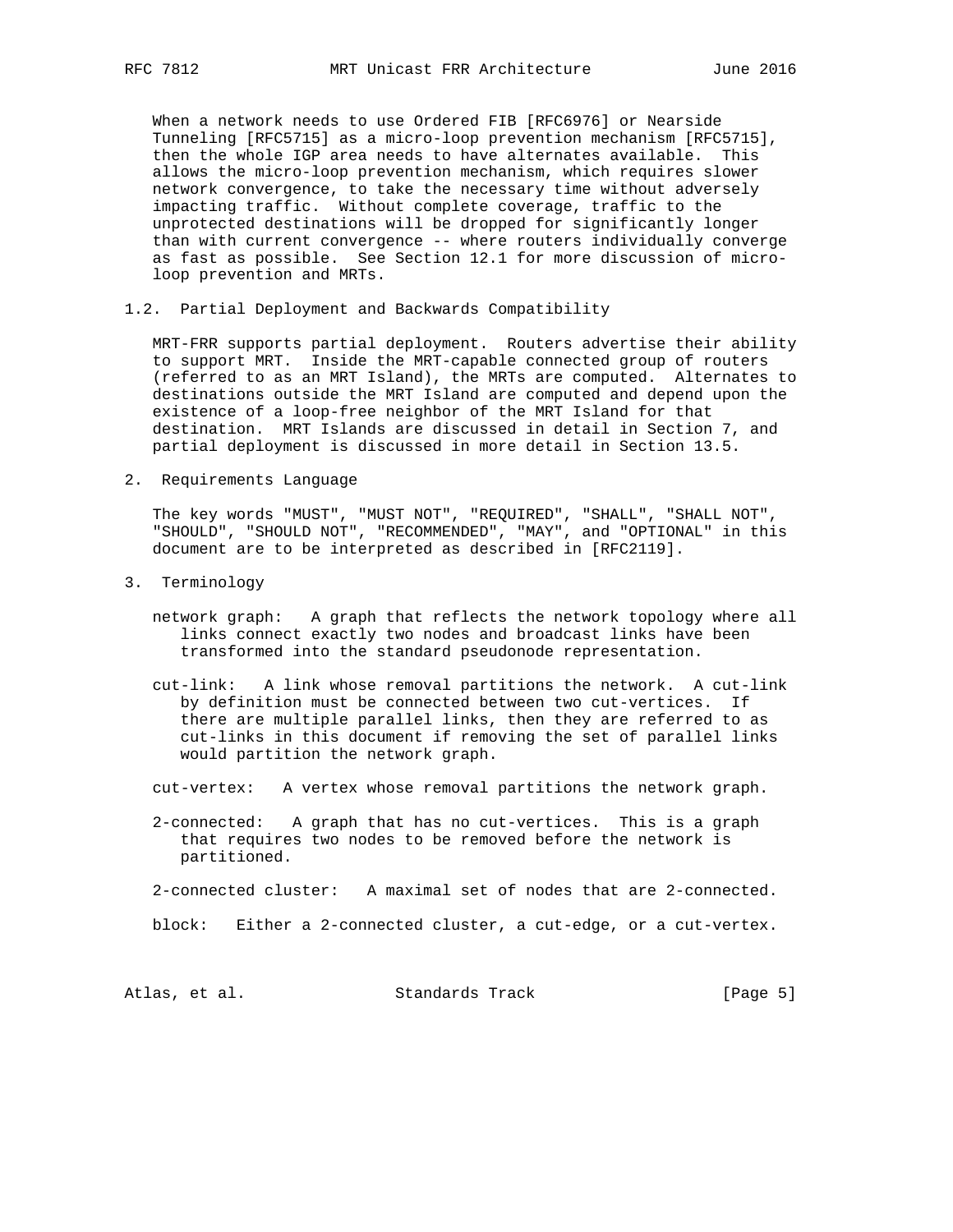- Redundant Trees (RT): A pair of trees where the path from any node X to the root R along the first tree is node-disjoint with the path from the same node X to the root along the second tree. Redundant trees can always be computed in 2-connected graphs.
- Maximally Redundant Trees (MRT): A pair of trees where the path from any node X to the root R along the first tree and the path from the same node X to the root along the second tree share the minimum number of nodes and the minimum number of links. Each such shared node is a cut-vertex. Any shared links are cut-links. In graphs that are not 2-connected, it is not possible to compute RTs. However, it is possible to compute MRTs. MRTs are maximally redundant in the sense that they are as redundant as possible given the constraints of the network graph.
- Directed Acyclic Graph (DAG): A graph where all links are directed and there are no cycles in it.
- Almost Directed Acyclic Graph (ADAG): A graph with one node designated as the root. The graph has the property that if all links incoming to the root were removed, then the resulting graph would be a DAG.
- Generalized ADAG (GADAG): A graph that is the combination of the ADAGs of all blocks.
- MRT-Red: MRT-Red is used to describe one of the two MRTs; it is used to describe the associated forwarding topology and MPLS Multi-Topology IDentifier (MT-ID). Specifically, MRT-Red is the decreasing MRT where links in the GADAG are taken in the direction from a higher topologically ordered node to a lower one.
- MRT-Blue: MRT-Blue is used to describe one of the two MRTs; it is used to described the associated forwarding topology and MPLS MT-ID. Specifically, MRT-Blue is the increasing MRT where links in the GADAG are taken in the direction from a lower topologically ordered node to a higher one.
- Rainbow MRT: It is useful to have an MPLS MT-ID that refers to the multiple MRT forwarding topologies and to the default forwarding topology. This is referred to as the Rainbow MRT MPLS MT-ID and is used by LDP to reduce signaling and permit the same label to always be advertised to all peers for the same (MT-ID, Prefix).
- MRT Island: The set of routers that support a particular MRT profile and the links connecting them that support MRT.

Atlas, et al. Standards Track [Page 6]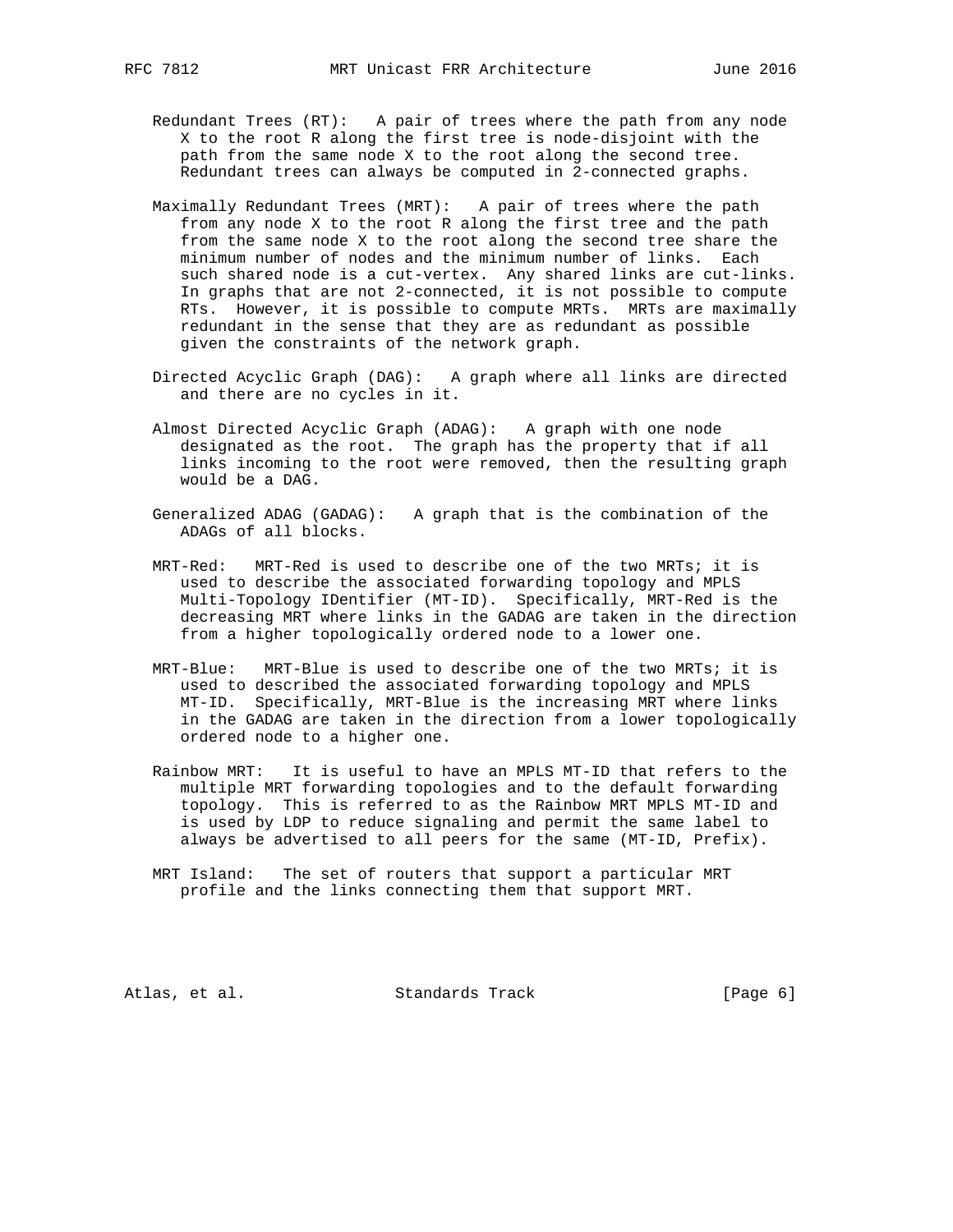- Island Border Router (IBR): A router in the MRT Island that is connected to a router not in the MRT Island, both of which are in
- Island Neighbor (IN): A router that is not in the MRT Island but is adjacent to an IBR and in the same area/level as the IBR.
- named proxy-node: A proxy-node can represent a destination prefix that can be attached to the MRT Island via at least two routers. It is named if there is a way that traffic can be encapsulated to reach specifically that proxy node; this could be because there is an LDP FEC (Forwarding Equivalence Class) for the associated prefix or because MRT-Red and MRT-Blue IP addresses are advertised in an undefined fashion for that proxy-node.
- 4. Maximally Redundant Trees (MRT)

a common area or level.

 A pair of Maximally Redundant Trees is a pair of directed spanning trees that provides maximally disjoint paths towards their common root. Only links or nodes whose failure would partition the network (i.e., cut-links and cut-vertices) are shared between the trees. The MRT Lowpoint algorithm is given in [RFC7811]. This algorithm can be computed in  $O(e + n \log n)$ ; it is less than three SPFs. This document describes how the MRTs can be used and not how to compute them.

 MRT provides destination-based trees for each destination. Each router stores its normal primary next hop(s) as well as MRT-Blue next hop(s) and MRT-Red next hop(s) toward each destination. The alternate will be selected between the MRT-Blue and MRT-Red.

 The most important thing to understand about MRTs is that for each pair of destination-routed MRTs, there is a path from every node X to the destination D on the Blue MRT that is as disjoint as possible from the path on the Red MRT.

 For example, in Figure 1, there is a network graph that is 2-connected in (a) and associated MRTs in (b) and (c). One can consider the paths from B to R; on the Blue MRT, the paths are B->F->D->E->R or B->C->D->E->R. On the Red MRT, the path is B->A->R. These are clearly link and node-disjoint. These MRTs are redundant trees because the paths are disjoint.

Atlas, et al. Standards Track [Page 7]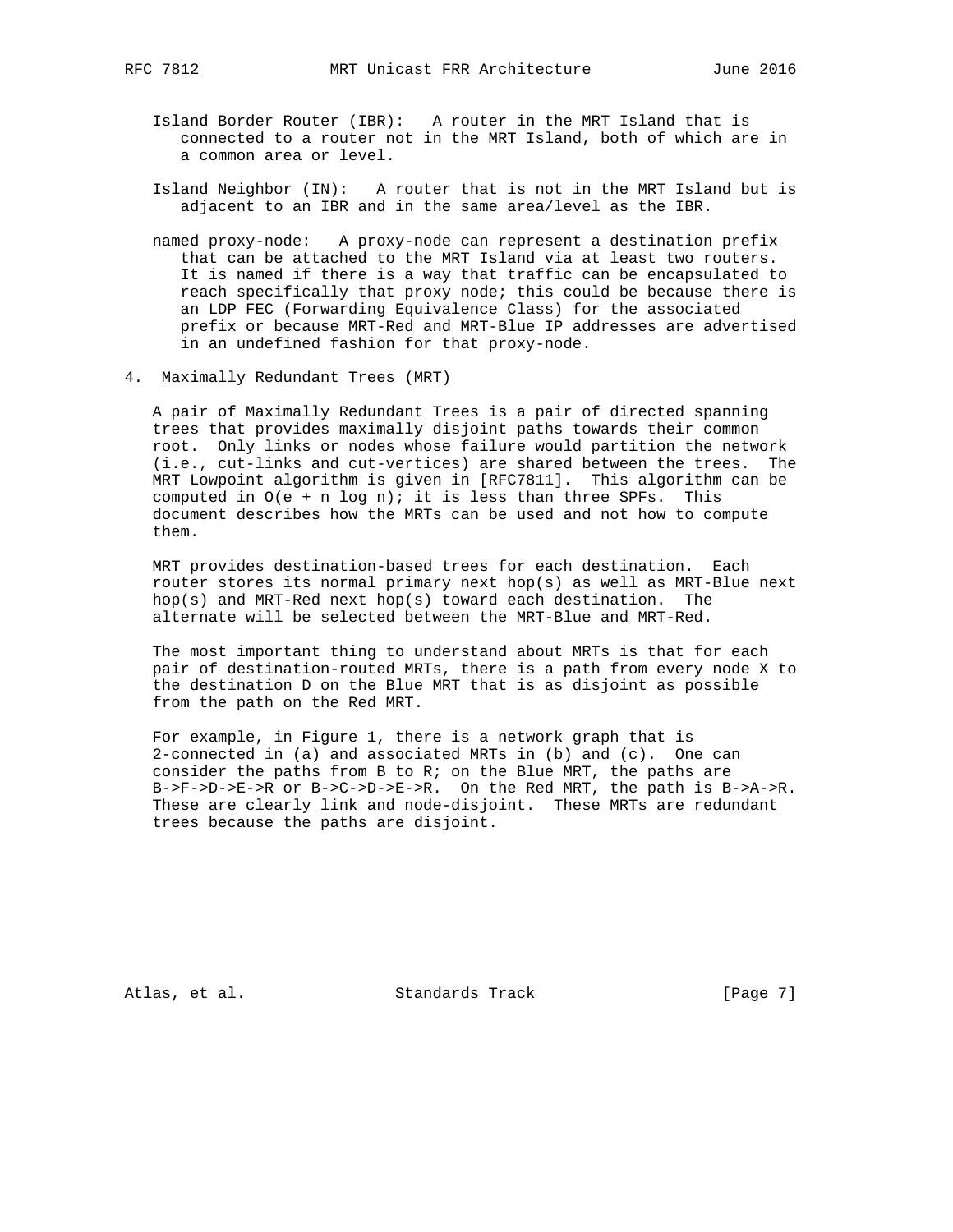



 By contrast, in Figure 2, the network in (a) is not 2-connected. If C, G, or the link C<->G failed, then the network would be partitioned. It is clearly impossible to have two link-disjoint or node-disjoint paths from G, J, or H to R. The MRTs given in (b) and (c) offer paths that are as disjoint as possible. For instance, the paths from B to R are the same as in Figure 1 and the path from G to R on the Blue MRT is G->C->D->E->R and on the Red MRT is G->C->B->A->R.



# (a) a graph that is not 2-connected



Figure 2: A Network That Is Not 2-Connected

Atlas, et al. Standards Track [Page 8]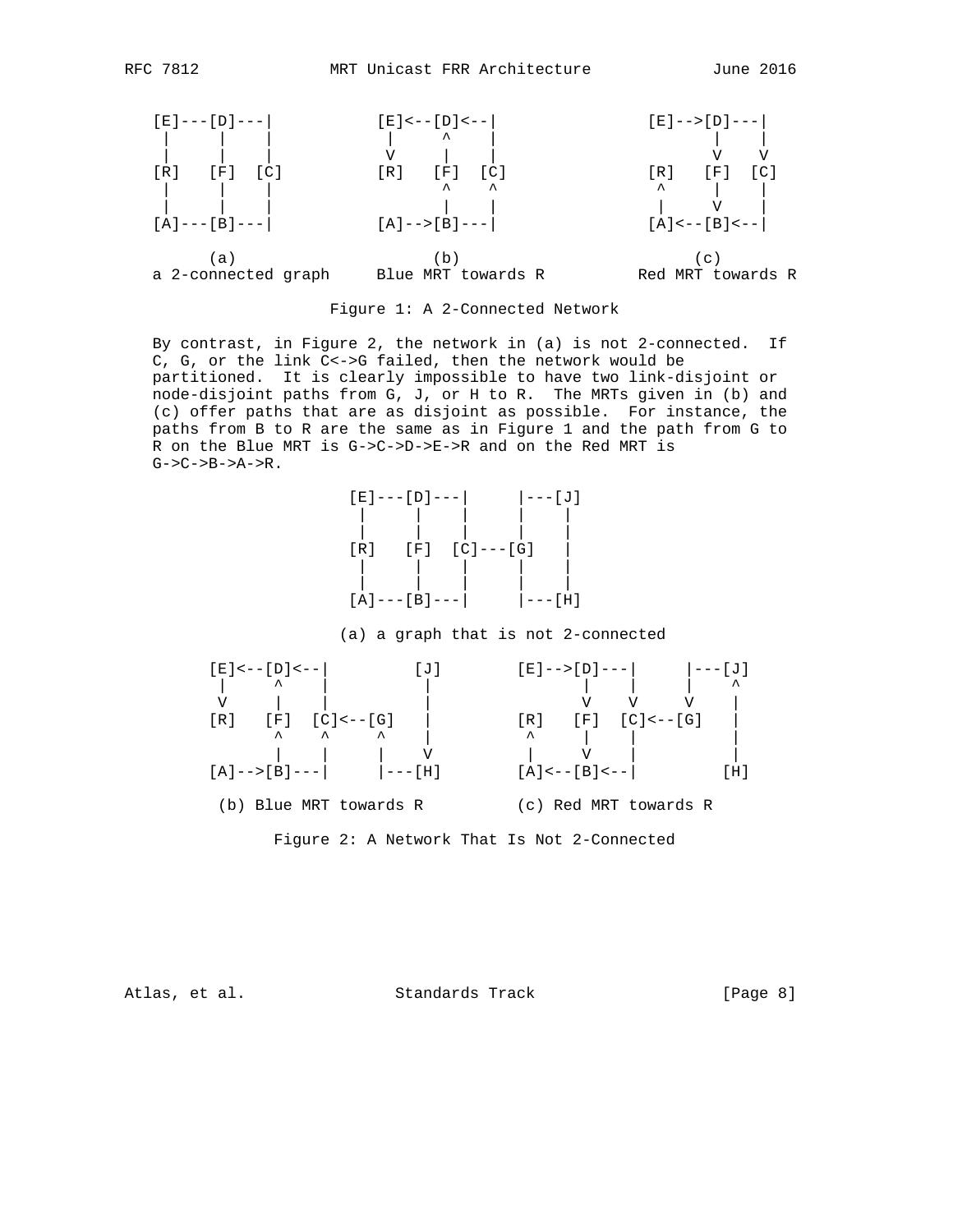# 5. MRT and Fast Reroute

 In normal IGP routing, each router has its Shortest Path Tree (SPT) to all destinations. From the perspective of a particular destination, D, this looks like a reverse SPT (rSPT). To use MRT, in addition, each destination D has two MRTs associated with it; by convention these will be called the MRT-Blue and MRT-Red. MRT-FRR is realized by using multi-topology forwarding. There is a MRT-Blue forwarding topology and a MRT-Red forwarding topology.

 Any IP/LDP fast-reroute technique beyond LFA requires an additional dataplane procedure, such as an additional forwarding mechanism. The well-known options are multi-topology forwarding (used by MRT-FRR), tunneling (e.g., [RFC6981] or [RFC7490]), and per-interface forwarding (e.g., Loop-Free Failure Insensitive Routing in [EnyediThesis]).

 When there is a link or node failure affecting, but not partitioning, the network, each node will still have at least one path via one of the MRTs to reach the destination D. For example, in Figure 2, B would normally forward traffic to R across the path B->A->R. If the B<->A link fails, then B could use the MRT-Blue path B->F->D->E->R.

 As is always the case with fast-reroute technologies, forwarding does not change until a local failure is detected. Packets are forwarded along the shortest path. The appropriate alternate to use is pre computed. [RFC7811] describes exactly how to determine whether the MRT-Blue next hops or the MRT-Red next hops should be the MRT alternate next hops for a particular primary next hop to a particular destination.

 MRT alternates are always available to use. It is a local decision whether to use an MRT alternate, an LFA, or some other type of alternate.

 As described in [RFC5286], when a worse failure than is anticipated happens, using LFAs that are not downstream neighbors can cause looping among alternates. Section 1.1 of [RFC5286] gives an example of link-protecting alternates causing a loop on node failure. Even if a worse failure than anticipated happens, the use of MRT alternates will not cause looping.

## 6. Unicast Forwarding with MRT Fast Reroute

 There are three possible types of routers involved in forwarding a packet along an MRT path. At the MRT ingress router, the packet leaves the shortest path to the destination and follows an MRT path to the destination. In an FRR application, the MRT ingress router is

Atlas, et al. Standards Track [Page 9]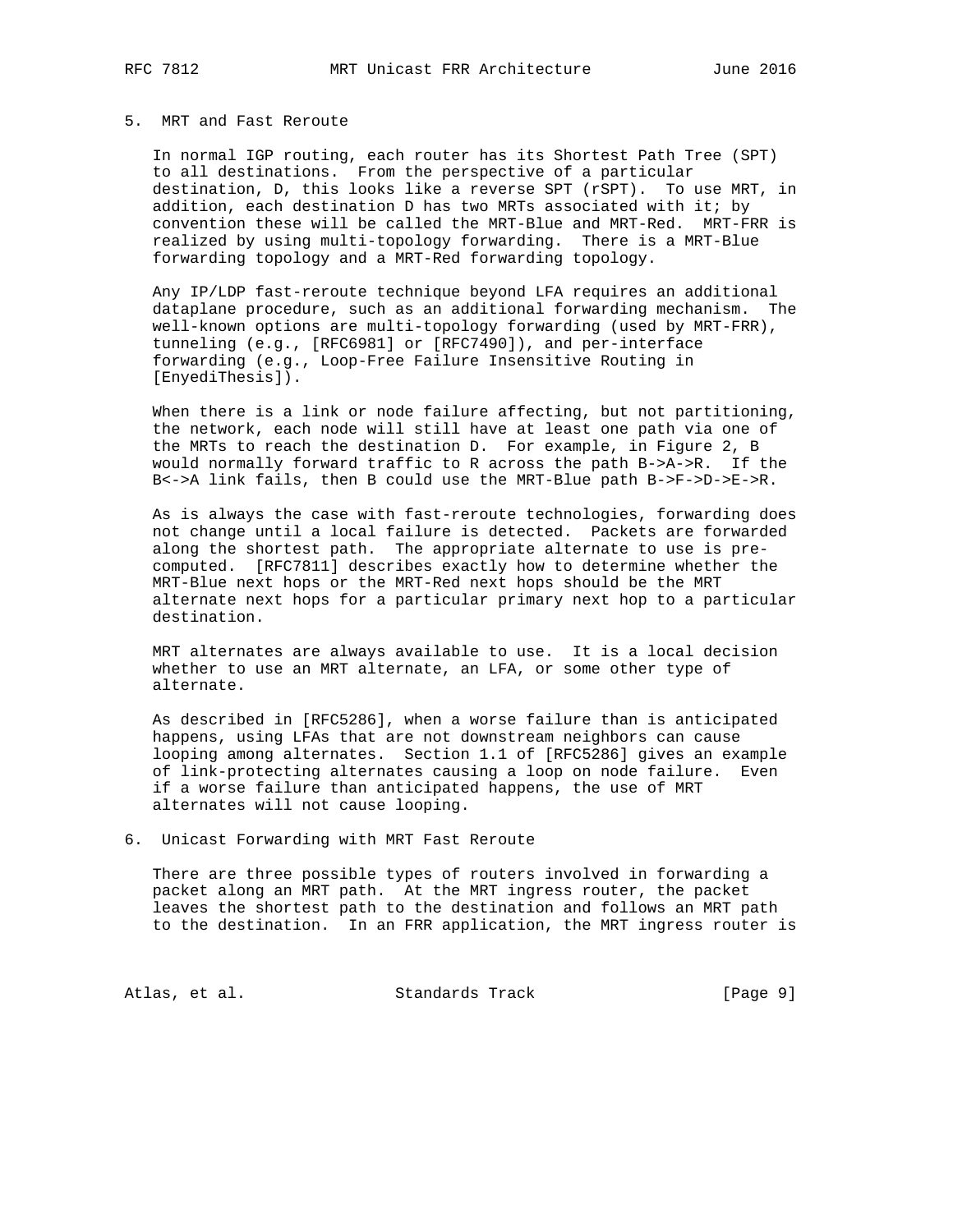the PLR. An MRT transit router takes a packet that arrives already associated with the particular MRT, and forwards it on that same MRT. In some situations (to be discussed later), the packet will need to leave the MRT path and return to the shortest path. This takes place at the MRT egress router. The MRT ingress and egress functionality may depend on the underlying type of packet being forwarded (LDP or IP). The MRT transit functionality is independent of the type of packet being forwarded. We first consider several MRT transit forwarding mechanisms. Then, we look at how these forwarding mechanisms can be applied to carrying LDP and IP traffic.

## 6.1. Introduction to MRT Forwarding Options

The following options for MRT forwarding mechanisms are considered.

- 1. MRT LDP Labels
	- A. Topology-scoped FEC encoded using a single label
	- B. Topology and FEC encoded using a two-label stack
- 2. MRT IP Tunnels
	- A. MRT IPv4 Tunnels
	- B. MRT IPv6 Tunnels

6.1.1. MRT LDP Labels

 We consider two options for the MRT forwarding mechanisms using MRT LDP labels.

6.1.1.1. Topology-Scoped FEC Encoded Using a Single Label (Option 1A)

 [RFC7307] provides a mechanism to distribute FEC-label bindings scoped to a given MPLS topology (represented by MPLS MT-ID). To use multi-topology LDP to create MRT forwarding topologies, we associate two MPLS MT-IDs with the MRT-Red and MRT-Blue forwarding topologies, in addition to the default shortest path forwarding topology with  $MT-ID=0$ .

 With this forwarding mechanism, a single label is distributed for each topology-scoped FEC. For a given FEC in the default topology (call it default-FEC-A), two additional topology-scoped FECs would be created, corresponding to the Red and Blue MRT forwarding topologies (call them red-FEC-A and blue-FEC-A). A router supporting this MRT transit forwarding mechanism advertises a different FEC-label binding for each of the three topology-scoped FECs. When a packet is

Atlas, et al. Standards Track [Page 10]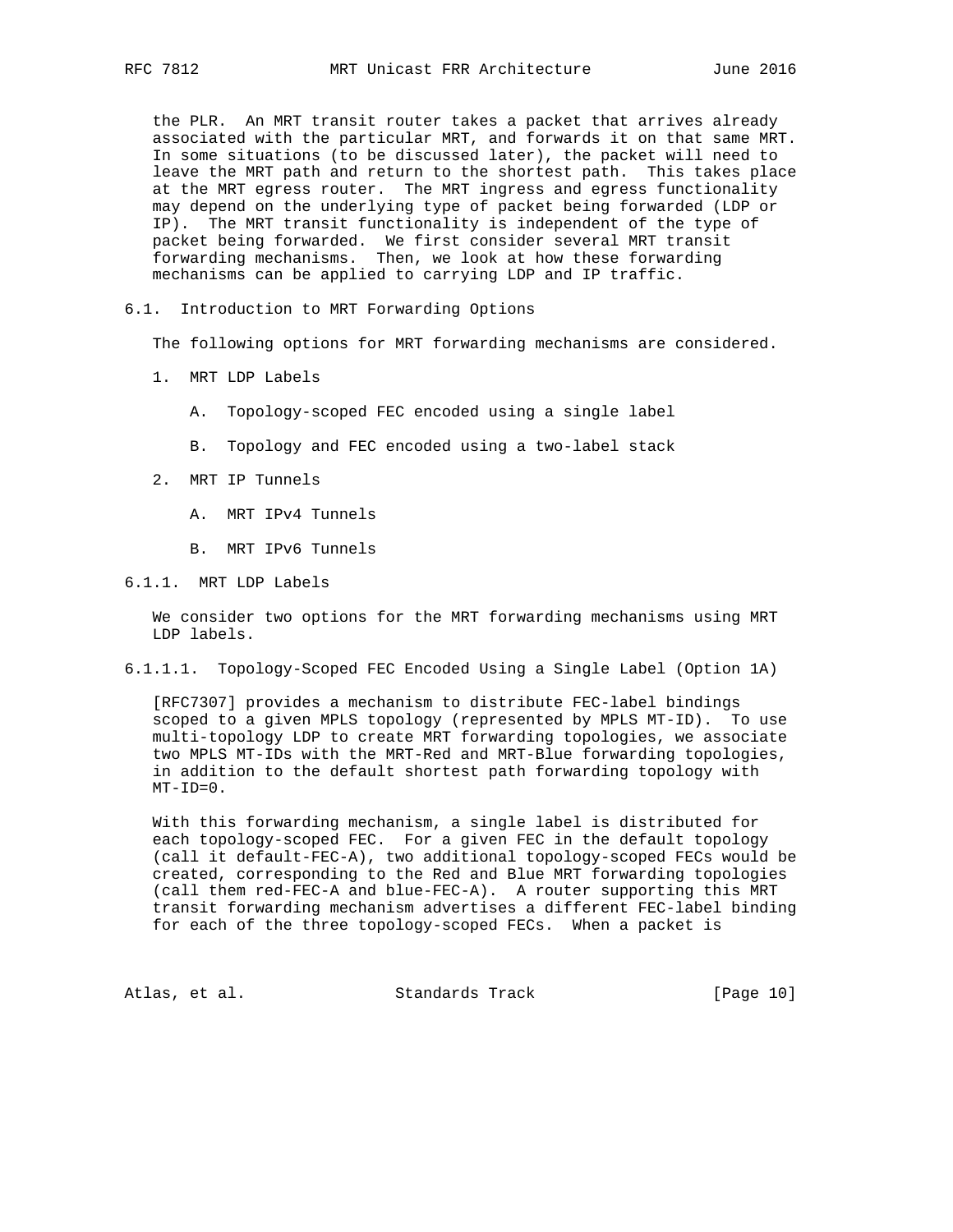received with a label corresponding to red-FEC-A (for example), an MRT transit router will determine the next hop for the MRT-Red forwarding topology for that FEC, swap the incoming label with the outgoing label corresponding to red-FEC-A learned from the MRT-Red next-hop router, and forward the packet.

 This forwarding mechanism has the useful property that the FEC associated with the packet is maintained in the labels at each hop along the MRT. We will take advantage of this property when specifying how to carry LDP traffic on MRT paths using multi-topology LDP labels.

 This approach is very simple for hardware to support. However, it reduces the label space for other uses, and it increases the memory needed to store the labels and the communication required by LDP to distribute FEC-label bindings. In general, this approach will also increase the time needed to install the FRR entries in the Forwarding Information Base (FIB) and, hence, the time needed before the next failure can be protected.

 This forwarding option uses the LDP signaling extensions described in [RFC7307]. The MRT-specific LDP extensions required to support this option will be described elsewhere.

6.1.1.2. Topology and FEC Encoded Using a Two-Label Stack (Option 1B)

 With this forwarding mechanism, a two-label stack is used to encode the topology and the FEC of the packet. The top label (topology-id label) identifies the MRT forwarding topology, while the second label (FEC label) identifies the FEC. The top label would be a new FEC type with two values corresponding to MRT Red and Blue topologies.

 When an MRT transit router receives a packet with a topology-id label, the router pops the top label and uses that it to guide the next-hop selection in combination with the next label in the stack (the FEC label). The router then swaps the FEC label, using the FEC label bindings learned through normal LDP mechanisms. The router then pushes the topology-id label for the next hop.

 As with Option 1A, this forwarding mechanism also has the useful property that the FEC associated with the packet is maintained in the labels at each hop along the MRT.

 This forwarding mechanism has minimal usage of additional labels, memory and LDP communication. It does increase the size of packets and the complexity of the required label operations and lookups.

Atlas, et al. Standards Track [Page 11]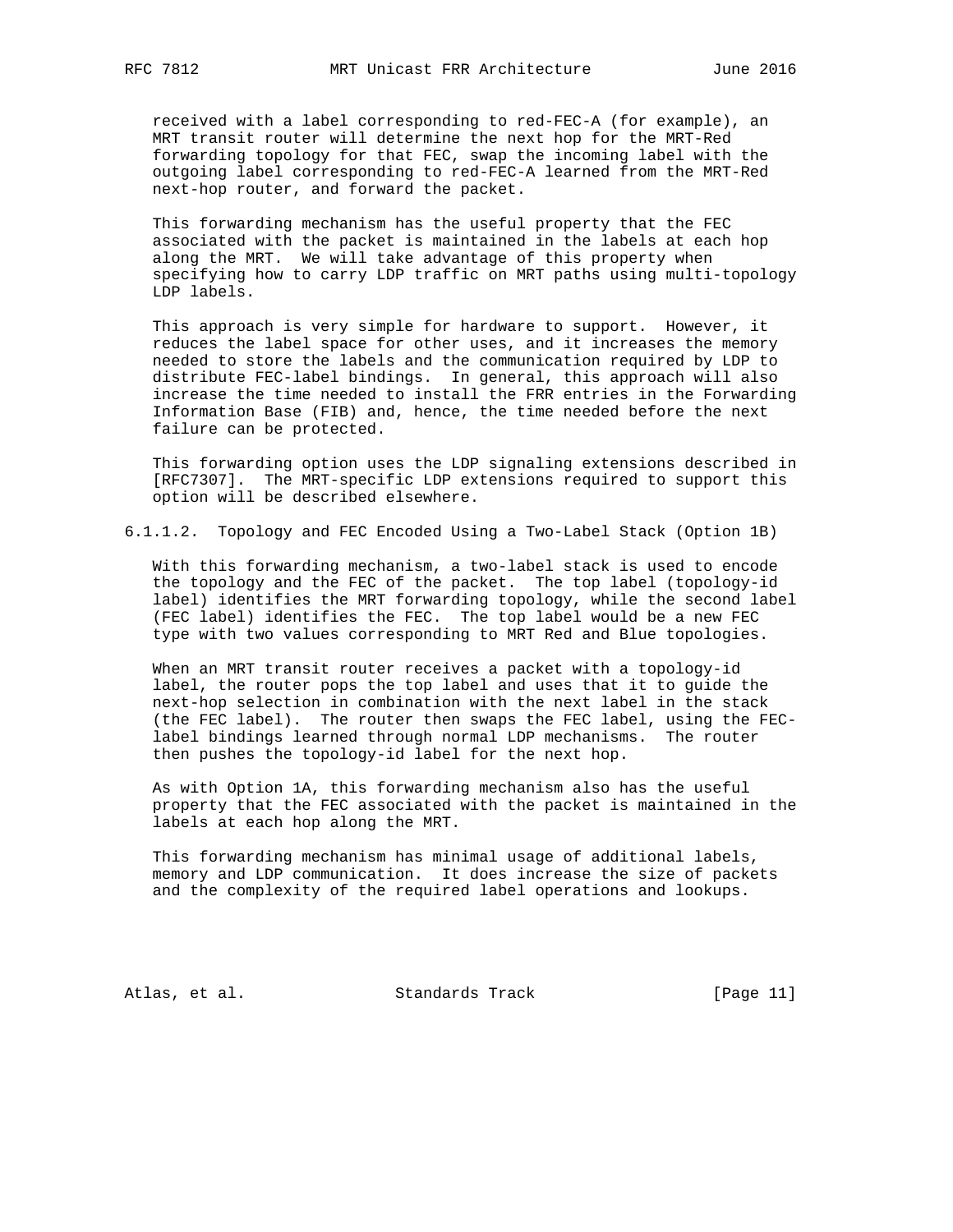This forwarding option is consistent with context-specific label spaces, as described in [RFC5331]. However, the precise LDP behavior required to support this option for MRT has not been specified.

6.1.1.3. Compatibility of MRT LDP Label Options 1A and 1B

 MRT transit forwarding based on MRT LDP Label options 1A and 1B can coexist in the same network, with a packet being forwarded along a single MRT path using the single label of Option 1A for some hops and the two-label stack of Option 1B for other hops. However, to simplify the process of MRT Island formation, we require that all routers in the MRT Island support at least one common forwarding mechanism. As an example, the Default MRT Profile requires support for the MRT LDP Label Option 1A forwarding mechanism. This ensures that the routers in an MRT island supporting the Default MRT Profile will be able to establish MRT forwarding paths based on MRT LDP Label Option 1A. However, an implementation supporting Option 1A may also support Option 1B. If the scaling or performance characteristics for the two options differ in this implementation, then it may be desirable for a pair of adjacent routers to use Option 1B labels instead of the Option 1A labels. If those routers successfully negotiate the use of Option 1B labels, they are free to use them. This can occur without any of the other routers in the MRT Island being made aware of it.

 Note that this document only defines the Default MRT Profile, which requires support for the MRT LDP Label Option 1A forwarding mechanism.

6.1.1.4. Required Support for MRT LDP Label Options

 If a router supports a profile that includes the MRT LDP Label Option 1A for the MRT transit forwarding mechanism, then it MUST support Option 1A, which encodes topology-scoped FECs using a single label. The router MAY also support Option 1B.

 If a router supports a profile that includes the MRT LDP Label Option 1B for the MRT transit forwarding mechanism, then it MUST support Option 1B, which encodes the topology and FEC using a two-label stack. The router MAY also support Option 1A.

6.1.2. MRT IP Tunnels (Options 2A and 2B)

 IP tunneling can also be used as an MRT transit forwarding mechanism. Each router supporting this MRT transit forwarding mechanism announces two additional loopback addresses and their associated MRT color. Those addresses are used as destination addresses for MRT blue and MRT-red IP tunnels, respectively. The special loopback

Atlas, et al. Standards Track [Page 12]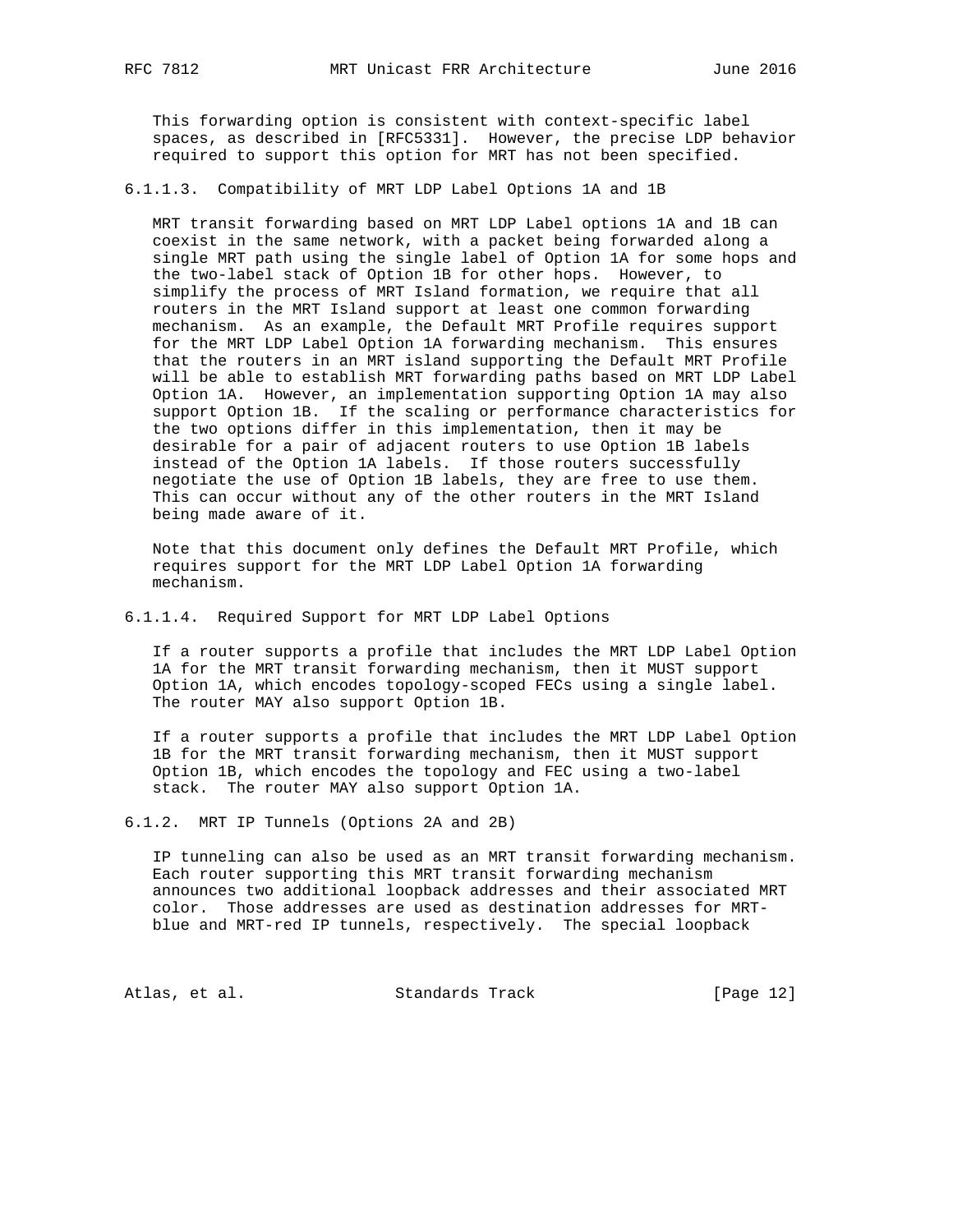addresses allow the transit nodes to identify the traffic as being forwarded along either the MRT-blue or MRT-red topology to reach the tunnel destination. For example, an MRT ingress router can cause a packet to be tunneled along the MRT-red path to router X by encapsulating the packet using the MRT-red loopback address advertised by router X. Upon receiving the packet, router X would remove the encapsulation header and forward the packet based on the original destination address.

 Either IPv4 (Option 2A) or IPv6 (Option 2B) can be used as the tunneling mechanism.

 Note that the two forwarding mechanisms using LDP Label options do not require additional loopbacks per router, as is required by the IP tunneling mechanism. This is because LDP labels are used on a hop by-hop basis to identify MRT-blue and MRT-red forwarding topologies.

6.2. Forwarding LDP Unicast Traffic over MRT Paths

 In the previous section, we examined several options for providing MRT transit forwarding functionality, which is independent of the type of traffic being carried. We now look at the MRT ingress functionality, which will depend on the type of traffic being carried (IP or LDP). We start by considering LDP traffic.

 We also simplify the initial discussion by assuming that the network consists of a single IGP area, and that all routers in the network participate in MRT. Other deployment scenarios that require MRT egress functionality are considered later in this document.

 In principle, it is possible to carry LDP traffic in MRT IP tunnels. However, for LDP traffic, it is desirable to avoid tunneling. Tunneling LDP traffic to a remote node requires knowledge of remote FEC-label bindings so that the LDP traffic can continue to be forwarded properly when it leaves the tunnel. This requires targeted LDP sessions, which can add management complexity. As described below, the two MRT forwarding mechanisms that use LDP labels do not require targeted LDP sessions.

6.2.1. Forwarding LDP Traffic Using MRT LDP Label Option 1A

 The MRT LDP Label Option 1A forwarding mechanism uses topology-scoped FECs encoded using a single label as described in Section 6.1.1.1. When a PLR receives an LDP packet that needs to be forwarded on the MRT-Red (for example), it does a label swap operation, replacing the usual LDP label for the FEC with the MRT-Red label for that FEC received from the next-hop router in the MRT-Red computed by the PLR. When the next-hop router in the MRT-Red receives the packet with the

Atlas, et al. Standards Track [Page 13]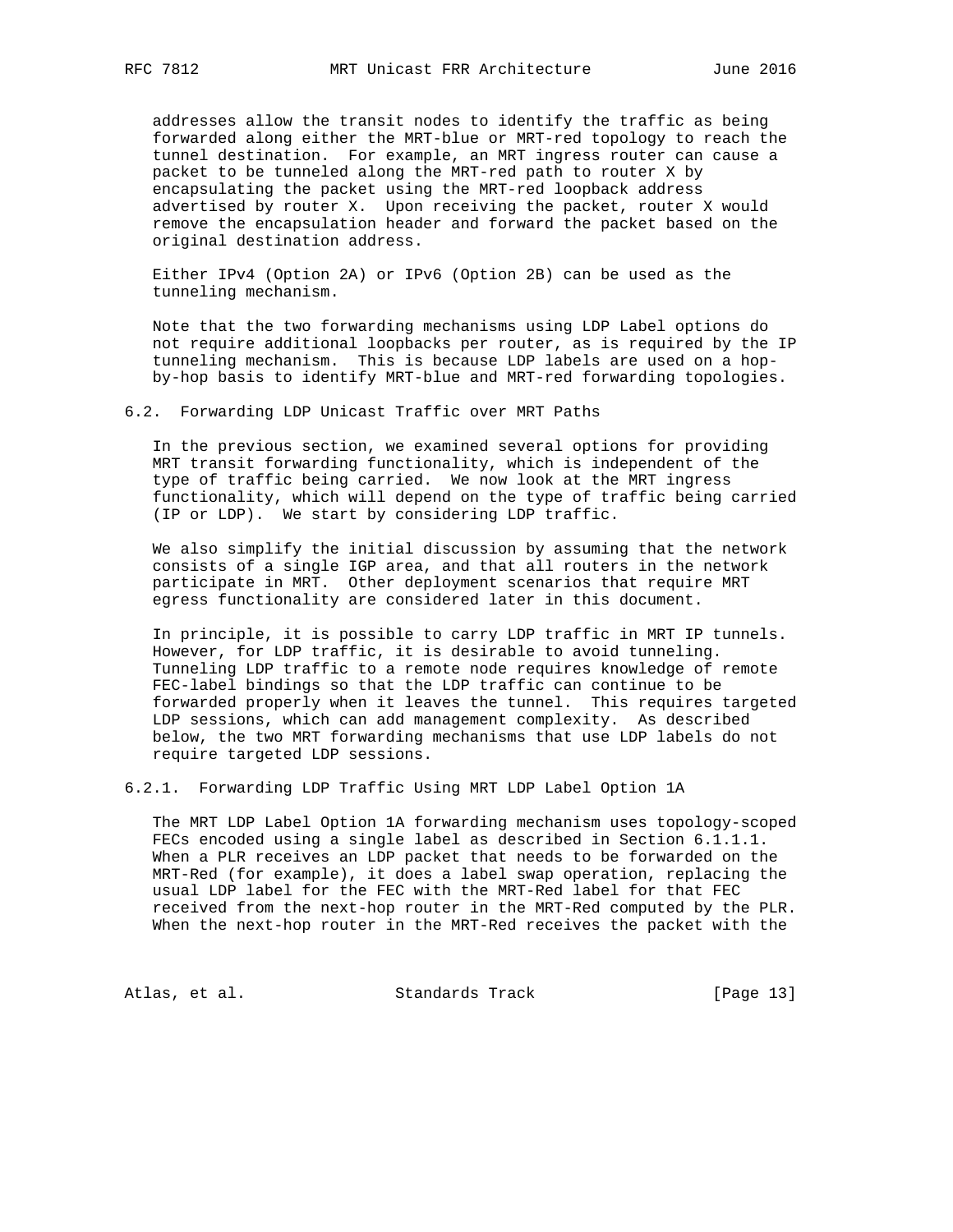MRT-Red label for the FEC, the MRT transit forwarding functionality continues as described in Section 6.1.1.1. In this way, the original FEC associated with the packet is maintained at each hop along the MRT.

6.2.2. Forwarding LDP Traffic Using MRT LDP Label Option 1B

 The MRT LDP Label Option 1B forwarding mechanism encodes the topology and the FEC using a two-label stack as described in Section 6.1.1.2. When a PLR receives an LDP packet that needs to be forwarded on the MRT-Red, it first does a normal LDP label swap operation, replacing the incoming normal LDP label associated with a given FEC with the outgoing normal LDP label for that FEC learned from the next hop on the MRT-Red. In addition, the PLR pushes the topology-id label associated with the MRT-Red, and forward the packet to the appropriate next hop on the MRT-Red. When the next-hop router in the MRT-Red receives the packet with the MRT-Red label for the FEC, the MRT transit forwarding functionality continues as described in Section 6.1.1.2. As with Option 1A, the original FEC associated with the packet is maintained at each hop along the MRT.

6.2.3. Other Considerations for Forwarding LDP Traffic Using MRT LDP Labels

 Note that forwarding LDP traffic using MRT LDP Labels can be done without the use of targeted LDP sessions when an MRT path to the destination FEC is used. The alternates selected in [RFC7811] use the MRT path to the destination FEC, so targeted LDP sessions are not needed. If instead one found it desirable to have the PLR use an MRT to reach the primary next-next-hop for the FEC, and then continue forwarding the LDP packet along the shortest path from the primary next-next-hop, this would require tunneling to the primary next-next hop and a targeted LDP session for the PLR to learn the FEC-label binding for primary next-next-hop to correctly forward the packet.

6.2.4. Required Support for LDP Traffic

 For greatest hardware compatibility, routers implementing MRT fast reroute of LDP traffic MUST support Option 1A of encoding the MT-ID in the labels (See Section 9).

6.3. Forwarding IP Unicast Traffic over MRT Paths

 For IPv4 traffic, there is no currently practical alternative except tunneling to gain the bits needed to indicate the MRT-Blue or MRT-Red forwarding topology. For IPv6 traffic, in principle, one could define bits in the IPv6 options header to indicate the MRT-Blue or MRT-Red forwarding topology. However, in this document, we have

Atlas, et al. Standards Track [Page 14]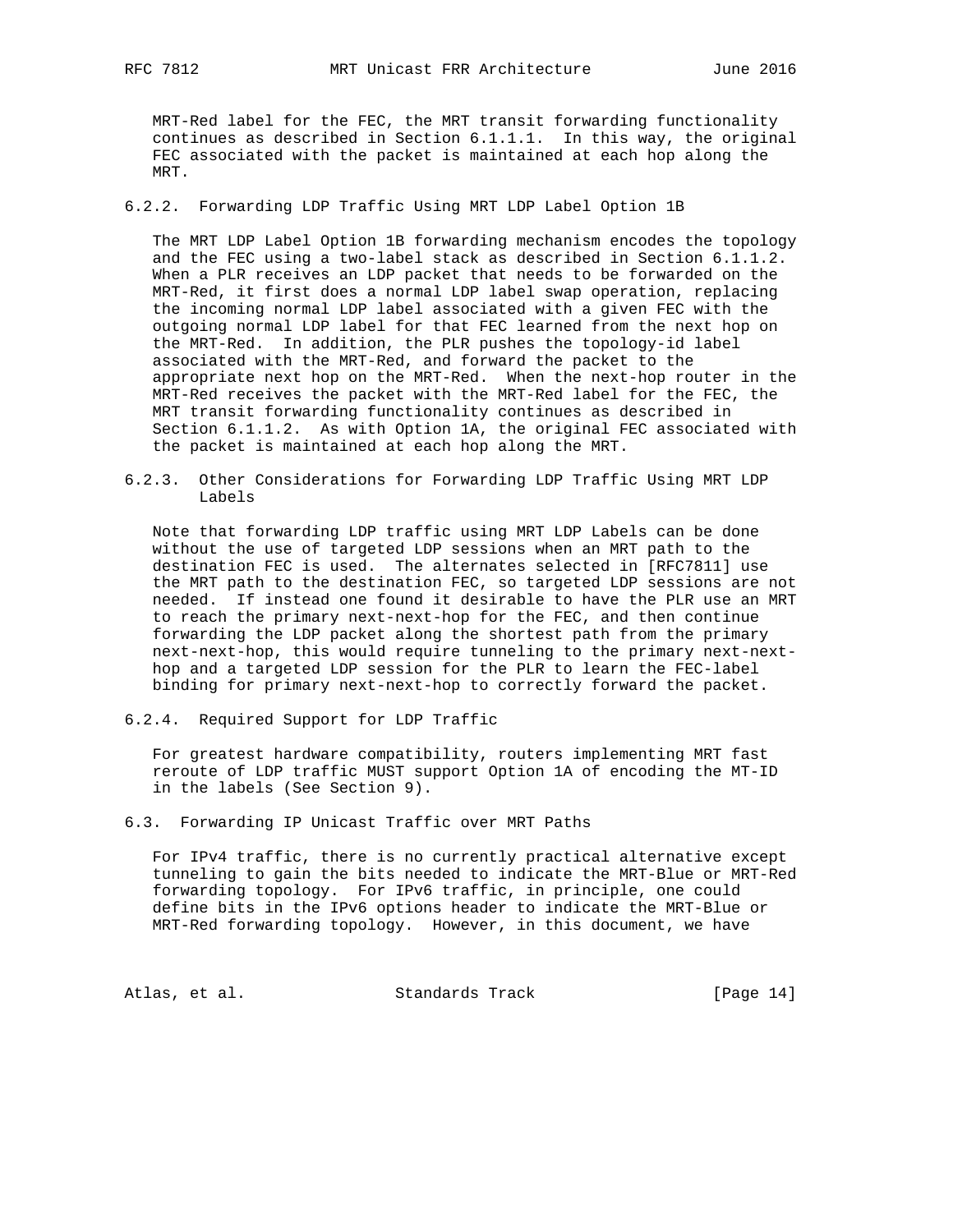chosen not to define a solution that would work for IPv6 traffic but not for IPv4 traffic.

 The choice of tunnel egress is flexible since any router closer to the destination than the next hop can work. This architecture assumes that the original destination in the area is selected (see Section 11 for handling of multihomed prefixes); another possible choice is the next-next-hop towards the destination. As discussed in the previous section, for LDP traffic, using the MRT to the original destination simplifies MRT-FRR by avoiding the need for targeted LDP sessions to the next-next-hop. For IP, that consideration doesn't apply.

 Some situations require tunneling IP traffic along an MRT to a tunnel endpoint that is not the destination of the IP traffic. These situations will be discussed in detail later. We note here that an IP packet with a destination in a different IGP area/level from the PLR should be tunneled on the MRT to the Area Border Router (ABR) or Level Border Router (LBR) on the shortest path to the destination. For a destination outside of the PLR's MRT Island, the packet should be tunneled on the MRT to a non-proxy-node immediately before the named proxy-node on that particular color MRT.

6.3.1. Tunneling IP Traffic Using MRT LDP Labels

 An IP packet can be tunneled along an MRT path by pushing the appropriate MRT LDP label(s). Tunneling using LDP labels, as opposed to IP headers, has the advantage that more installed routers can do line-rate encapsulation and decapsulation using LDP than using IP. Also, no additional IP addresses would need to be allocated or signaled.

6.3.1.1. Tunneling IP Traffic Using MRT LDP Label Option 1A

 The MRT LDP Label Option 1A forwarding mechanism uses topology-scoped FECs encoded using a single label as described in Section 6.1.1.1. When a PLR receives an IP packet that needs to be forwarded on the MRT-Red to a particular tunnel endpoint, it does a label push operation. The label pushed is the MRT-Red label for a FEC originated by the tunnel endpoint, learned from the next hop on the MRT-Red.

6.3.1.2. Tunneling IP Traffic Using MRT LDP Label Option 1B

 The MRT LDP Label Option 1B forwarding mechanism encodes the topology and the FEC using a two-label stack as described in Section 6.1.1.2. When a PLR receives an IP packet that needs to be forwarded on the MRT-Red to a particular tunnel endpoint, the PLR pushes two labels on

Atlas, et al. Standards Track [Page 15]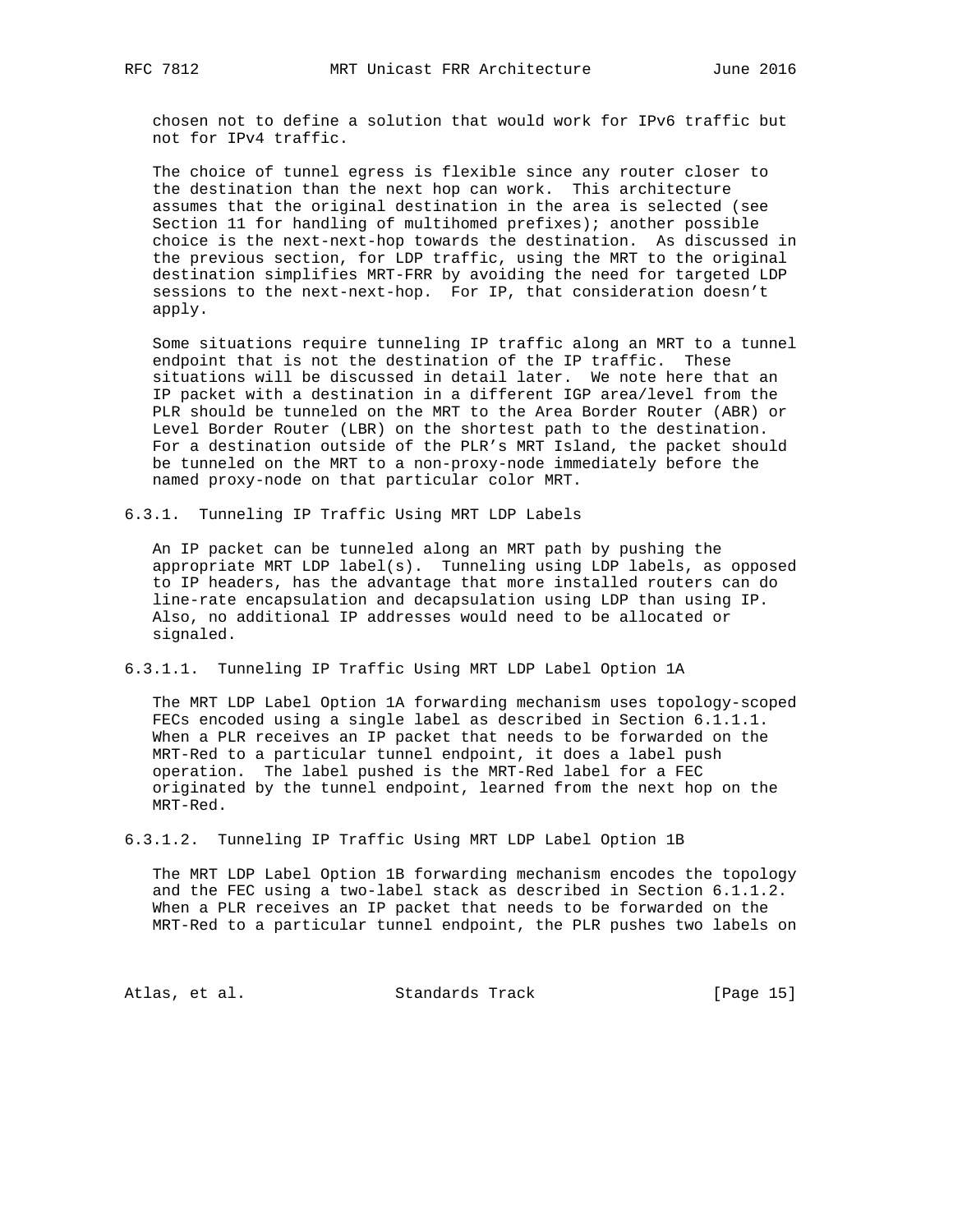the IP packet. The first (inner) label is the normal LDP label learned from the next hop on the MRT-Red, associated with a FEC originated by the tunnel endpoint. The second (outer) label is the topology-id label associated with the MRT-Red.

 For completeness, we note here a potential variation that uses a single label as opposed to two labels. In order to tunnel an IP packet over an MRT to the destination of the IP packet as opposed to an arbitrary tunnel endpoint, one could just push a topology-id label directly onto the packet. An MRT transit router would need to pop the topology-id label, do an IP route lookup in the context of that topology-id label, and push the topology-id label.

6.3.2. Tunneling IP Traffic Using MRT IP Tunnels

 In order to tunnel over the MRT to a particular tunnel endpoint, the PLR encapsulates the original IP packet with an additional IP header using the MRT-Blue or MRT-Red loopback address of the tunnel endpoint.

6.3.3. Required Support for IP Traffic

 For greatest hardware compatibility and ease in removing the MRT topology marking at area/level boundaries, routers that support MPLS and implement IP MRT fast reroute MUST support tunneling of IP traffic using MRT LDP Label Option 1A (topology-scoped FEC encoded using a single label).

7. MRT Island Formation

 The purpose of communicating support for MRT is to indicate that the MRT-Blue and MRT-Red forwarding topologies are created for transit traffic. The MRT architecture allows for different, potentially incompatible options. In order to create consistent MRT forwarding topologies, the routers participating in a particular MRT Island need to use the same set of options. These options are grouped into MRT profiles. In addition, the routers in an MRT Island all need to use the same set of nodes and links within the Island when computing the MRT forwarding topologies. This section describes the information used by a router to determine the nodes and links to include in a particular MRT Island. Some information already exists in the IGPs and can be used by MRT in Island formation, subject to the interpretation defined here.

 Other information needs to be communicated between routers for which there do not currently exist protocol extensions. This new information needs to be shared among all routers in an IGP area, so

Atlas, et al. Standards Track [Page 16]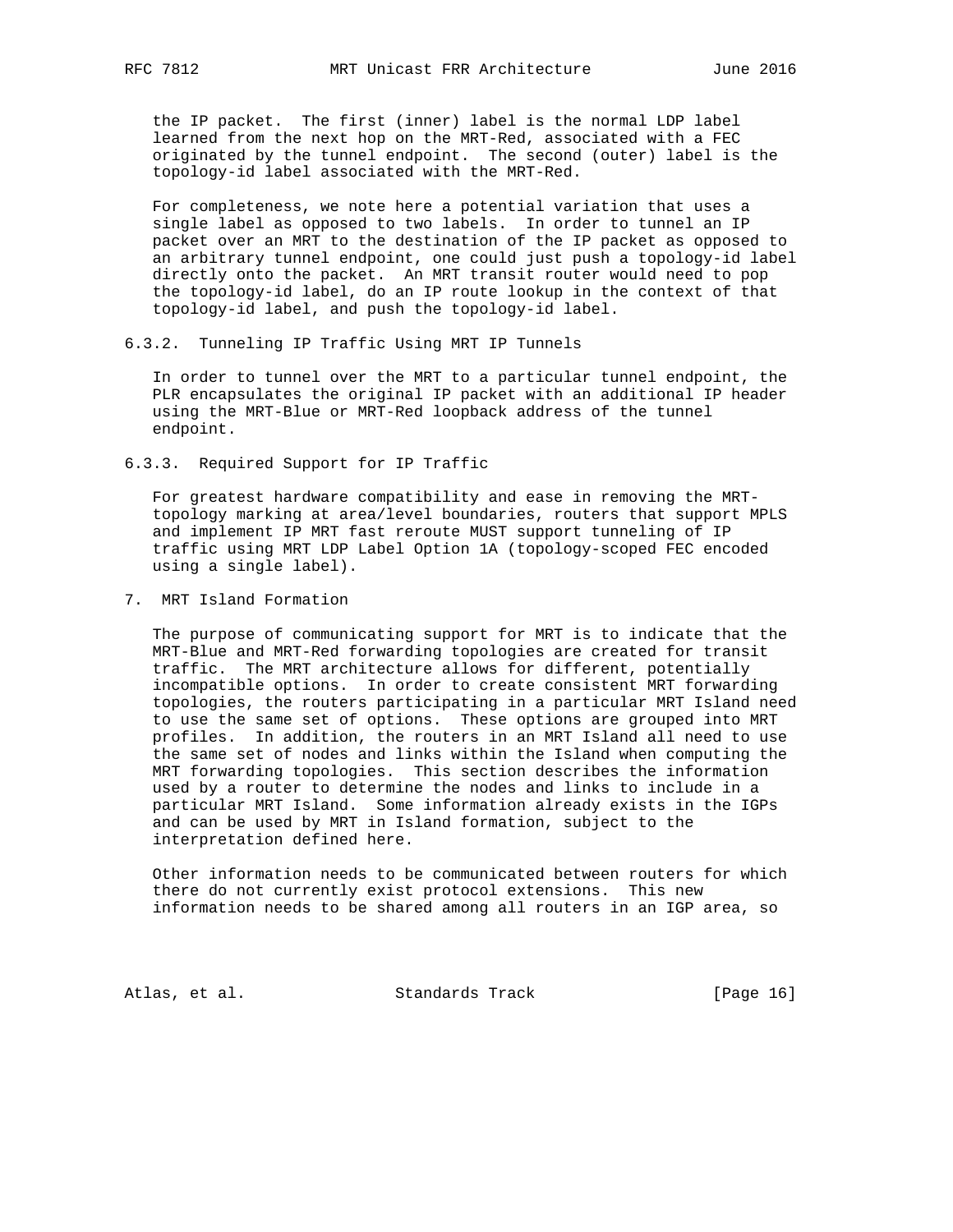defining extensions to existing IGPs to carry this information makes sense. These new protocol extensions will be defined elsewhere.

 Deployment scenarios using multi-topology OSPF or IS-IS, or running both IS-IS and OSPF on the same routers is out of scope for this specification. As with LFA, MRT-FRR does not support OSPF Virtual Links.

 At a high level, an MRT Island is defined as the set of routers supporting the same MRT profile, in the same IGP area/level and with bidirectional links interconnecting those routers. More detailed descriptions of these criteria are given below.

7.1. IGP Area or Level

 All links in an MRT Island are bidirectional and belong to the same IGP area or level. For IS-IS, a link belonging to both Level-1 and Level-2 would qualify to be in multiple MRT Islands. A given ABR or LBR can belong to multiple MRT Islands, corresponding to the areas or levels in which it participates. Inter-area forwarding behavior is discussed in Section 10.

7.2. Support for a Specific MRT Profile

 All routers in an MRT Island support the same MRT profile. A router advertises support for a given MRT profile using an 8-bit MRT Profile ID value. The "MRT Profile Identifier Registry" is defined in this document. The protocol extensions for advertising the MRT Profile ID value will be defined in a future specification. A given router can support multiple MRT profiles and participate in multiple MRT Islands. The options that make up an MRT Profile, as well as the Default MRT Profile, are defined in Section 8.

 The process of MRT Island formation takes place independently for each MRT profile advertised by a given router. For example, consider a network with 40 connected routers in the same area advertising support for MRT Profile A and MRT Profile B. Two distinct MRT Islands will be formed corresponding to Profile A and Profile B, with each island containing all 40 routers. A complete set of maximally redundant trees will be computed for each island following the rules defined for each profile. If we add a third MRT Profile to this example, with Profile C being advertised by a connected subset of 30 routers, there will be a third MRT Island formed corresponding to those 30 routers, and a third set of maximally redundant trees will be computed. In this example, 40 routers would compute and install two sets of MRT transit forwarding entries corresponding to Profiles A and B, while 30 routers would compute and install three sets of MRT transit forwarding entries corresponding to Profiles A, B, and C.

Atlas, et al. Standards Track [Page 17]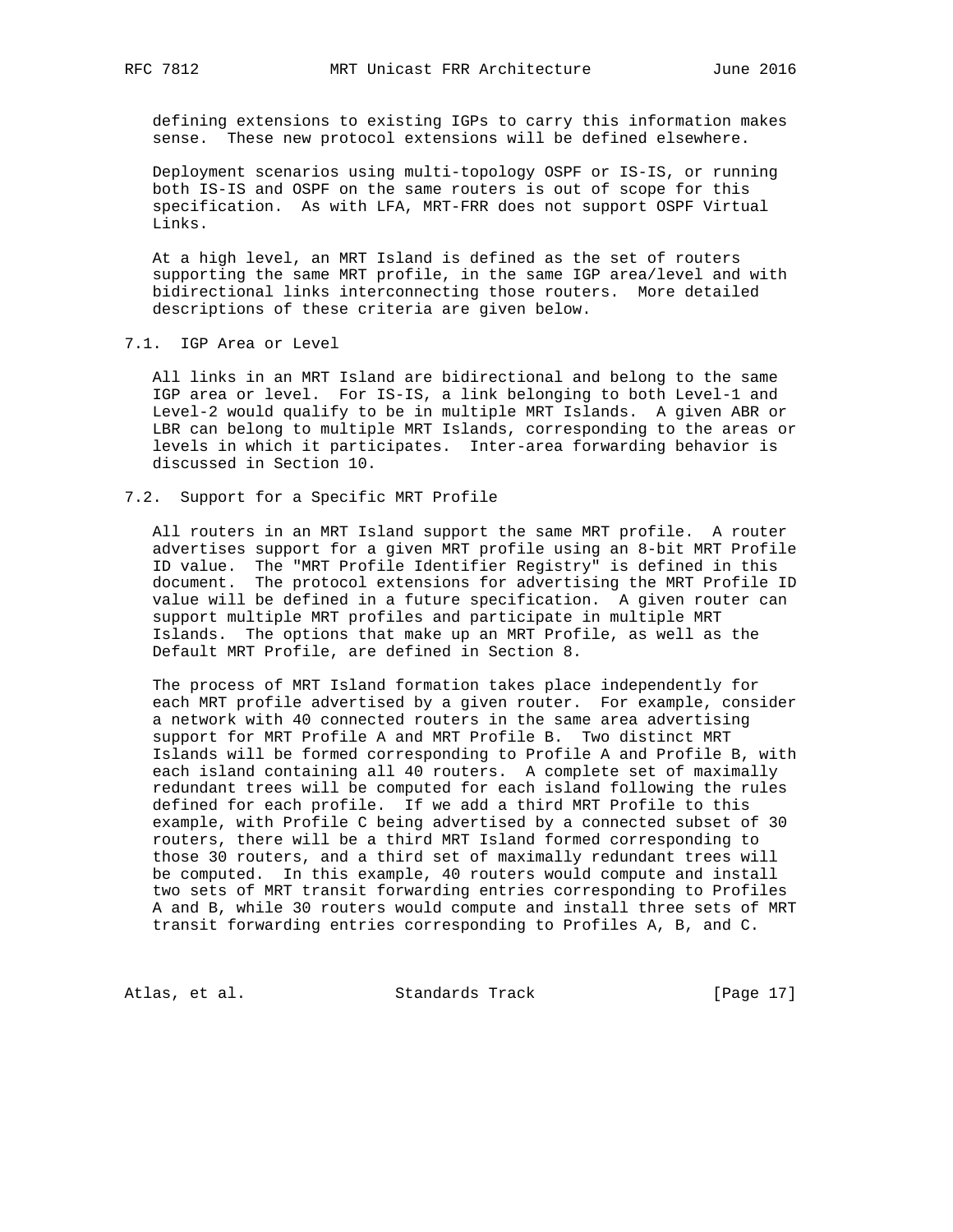7.3. Excluding Additional Routers and Interfaces from the MRT Island

 MRT takes into account existing IGP mechanisms for discouraging traffic from using particular links and routers, and it introduces an MRT-specific exclusion mechanism for links.

## 7.3.1. Existing IGP Exclusion Mechanisms

 Mechanisms for discouraging traffic from using particular links already exist in IS-IS and OSPF. In IS-IS, an interface configured with a metric of 2^24-2 (0xFFFFFE) will only be used as a last resort. (An interface configured with a metric of  $2^24-1$  (0xFFFFFF) will not be advertised into the topology.) In OSPF, an interface configured with a metric of 2^16-1 (0xFFFF) will only be used as a last resort. These metrics can be configured manually to enforce administrative policy or they can be set in an automated manner as with LDP IGP synchronization [RFC5443].

 Mechanisms also already exist in IS-IS and OSPF to discourage or prevent transit traffic from using a particular router. In IS-IS, the overload bit is prevents transit traffic from using a router.

 For OSPFv2 and OSPFv3, [RFC6987] specifies setting all outgoing interface metrics to 0xFFFF to discourage transit traffic from using a router. ([RFC6987] defines the metric value 0xFFFF as MaxLinkMetric, a fixed architectural value for OSPF.) For OSPFv3, [RFC5340] specifies that a router be excluded from the intra-area SPT computation if the V6-bit or R-bit of the Link State Advertisement (LSA) options is not set in the Router LSA.

 The following rules for MRT Island formation ensure that MRT FRR protection traffic does not use a link or router that is discouraged or prevented from carrying traffic by existing IGP mechanisms.

- 1. A bidirectional link MUST be excluded from an MRT Island if either the forward or reverse cost on the link is 0xFFFFFE (for IS-IS) or 0xFFFF for OSPF.
- 2. A router MUST be excluded from an MRT Island if it is advertised with the overload bit set (for IS-IS), or it is advertised with metric values of 0xFFFF on all of its outgoing interfaces (for OSPFv2 and OSPFv3).
- 3. A router MUST be excluded from an MRT Island if it is advertised with either the V6-bit or R-bit of the LSA options not set in the Router LSA.

Atlas, et al. Standards Track [Page 18]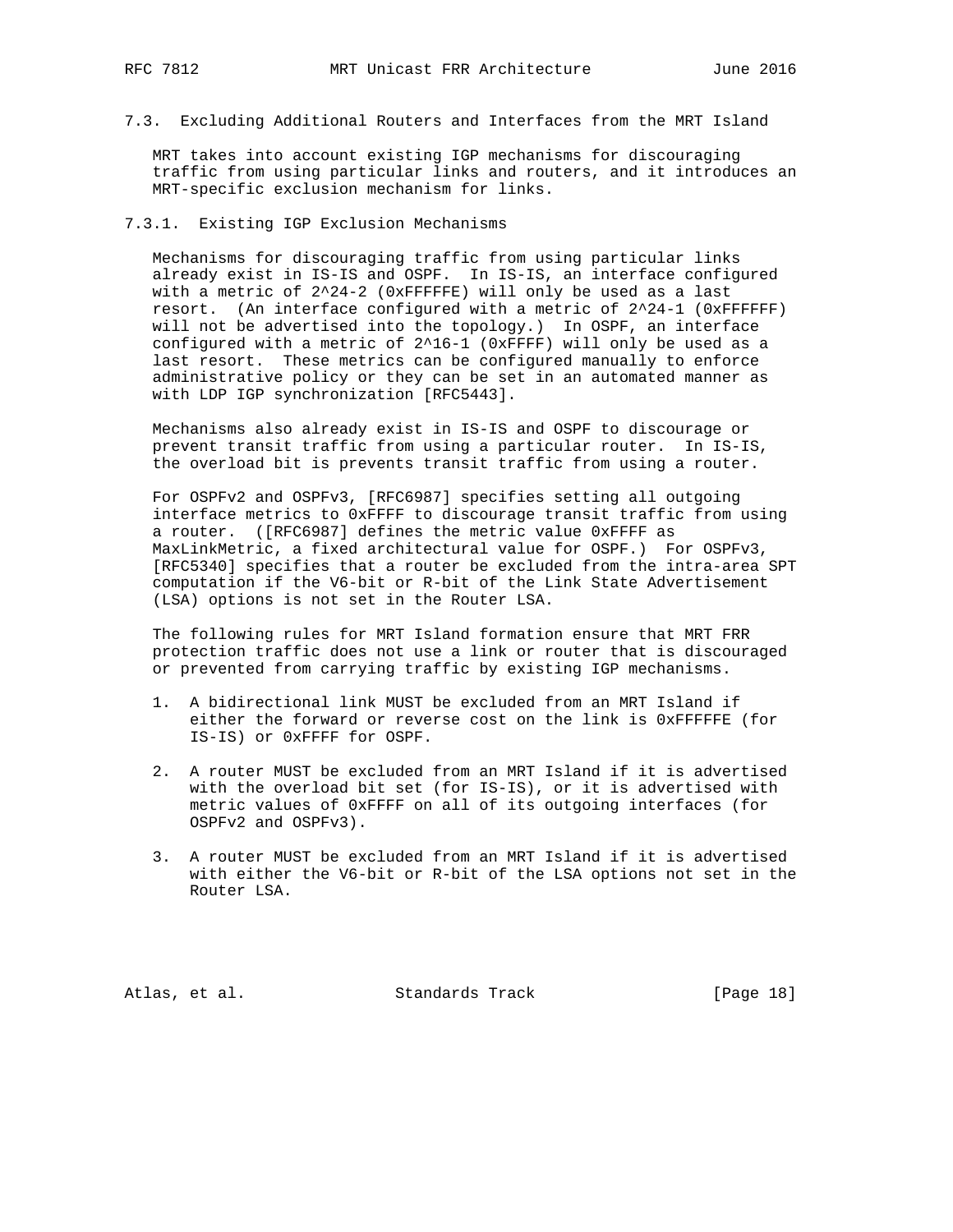### 7.3.2. MRT-Specific Exclusion Mechanism

 This architecture also defines a means of excluding an otherwise usable link from MRT Islands. The protocol extensions for advertising that a link is MRT-Ineligible will be defined elsewhere. A link with either interface advertised as MRT-Ineligible MUST be excluded from an MRT Island. Note that an interface advertised as MRT-Ineligible by a router is ineligible with respect to all profiles advertised by that router.

7.4. Connectivity

 All of the routers in an MRT Island MUST be connected by bidirectional links with other routers in the MRT Island. Disconnected MRT Islands will operate independently of one another.

 An algorithm that allows a computing router to identify the routers and links in the local MRT Island satisfying the above rules is given in Section 5.2 of [RFC7811].

8. MRT Profile

 An MRT Profile is a set of values and options related to MRT behavior. The complete set of options is designated by the corresponding 8-bit Profile ID value.

 This document specifies the values and options that correspond to the Default MRT Profile (Profile ID = 0). Future documents may define other MRT Profiles by specifying the MRT Profile Options below.

8.1. MRT Profile Options

 Below is a description of the values and options that define an MRT Profile.

- MRT Algorithm: This identifies the particular algorithm for computing maximally redundant trees used by the router for this profile.
- MRT-Red MT-ID: This specifies the MPLS MT-ID to be associated with the MRT-Red forwarding topology. It is allocated from the MPLS Multi-Topology Identifiers Registry.
- MRT-Blue MT-ID: This specifies the MPLS MT-ID to be associated with the MRT-Blue forwarding topology. It is allocated from the MPLS Multi-Topology Identifiers Registry.

| Atlas, et al. | Standards Track |  | [Page 19] |  |  |
|---------------|-----------------|--|-----------|--|--|
|---------------|-----------------|--|-----------|--|--|

<sup>7.5.</sup> Algorithm for MRT Island Identification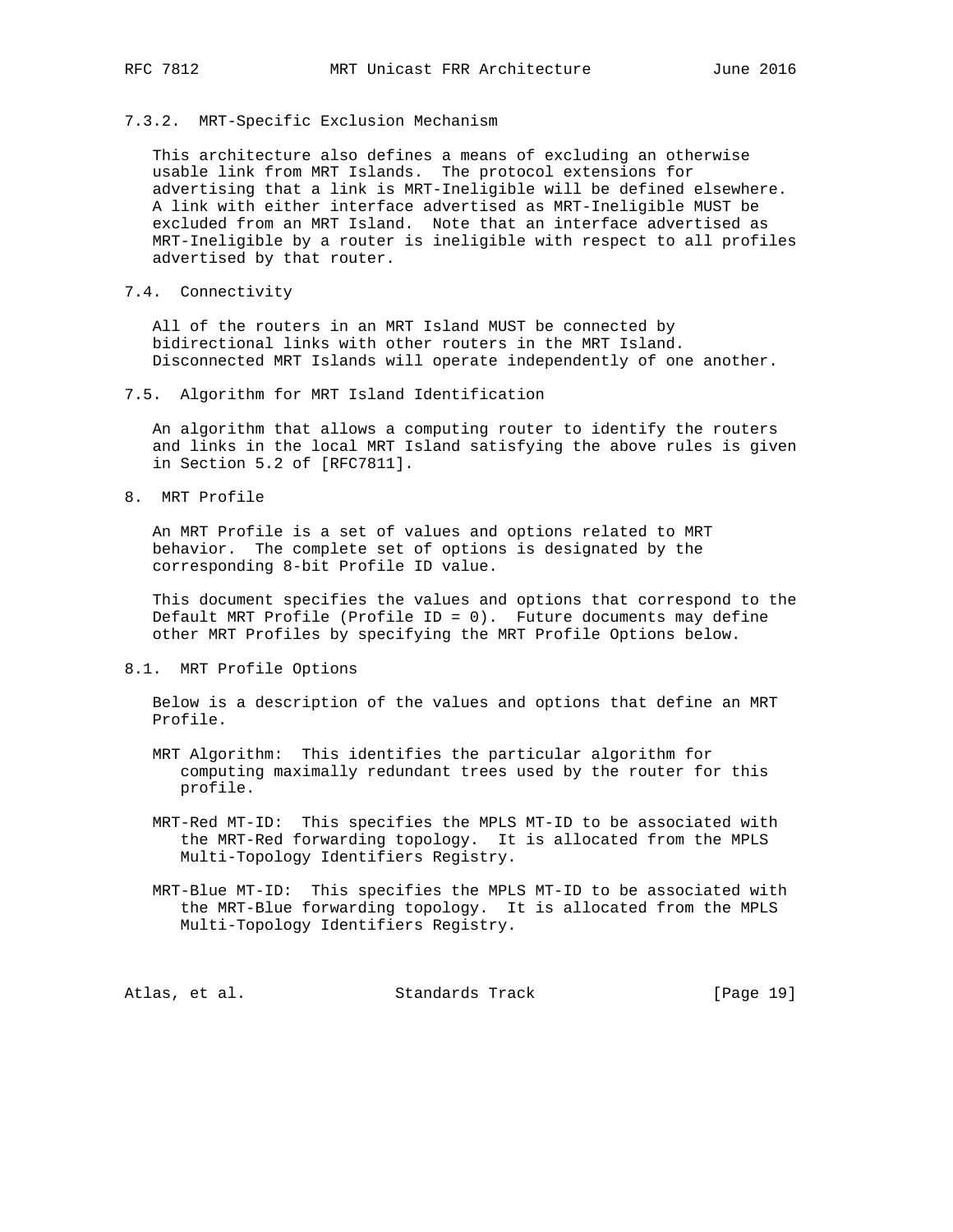- GADAG Root Selection Policy: This specifies the manner in which the GADAG root is selected. All routers in the MRT Island need to use the same GADAG root in the calculations used construct the MRTs. A valid GADAG Root Selection Policy MUST be such that each router in the MRT Island chooses the same GADAG root based on information available to all routers in the MRT Island. GADAG Root Selection Priority values, advertised as router-specific MRT parameters, MAY be used in a GADAG Root Selection Policy.
- MRT Forwarding Mechanism: This specifies which forwarding mechanism the router uses to carry transit traffic along MRT paths. A router that supports a specific MRT forwarding mechanism must program appropriate next hops into the forwarding plane. The current options are MRT LDP Label Option 1A, MRT LDP Label Option 1B, IPv4 Tunneling, IPv6 Tunneling, and None. If IPv4 is supported, then both MRT-Red and MRT-Blue IPv4 loopback addresses SHOULD be specified. If IPv6 is supported, both MRT-Red and MRT- Blue IPv6 loopback addresses SHOULD be specified.
- Recalculation: Recalculation specifies the process and timing by which new MRTs are computed after the topology has been modified.
- Area/Level Border Behavior: This specifies how traffic traveling on the MRT-Blue or MRT-Red in one area should be treated when it passes into another area.
- Other Profile-Specific Behavior: Depending upon the use-case for the profile, there may be additional profile-specific behavior.

 When a new MRT Profile is defined, new and unique values should be allocated from the "MPLS Multi-Topology Identifiers Registry", corresponding to the MRT-Red and MRT-Blue MT-ID values for the new MRT Profile.

 If a router advertises support for multiple MRT profiles, then it MUST create the transit forwarding topologies for each of those, unless the profile specifies the None option for the MRT Forwarding Mechanism.

 The ability of MRT-FRR to support transit forwarding entries for multiple profiles can be used to facilitate a smooth transition from an existing deployed MRT Profile to a new MRT Profile. The new profile can be activated in parallel with the existing profile, installing the transit forwarding entries for the new profile without affecting the transit forwarding entries for the existing profile. Once the new transit forwarding state has been verified, the router can be configured to use the alternates computed by the new profile in the event of a failure.

Atlas, et al. Standards Track [Page 20]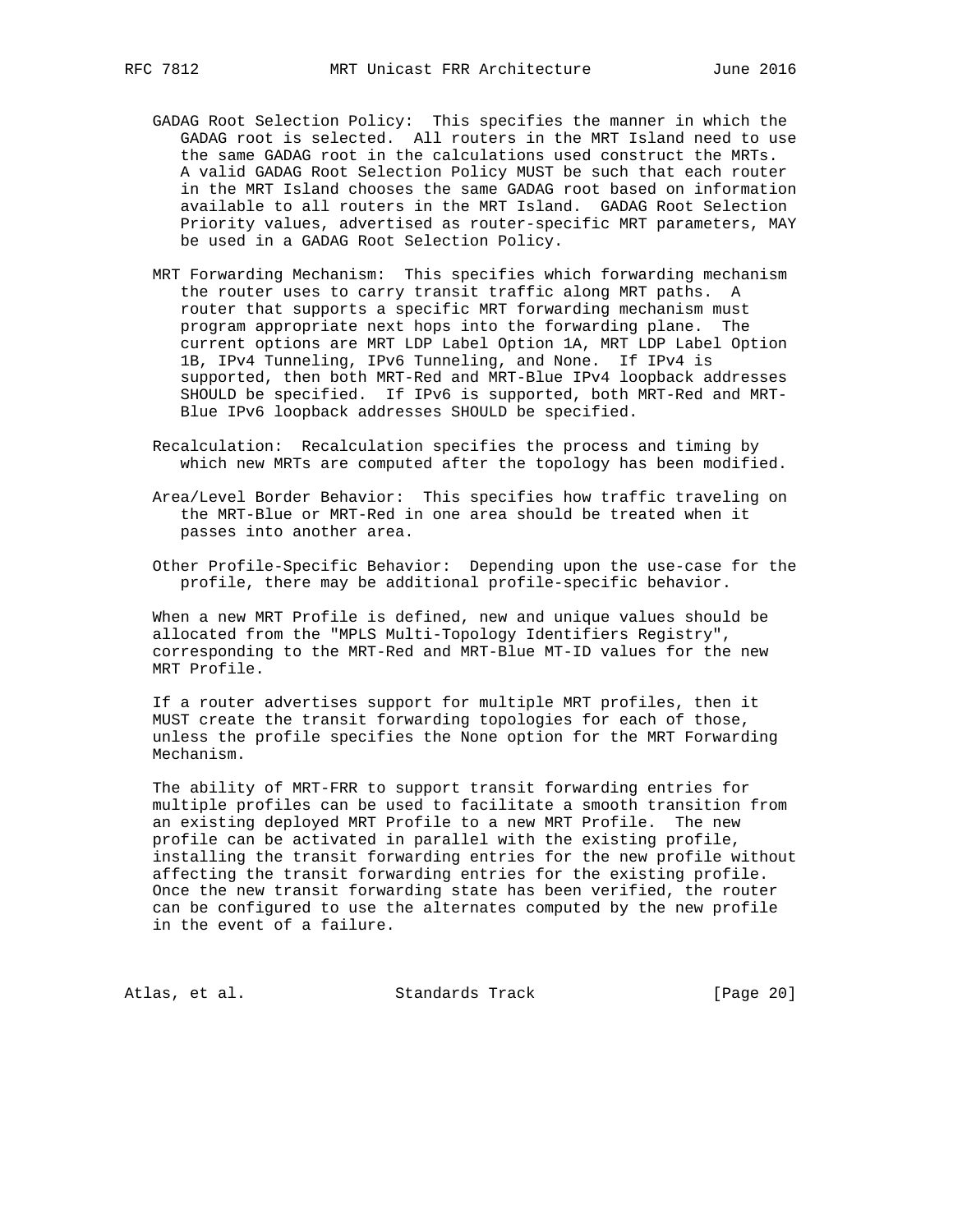## 8.2. Router-Specific MRT Parameters

 For some profiles, additional router-specific MRT parameters may need to be advertised. While the set of options indicated by the MRT Profile ID must be identical for all routers in an MRT Island, these router-specific MRT parameters may differ between routers in the same MRT Island. Several such parameters are described below.

- GADAG Root Selection Priority: A GADAG Root Selection Policy MAY rely on the GADAG Root Selection Priority values advertised by each router in the MRT Island. A GADAG Root Selection Policy may use the GADAG Root Selection Priority to allow network operators to configure a parameter to ensure that the GADAG root is selected from a particular subset of routers. An example of this use of the GADAG Root Selection Priority value by the GADAG Root Selection Policy is given in the Default MRT Profile below.
- MRT-Red Loopback Address: This provides the router's loopback address to reach the router via the MRT-Red forwarding topology. It can be specified for either IPv4 or IPv6. Note that this parameter is not needed to support the Default MRT Profile.
- MRT-Blue Loopback Address: This provides the router's loopback address to reach the router via the MRT-Blue forwarding topology. It can be specified for either IPv4 and IPv6. Note that this parameter is not needed to support the Default MRT Profile.

 Protocol extensions for advertising a router's GADAG Root Selection Priority value will be defined in other documents. Protocol extensions for the advertising a router's MRT-Red and MRT-Blue loopback addresses will be defined elsewhere.

8.3. Default MRT Profile

 The following set of options defines the Default MRT Profile. The Default MRT Profile is indicated by the MRT Profile ID value of 0.

MRT Algorithm: MRT Lowpoint algorithm defined in [RFC7811].

 MRT-Red MPLS MT-ID: This temporary registration has been allocated from the "MPLS Multi-Topology Identifiers" registry. The registration request appears in [LDP-MRT].

 MRT-Blue MPLS MT-ID: This temporary registration has been allocated from the "MPLS Multi-Topology Identifiers" registry. The registration request appears in [LDP-MRT].

Atlas, et al. Standards Track [Page 21]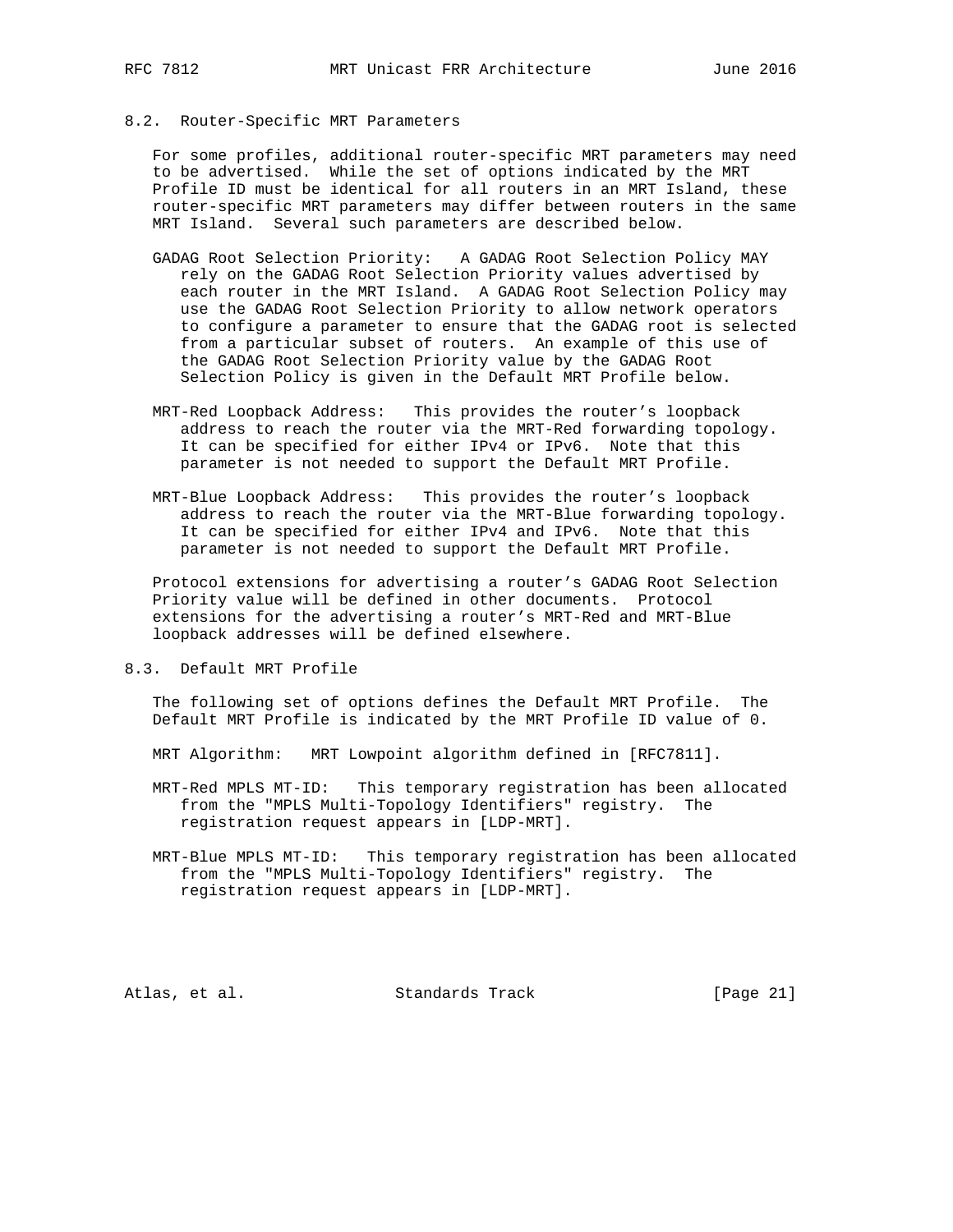GADAG Root Selection Policy: Among the routers in the MRT Island with the lowest numerical value advertised for GADAG Root Selection Priority, an implementation MUST pick the router with the highest Router ID to be the GADAG root. Note that a lower numerical value for GADAG Root Selection Priority indicates a higher preference for selection.

Forwarding Mechanisms: MRT LDP Label Option 1A

- Recalculation: Recalculation of MRTs SHOULD occur as described in Section 12.2. This allows the MRT forwarding topologies to support IP/LDP fast-reroute traffic.
- Area/Level Border Behavior: As described in Section 10, ABRs/LBRs SHOULD ensure that traffic leaving the area also exits the MRT-Red or MRT-Blue forwarding topology.
- 9. LDP Signaling Extensions and Considerations

 The protocol extensions for LDP will be defined in another document. A router must indicate that it has the ability to support MRT; having this explicit allows the use of MRT-specific processing, such as special handling of FECs sent with the Rainbow MRT MT-ID.

 A FEC sent with the Rainbow MRT MT-ID indicates that the FEC applies to all the MRT-Blue and MRT-Red MT-IDs in supported MRT profiles. The FEC-label bindings for the default shortest-path-based MT-ID 0 MUST still be sent (even though it could be inferred from the Rainbow FEC-label bindings) to ensure continuous operation of normal LDP forwarding. The Rainbow MRT MT-ID is defined to provide an easy way to handle the special signaling that is needed at ABRs or LBRs. It avoids the problem of needing to signal different MPLS labels to different LDP neighbors for the same FEC. Because the Rainbow MRT MT-ID is used only by ABRs/LBRs or an LDP egress router, it is not MRT profile specific.

 The value of the Rainbow MRT MPLS MT-ID has been temporarily allocated from the "MPLS Multi-Topology Identifiers" registry. The registration request appears in [LDP-MRT].

Atlas, et al. Standards Track [Page 22]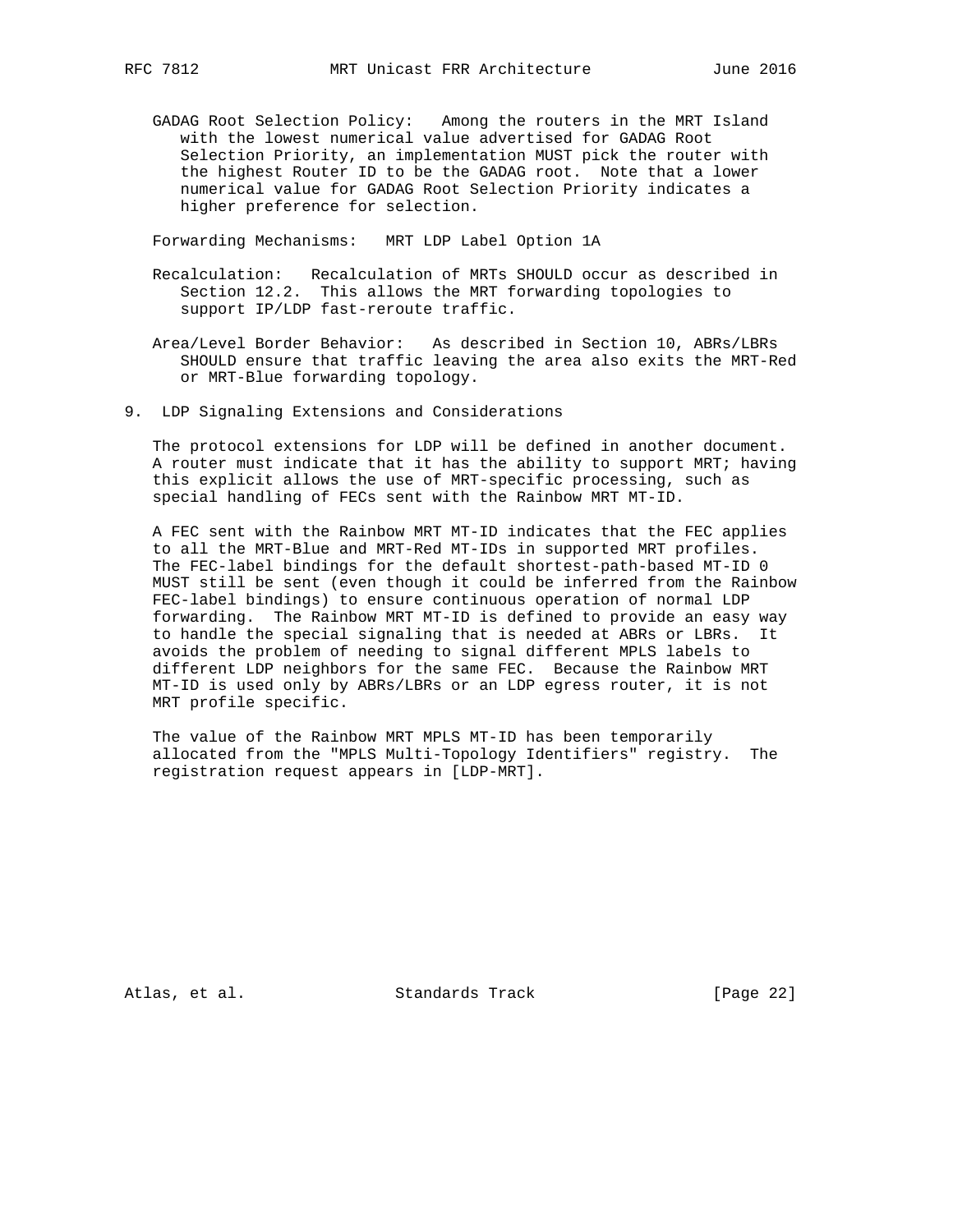### 10. Inter-area Forwarding Behavior

 An ABR/LBR has two forwarding roles. First, it forwards traffic within areas. Second, it forwards traffic from one area into another. These same two roles apply for MRT transit traffic. Traffic on MRT-Red or MRT-Blue destined inside the area needs to stay on MRT-Red or MRT-Blue in that area. However, it is desirable for traffic leaving the area to also exit MRT-Red or MRT-Blue and return to shortest path forwarding.

 For unicast MRT-FRR, the need to stay on an MRT forwarding topology terminates at the ABR/LBR whose best route is via a different area/ level. It is highly desirable to go back to the default forwarding topology when leaving an area/level. There are three basic reasons for this. First, the default topology uses shortest paths; the packet will thus take the shortest possible route to the destination. Second, this allows a single router failure that manifests itself in multiple areas (as would be the case with an ABR/LBR failure) to be separately identified and repaired around. Third, the packet can be fast-rerouted again, if necessary, due to a second distinct failure in a different area.

 In OSPF, an ABR that receives a packet on MRT-Red or MRT-Blue towards destination Z should continue to forward the packet along MRT-Red or MRT-Blue only if the best route to Z is in the same OSPF area as the interface that the packet was received on. Otherwise, the packet should be removed from MRT-Red or MRT-Blue and forwarded on the shortest-path default forwarding topology.

 The above description applies to OSPF. The same essential behavior also applies to IS-IS if one substitutes IS-IS level for OSPF area. However, the analogy with OSPF is not exact. An interface in OSPF can only be in one area, whereas an interface in IS-IS can be in both Level-1 and Level-2. Therefore, to avoid confusion and address this difference, we explicitly describe the behavior for IS-IS in Appendix A. In the following sections, only the OSPF terminology is used.

10.1. ABR Forwarding Behavior with MRT LDP Label Option 1A

 For LDP forwarding where a single label specifies (MT-ID, FEC), the ABR is responsible for advertising the proper label to each neighbor. Assume that an ABR has allocated three labels for a particular destination: L\_primary, L\_blue, and L\_red. To those routers in the same area as the best route to the destination, the ABR advertises the following FEC-label bindings: L\_primary for the default topology, L\_blue for the MRT-Blue MT-ID, and L\_red for the MRT-Red MT-ID, as expected. However, to routers in other areas, the ABR advertises the

Atlas, et al. Standards Track [Page 23]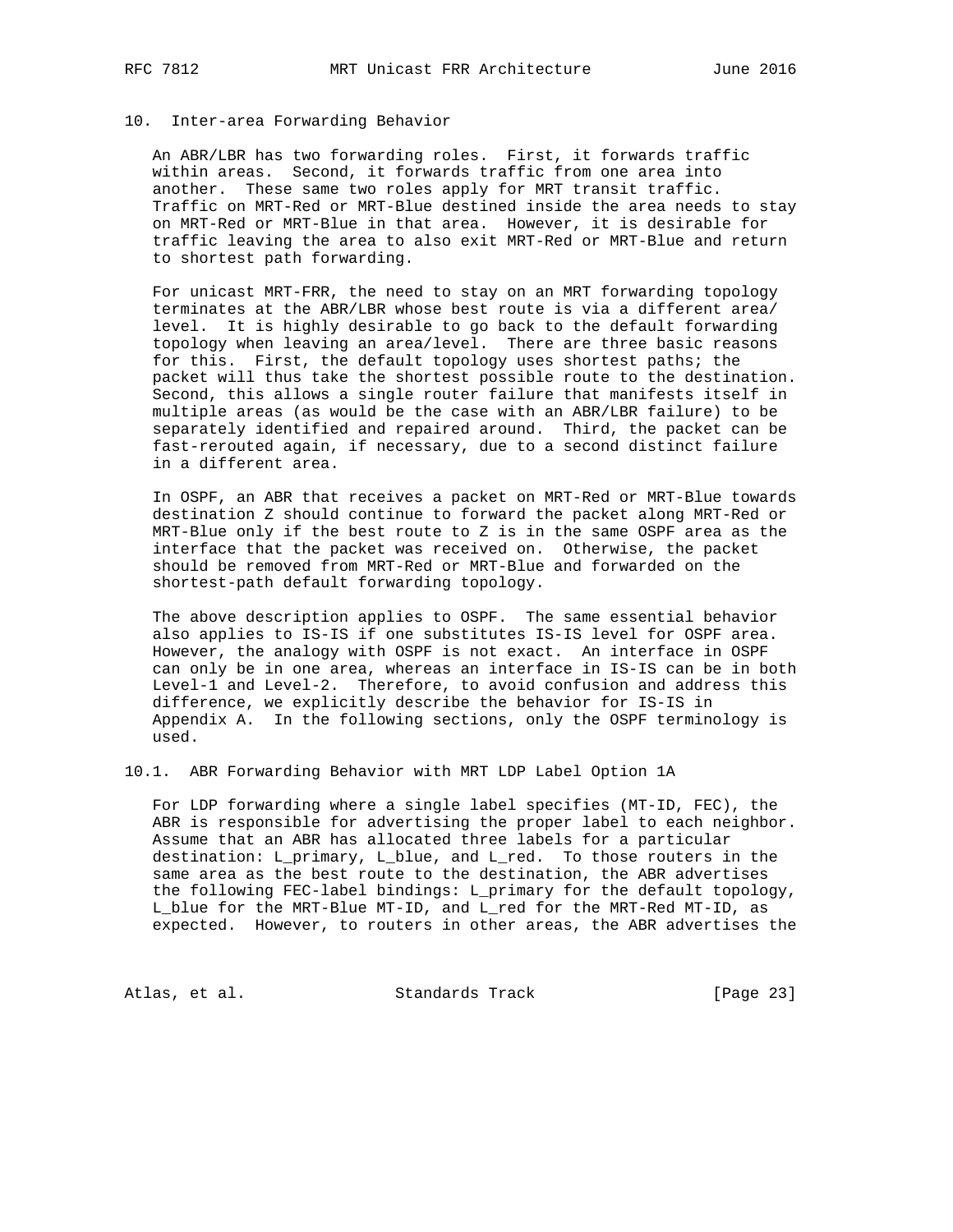following FEC-label bindings: L\_primary for the default topology and L\_primary for the Rainbow MRT MT-ID. Associating L\_primary with the Rainbow MRT MT-ID causes the receiving routers to use L\_primary for the MRT-Blue MT-ID and for the MRT-Red MT-ID.

 The ABR installs all next hops for the best area: primary next hops for L\_primary, MRT-Blue next hops for L\_blue, and MRT-Red next hops for L\_red. Because the ABR advertised (Rainbow MRT MT-ID, FEC) with L\_primary to neighbors not in the best area, packets from those neighbors will arrive at the ABR with a label L\_primary and will be forwarded into the best area along the default topology. By controlling what labels are advertised, the ABR can thus enforce that packets exiting the area do so on the shortest-path default topology.

10.1.1. Motivation for Creating the Rainbow-FEC

 The desired forwarding behavior could be achieved in the above example without using the Rainbow-FEC. This could be done by having the ABR advertise the following FEC-label bindings to neighbors not in the best area: L1\_primary for the default topology, L1\_primary for the MRT-Blue MT-ID, and L1\_primary for the MRT-Red MT-ID. Doing this would require machinery to spoof the labels used in FEC-label binding advertisements on a per-neighbor basis. Such label-spoofing machinery does not currently exist in most LDP implementations and doesn't have other obvious uses.

 Many existing LDP implementations do however have the ability to filter FEC-label binding advertisements on a per-neighbor basis. The Rainbow-FEC allows us to reuse the existing per-neighbor FEC filtering machinery to achieve the desired result. By introducing the Rainbow FEC, we can use per-neighbor FEC-filtering machinery to advertise the FEC-label binding for the Rainbow-FEC (and filter those for MRT-Blue and MRT-Red) to non-best-area neighbors of the ABR.

 An ABR may choose to either distribute the Rainbow-FEC or distribute separate MRT-Blue and MRT-Red advertisements. This is a local choice. A router that supports the MRT LDP Label Option 1A forwarding mechanism MUST be able to receive and correctly interpret the Rainbow-FEC.

10.2. ABR Forwarding Behavior with IP Tunneling (Option 2)

 If IP tunneling is used, then the ABR behavior is dependent upon the outermost IP address. If the outermost IP address is an MRT loopback address of the ABR, then the packet is decapsulated and forwarded based upon the inner IP address, which should go on the default SPT topology. If the outermost IP address is not an MRT loopback address of the ABR, then the packet is simply forwarded along the associated

Atlas, et al. Standards Track [Page 24]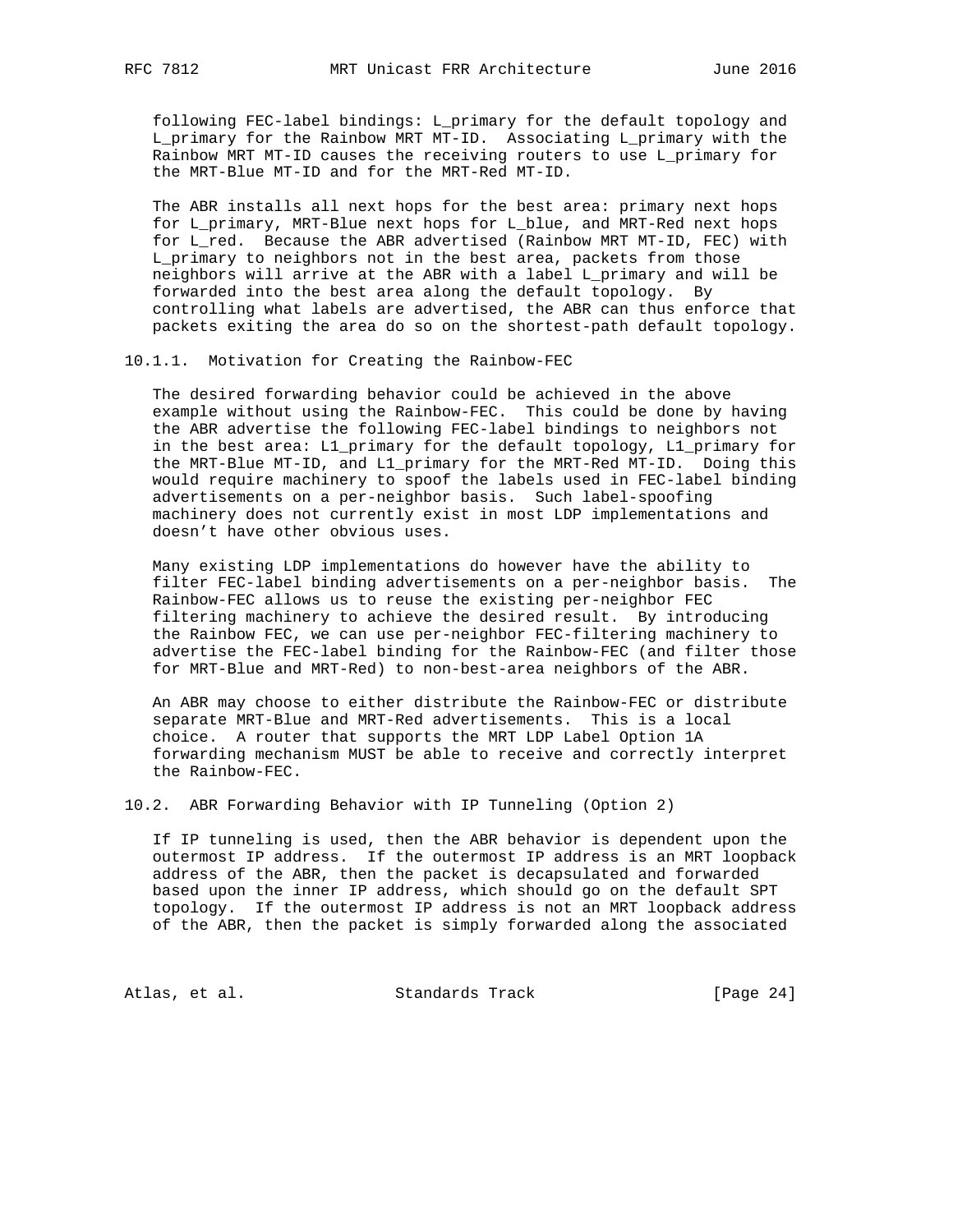forwarding topology. A PLR sending traffic to a destination outside its local area/level will pick the MRT and use the associated MRT loopback address of the selected ABR advertising the lowest cost to the external destination.

 Thus, for these two MRT forwarding mechanisms (MRT LDP Label Option 1A and IP tunneling Option 2), there is no need for additional computation or per-area forwarding state.

# 10.3. ABR Forwarding Behavior with MRT LDP Label Option 1B

 The other MRT forwarding mechanism described in Section 6 uses two labels: a topology-id label and a FEC-label. This mechanism would require that any router whose MRT-Red or MRT-Blue next hop is an ABR would need to determine whether the ABR would forward the packet out of the area/level. If so, then that router should pop off the topology-id label before forwarding the packet to the ABR.

For example, in Figure 3, if node H fails, node E has to put traffic towards prefix p onto MRT-Red. But since node D knows that ABR1 will use a best route from another area, it is safe for D to pop the topology-id label and just forward the packet to ABR1 along the MRT- Red next hop. ABR1 will use the shortest path in Area 10.

 In all cases for IS-IS and most cases for OSPF, the penultimate router can determine what decision the adjacent ABR will make. The one case where it can't be determined is when two ASBRs are in different non-backbone areas attached to the same ABR, then the ASBR's Area ID may be needed for tie-breaking (prefer the route with the largest OSPF area ID), and the Area ID isn't announced as part of the ASBR LSA. In this one case, suboptimal forwarding along the MRT in the other area would happen. If that becomes a realistic deployment scenario, protocol extensions could be developed to address this issue.

Atlas, et al. Standards Track [Page 25]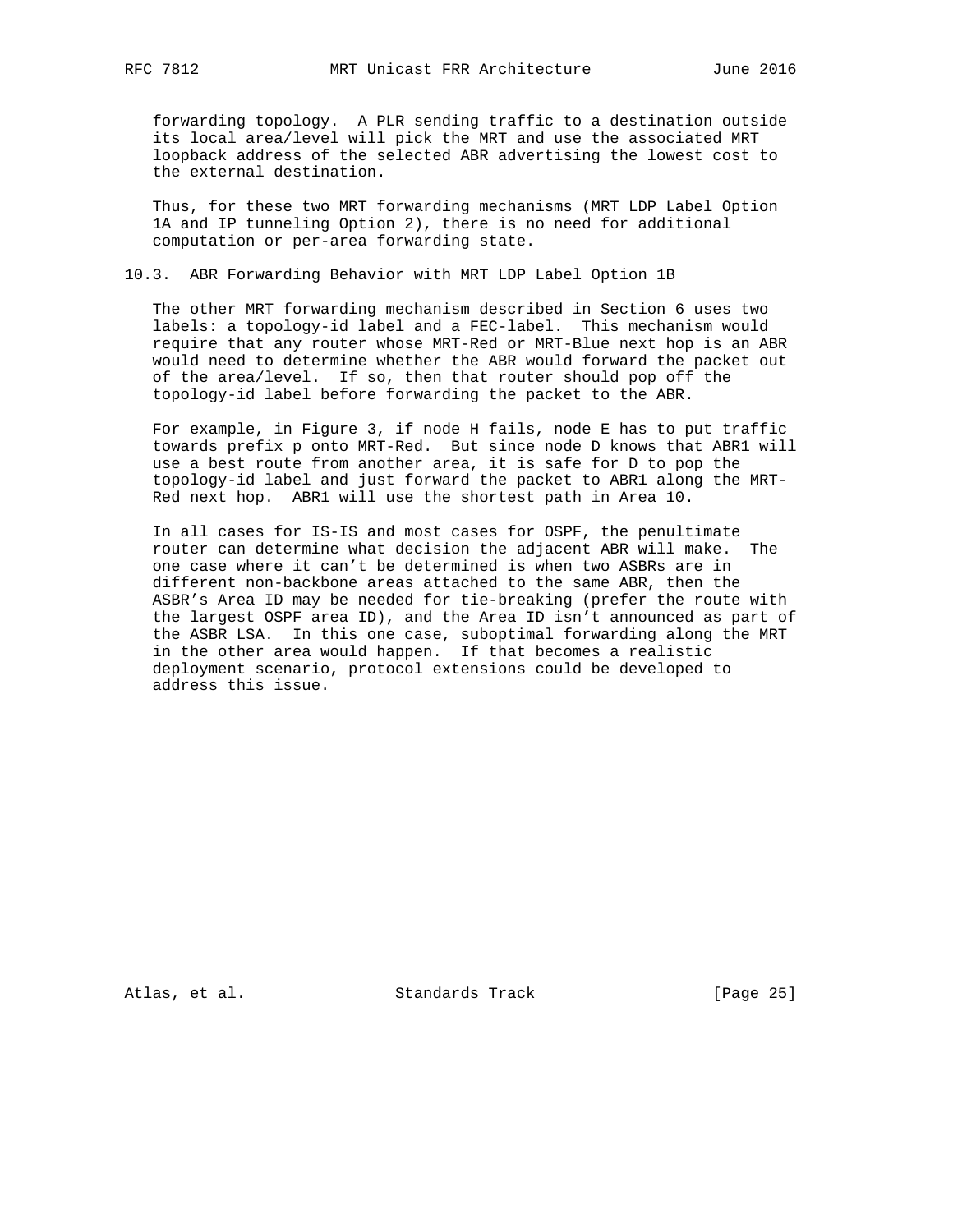



(d) MRT-Blue in Area 0 (e) MRT-Red in Area 0

Figure 3: ABR Forwarding Behavior and MRTs

11. Prefixes Multiply Attached to the MRT Island

 How a computing router S determines its local MRT Island for each supported MRT profile is already discussed in Section 7.

 There are two types of prefixes or FECs that may be multiply attached to an MRT Island. The first type are multihomed prefixes that usually connect at a domain or protocol boundary. The second type represent routers that do not support the profile for the MRT Island.

Atlas, et al. Standards Track [Page 26]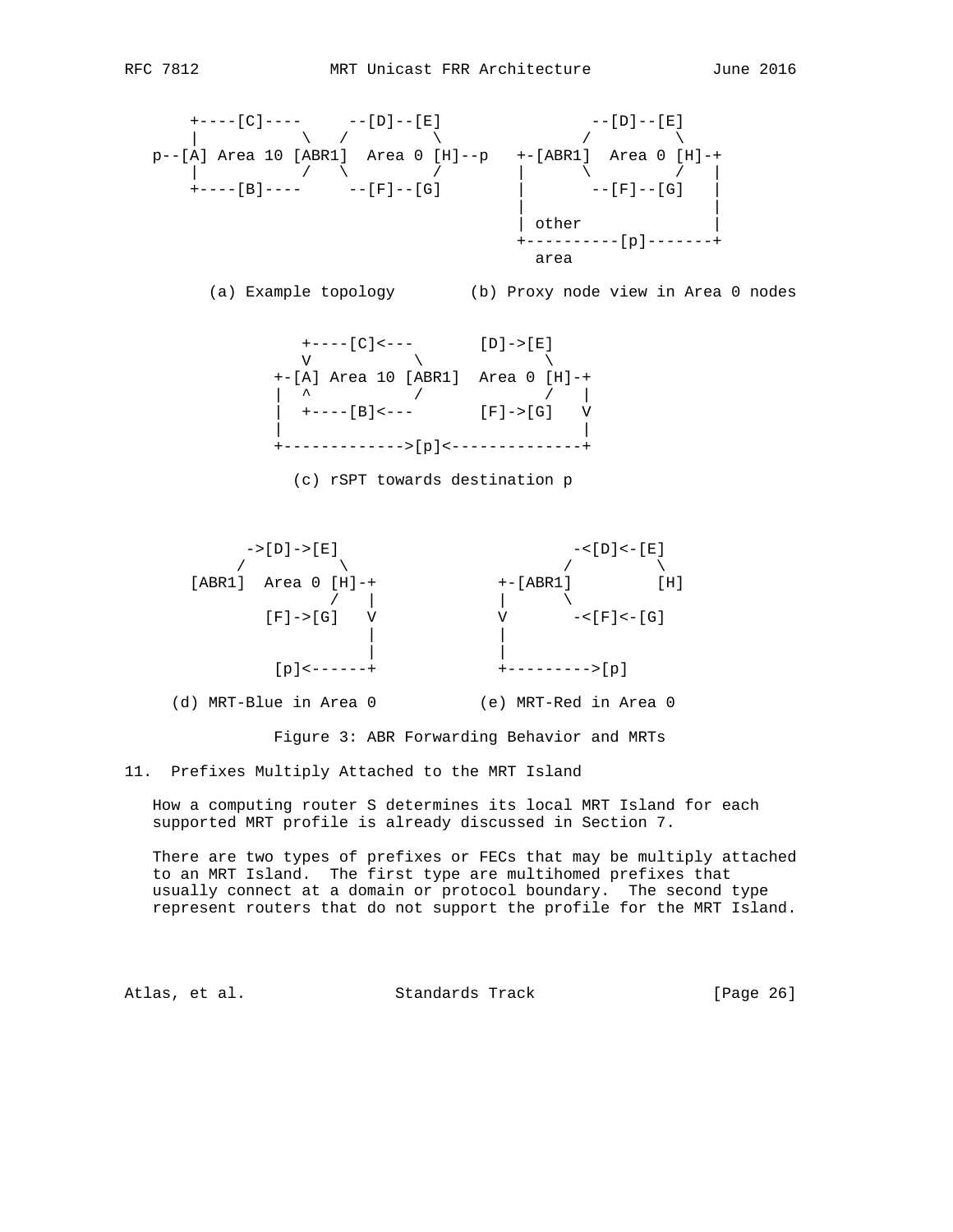The key difference is whether the traffic, once out of the MRT Island, might re-enter the MRT Island if a loop-free exit point is not selected.

 FRR using LFA has the useful property that it is able to protect multihomed prefixes against ABR failure. For instance, if a prefix from the backbone is available via both ABR A and ABR B, if A fails, then the traffic should be redirected to B. This can be accomplished with MRT FRR as well.

 If ASBR protection is desired, this has additional complexities if the ASBRs are in different areas. Similarly, protecting labeled BGP traffic in the event of an ASBR failure has additional complexities due to the per-ASBR label spaces involved.

As discussed in [RFC5286], a multihomed prefix could be:

- o An out-of-area prefix announced by more than one ABR,
- o An AS-External route announced by two or more ASBRs,

o A prefix with iBGP multipath to different ASBRs,

o etc.

 See Appendix B for a discussion of a general issue with multihomed prefixes connected in two different areas.

 There are also two different approaches to protection. The first is tunnel endpoint selection where the PLR picks a router to tunnel to where that router is loop-free with respect to the failure-point. Conceptually, the set of candidate routers to provide LFAs expands to all routers that can be reached via an MRT alternate, attached to the prefix.

 The second is to use a proxy-node, which can be named via MPLS label or IP address, and pick the appropriate label or IP address to reach it on either MRT-Blue or MRT-Red as appropriate to avoid the failure point. A proxy-node can represent a destination prefix that can be attached to the MRT Island via at least two routers. It is termed a named proxy-node if there is a way that traffic can be encapsulated to reach specifically that proxy-node; this could be because there is an LDP FEC for the associated prefix or because MRT-Red and MRT-Blue IP addresses are advertised (in an as-yet undefined fashion) for that proxy-node. Traffic to a named proxy-node may take a different path than traffic to the attaching router; traffic is also explicitly forwarded from the attaching router along a predetermined interface towards the relevant prefixes.

Atlas, et al. Standards Track [Page 27]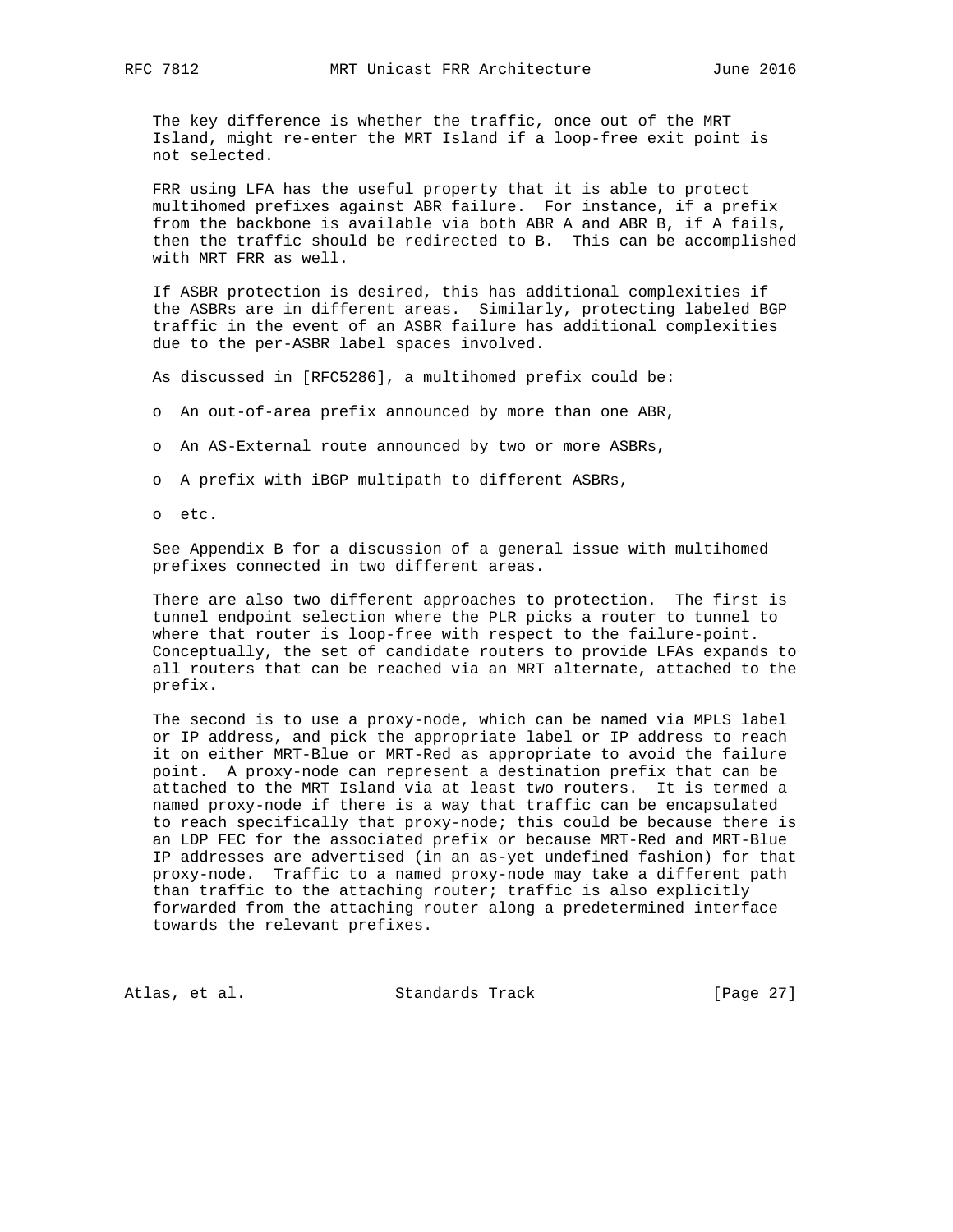For IP traffic, multihomed prefixes can use tunnel endpoint selection. For IP traffic that is destined to a router outside the MRT Island, if that router is the egress for a FEC advertised into the MRT Island, then the named proxy-node approach can be used.

 For LDP traffic, there is always a FEC advertised into the MRT Island. The named proxy-node approach should be used, unless the computing router S knows the label for the FEC at the selected tunnel endpoint.

 If a FEC is advertised from outside the MRT Island into the MRT Island and the forwarding mechanism specified in the profile includes LDP Label Option 1A, then the routers learning that FEC MUST also advertise labels for (MRT-Red, FEC) and (MRT-Blue, FEC) to neighbors inside the MRT Island. Any router receiving a FEC corresponding to a router outside the MRT Island or to a multihomed prefix MUST compute and install the transit MRT-Blue and MRT-Red next hops for that FEC. The FEC-label bindings for the topology-scoped FECs ((MT-ID 0, FEC), (MRT-Red, FEC), and (MRT-Blue, FEC)) MUST also be provided via LDP to neighbors inside the MRT Island.

11.1. Protecting Multihomed Prefixes Using Tunnel Endpoint Selection

 Tunnel endpoint selection is a local matter for a router in the MRT Island since it pertains to selecting and using an alternate and does not affect the transit MRT-Red and MRT-Blue forwarding topologies.

 Let the computing router be S and the next hop F be the node whose failure is to be avoided. Let the destination be prefix p. Have A be the router to which the prefix p is attached for S's shortest path to p.

 The candidates for tunnel endpoint selection are those to which the destination prefix is attached in the area/level. For a particular candidate B, it is necessary to determine if B is loop-free to reach p with respect to S and F for node-protection or at least with respect to S and the link (S, F) for link-protection. If B will always prefer to send traffic to p via a different area/level, then this is definitional. Otherwise, distance-based computations are necessary and an SPF from B's perspective may be necessary. The following equations give the checks needed; the rationale is similar to that given in [RFC5286]. In the inequalities below,  $D_{opt}(X,Y)$ means the shortest distance from node X to node Y, and  $D_{opt}(X,p)$ means the shortest distance from node X to prefix p.

Loop-Free for  $S: D_{opt}(B, p) < D_{opt}(B, S) + D_{opt}(S, p)$ Loop-Free for  $F: D_{opt}(B, p) < D_{opt}(B, F) + D_{opt}(F, p)$ 

Atlas, et al. Standards Track [Page 28]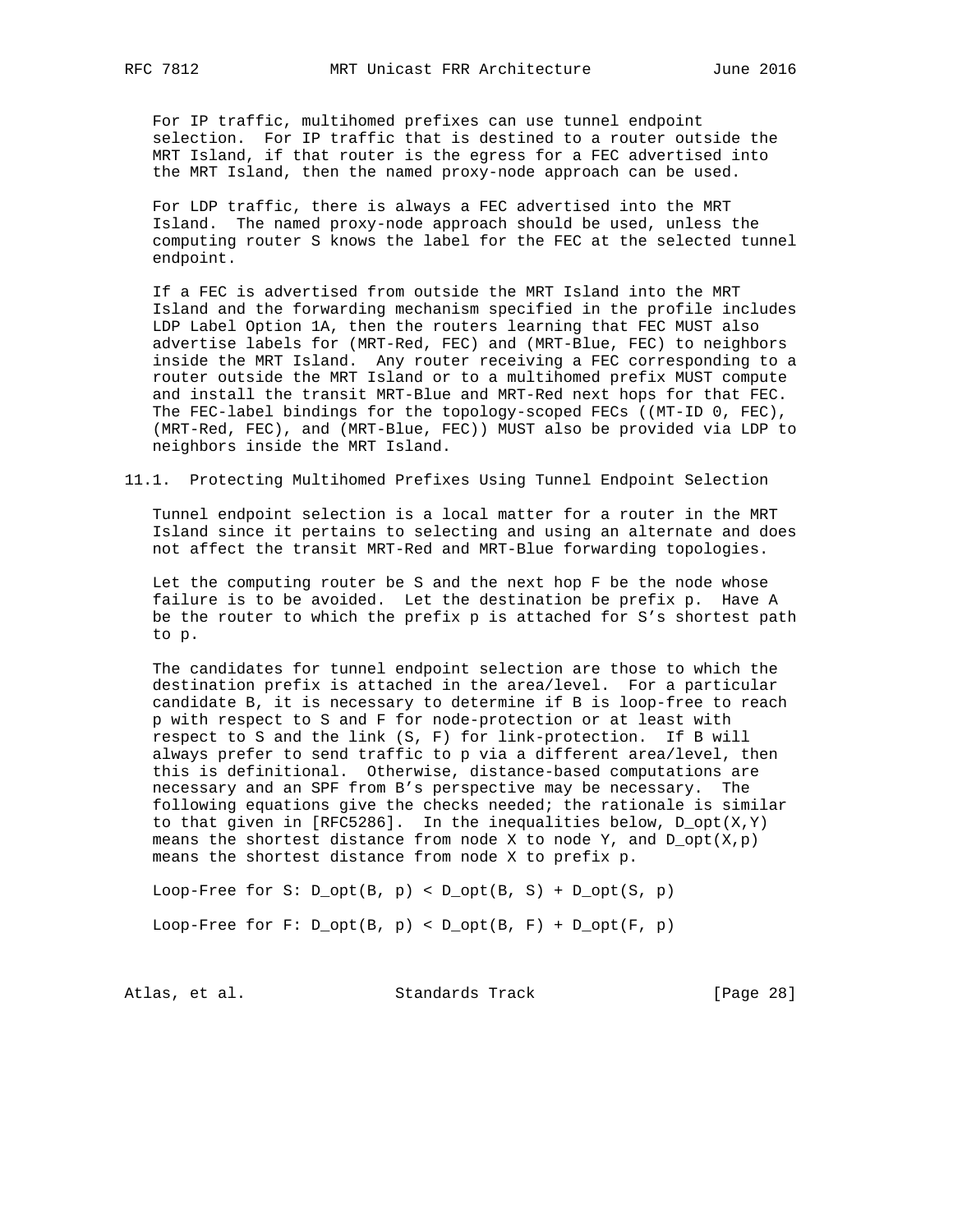The latter is equivalent to the following, which avoids the need to compute the shortest path from F to p.

Loop-Free for F:  $D_{opt}(B, p) < D_{opt}(B, F) + D_{opt}(S, p) - D_{opt}(S, F)$ 

 Finally, the rules for Endpoint selection are given below. The basic idea is to repair to the prefix-advertising router selected for the shortest-path and only to select and tunnel to a different endpoint if necessary (e.g., A=F or F is a cut-vertex or the link (S,F) is a cut-link).

- 1. Does S have a node-protecting alternate to A? If so, select that. Tunnel the packet to A along that alternate. For example, if LDP is the forwarding mechanism, then push the label (MRT-Red, A) or (MRT-Blue, A) onto the packet.
- 2. If not, then is there a router B that is loop-free to reach p while avoiding both F and S? If so, select B as the endpoint. Determine the MRT alternate to reach B while avoiding F. Tunnel the packet to B along that alternate. For example, with LDP, push the label (MRT-Red, B) or (MRT-Blue, B) onto the packet.
- 3. If not, then does S have a link-protecting alternate to A? If so, select that.
- 4. If not, then is there a router B that is loop-free to reach p while avoiding S and the link from S to F? If so, select B as the endpoint and the MRT alternate for reaching B from S that avoid the link (S,F).

 The tunnel endpoint selected will receive a packet destined to itself and, being the egress, will pop that MPLS label (or have signaled Implicit Null) and forward based on what is underneath. This suffices for IP traffic since the tunnel endpoint can use the IP header of the original packet to continue forwarding the packet. However, tunneling of LDP traffic requires targeted LDP sessions for learning the FEC-label binding at the tunnel endpoint.

11.2. Protecting Multihomed Prefixes Using Named Proxy-Nodes

 Instead, the named proxy-node method works with LDP traffic without the need for targeted LDP sessions. It also has a clear advantage over tunnel endpoint selection, in that it is possible to explicitly forward from the MRT Island along an interface to a loop-free island neighbor when that interface may not be a primary next hop.

Atlas, et al. Standards Track [Page 29]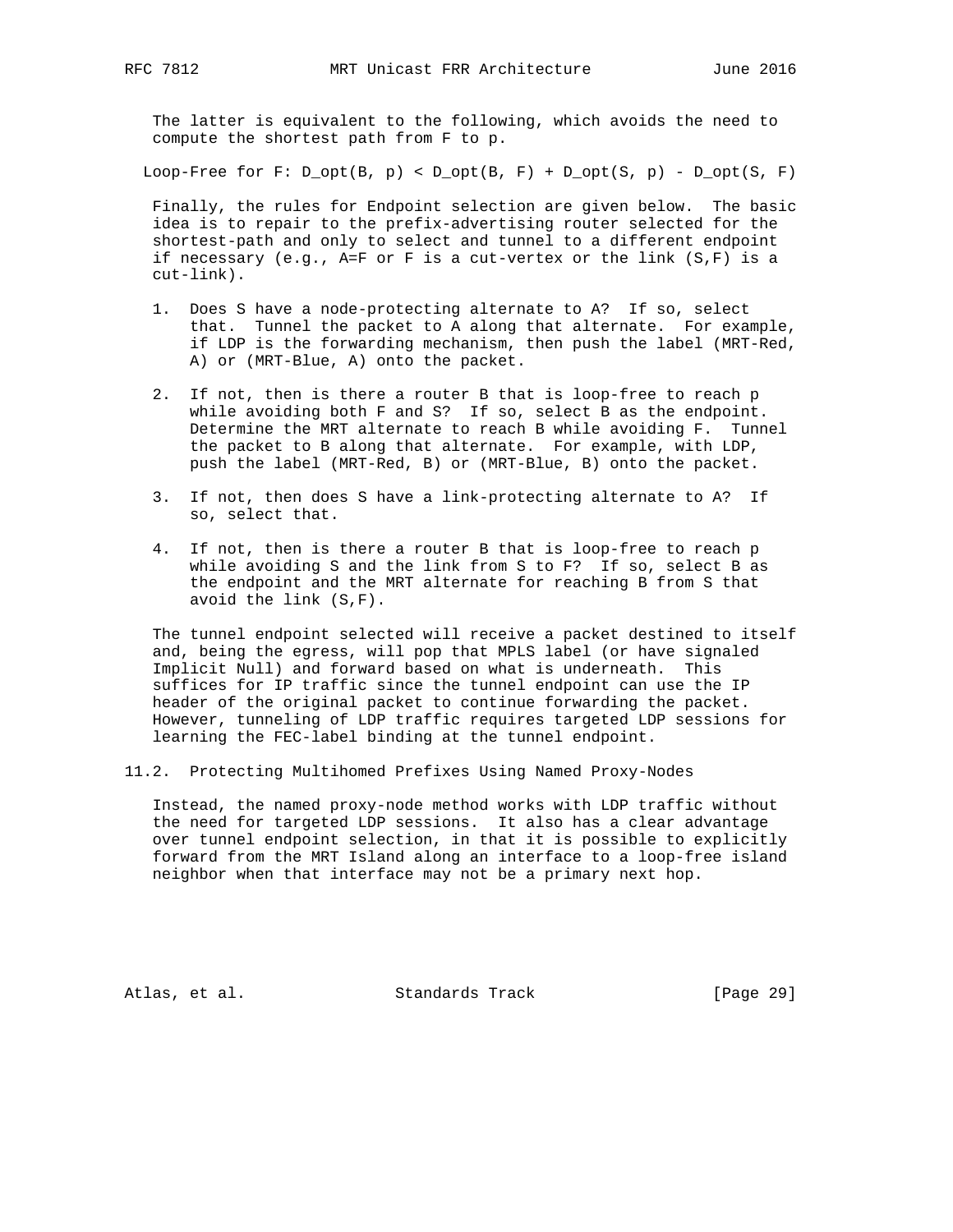A named proxy-node represents one or more destinations and, for LDP forwarding, has a FEC associated with it that is signaled into the MRT Island. Therefore, it is possible to explicitly label packets to go to (MRT-Red, FEC) or (MRT-Blue, FEC); at the border of the MRT Island, the label will swap to meaning (MT-ID 0, FEC). It would be possible to have named proxy-nodes for IP forwarding, but this would require extensions to signal two IP addresses to be associated with MRT-Red and MRT-Blue for the proxy-node. A named proxy-node can be uniquely represented by the two routers in the MRT Island to which it is connected. The extensions to signal such IP addresses will be defined elsewhere. The details of what label-bindings must be originated will be described in another document.

 Computing the MRT next hops to a named proxy-node and the MRT alternate for the computing router S to avoid a particular failure node F is straightforward. The details of the simple constant-time functions, Select\_Proxy\_Node\_NHs() and Select\_Alternates\_Proxy\_Node(), are given in [RFC7811]. A key point is that computing these MRT next hops and alternates can be done as new named proxy-nodes are added or removed without requiring a new MRT computation or impacting other existing MRT paths. This maps very well to, for example, how OSPFv2 (see [RFC2328], Section 16.5) does incremental updates for new summary-LSAs.

 The remaining question is how to attach the named proxy-node to the MRT Island; all the routers in the MRT Island MUST do this consistently. No more than two routers in the MRT Island can be selected; one should only be selected if there are no others that meet the necessary criteria. The named proxy-node is logically part of the area/level.

 There are two sources for candidate routers in the MRT Island to connect to the named proxy-node. The first set is made up of those routers in the MRT Island that are advertising the prefix; the named proxy-cost assigned to each prefix-advertising router is the announced cost to the prefix. The second set is made up of those routers in the MRT Island that are connected to routers not in the MRT Island but in the same area/level; such routers will be defined as Island Border Routers (IBRs). The routers connected to the IBRs that are not in the MRT Island and are in the same area/level as the MRT Island are Island Neighbors (INs).

 Since packets sent to the named proxy-node along MRT-Red or MRT-Blue may come from any router inside the MRT Island, it is necessary that whatever router to which an IBR forwards the packet be loop-free with respect to the whole MRT Island for the destination. Thus, an IBR is a candidate router only if it possesses at least one IN whose shortest path to the prefix does not enter the MRT Island. A method

Atlas, et al. Standards Track [Page 30]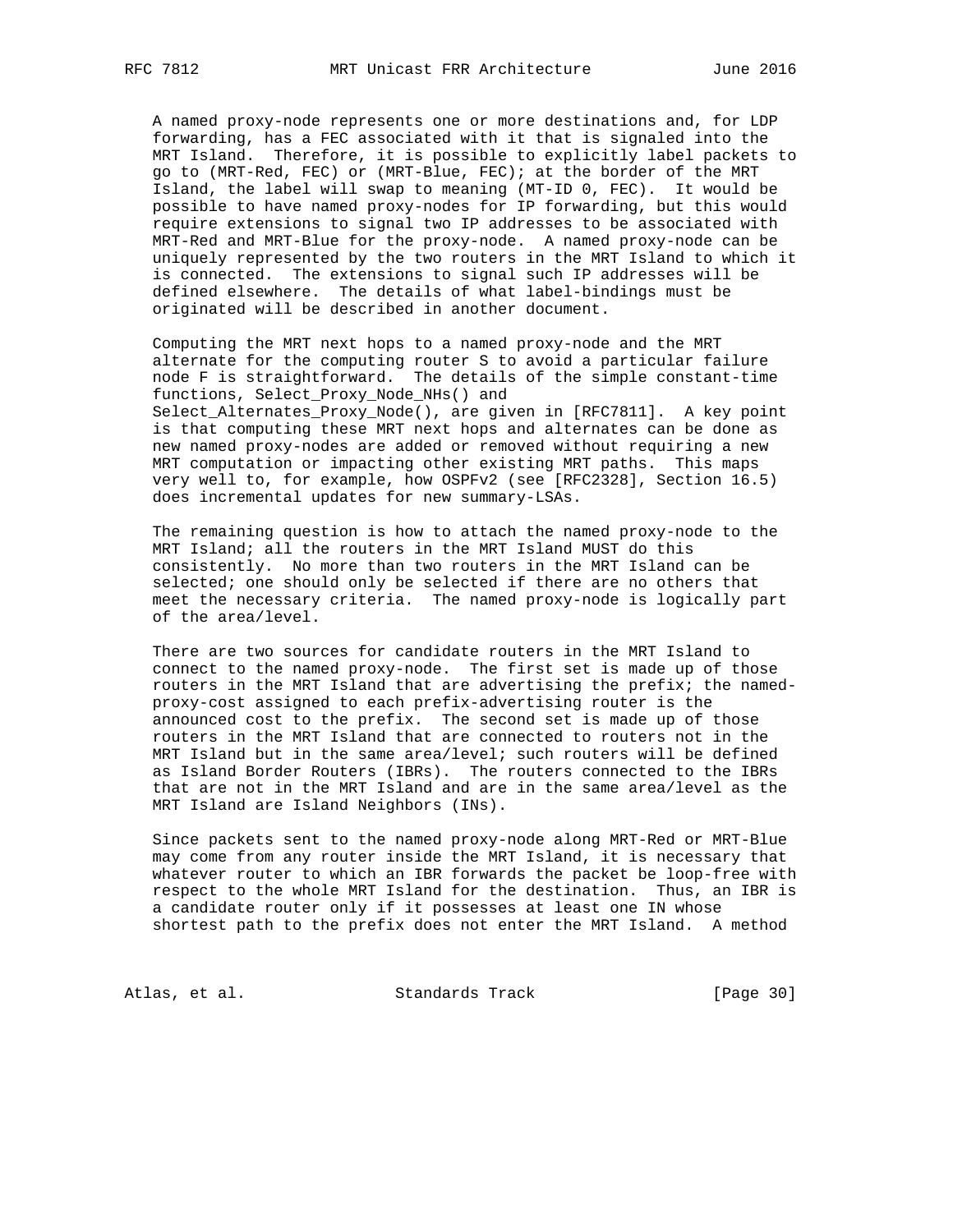for identifying Loop-Free Island Neighbors (LFINs) is given in [RFC7811]. The named-proxy-cost assigned to each (IBR, IN) pair is cost(IBR, IN) + D\_opt(IN, prefix).

 From the set of prefix-advertising routers and the set of IBRs with at least one LFIN, the two routers with the lowest named-proxy-cost are selected. Ties are broken based upon the lowest Router ID. For ease of discussion, the two selected routers will be referred to as proxy-node attachment routers.

 A proxy-node attachment router has a special forwarding role. When a packet is received destined to (MRT-Red, prefix) or (MRT-Blue, prefix), if the proxy-node attachment router is an IBR, it MUST swap to the shortest path forwarding topology (e.g., swap to the label for (MT-ID 0, prefix) or remove the outer IP encapsulation) and forward the packet to the IN whose cost was used in the selection. If the proxy-node attachment router is not an IBR, then the packet MUST be removed from the MRT forwarding topology and sent along the interface(s) that caused the router to advertise the prefix; this interface might be out of the area/level/AS.

11.3. MRT Alternates for Destinations outside the MRT Island

 A natural concern with new functionality is how to have it be useful when it is not deployed across an entire IGP area. In the case of MRT FRR, where it provides alternates when appropriate LFAs aren't available, there are also deployment scenarios where it may make sense to only enable some routers in an area with MRT FRR. A simple example of such a scenario would be a ring of six or more routers that is connected via two routers to the rest of the area.

 Destinations inside the local island can obviously use MRT alternates. Destinations outside the local island can be treated like a multihomed prefix and either endpoint selection or Named Proxy-Nodes can be used. Named proxy-nodes MUST be supported when LDP forwarding is supported and a label-binding for the destination is sent to an IBR.

 Naturally, there are more-complicated options to improve coverage, such as connecting multiple MRT Islands across tunnels, but the need for the additional complexity has not been justified.

Atlas, et al. Standards Track [Page 31]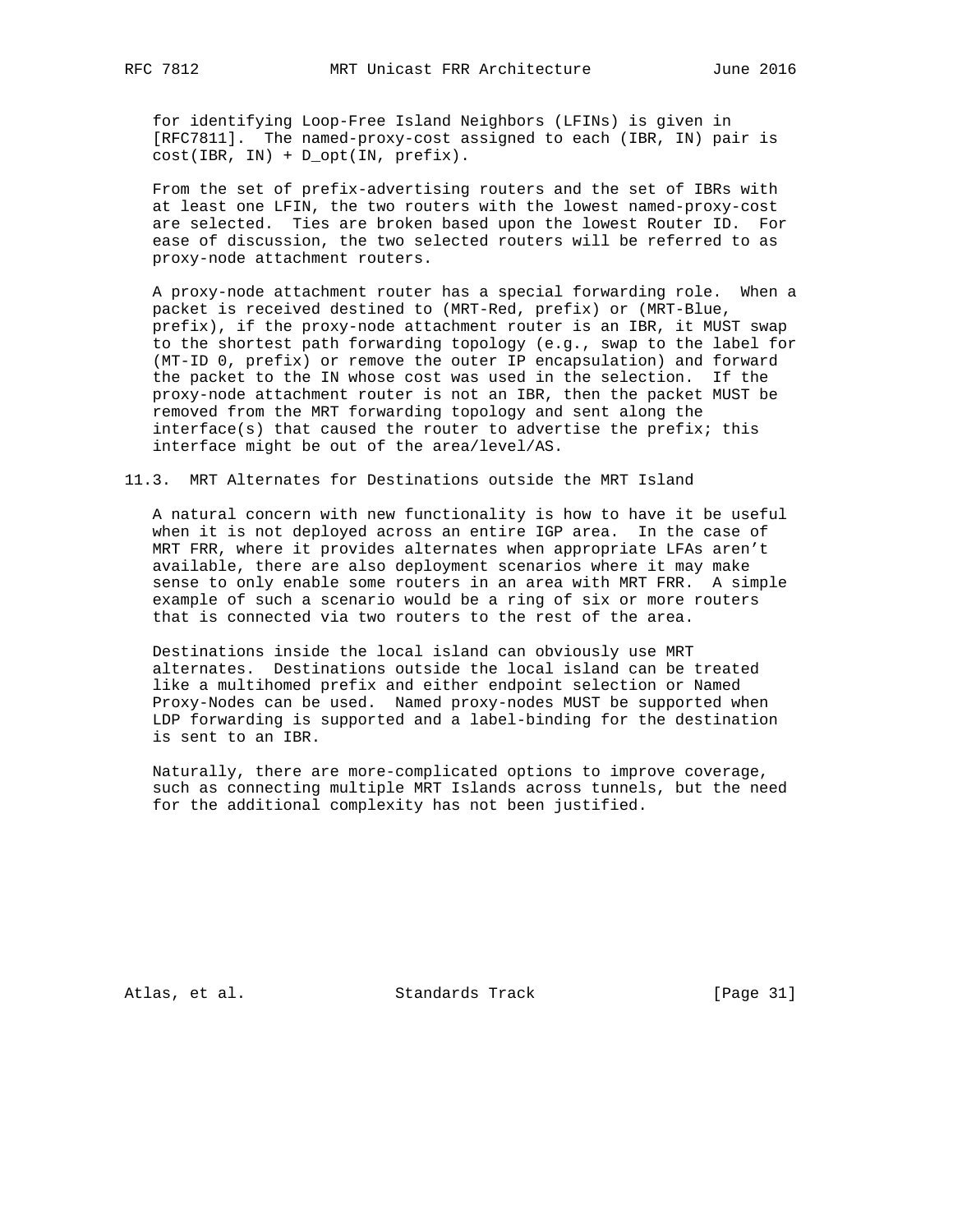### 12. Network Convergence and Preparing for the Next Failure

 After a failure, MRT detours ensure that packets reach their intended destination while the IGP has not reconverged onto the new topology. As link-state updates reach the routers, the IGP process calculates the new shortest paths. Two things need attention: micro-loop prevention and MRT recalculation.

#### 12.1. Micro-loop Prevention and MRTs

 A micro-loop is a transient packet-forwarding loop among two or more routers that can occur during convergence of IGP forwarding state. [RFC5715] discusses several techniques for preventing micro-loops. This section discusses how MRT-FRR relates to two of the micro-loop prevention techniques discussed in [RFC5715]: Nearside and Farside Tunneling.

 In Nearside Tunneling, a router (PLR) adjacent to a failure performs local repair and informs remote routers of the failure. The remote routers initially tunnel affected traffic to the nearest PLR, using tunnels that are unaffected by the failure. Once the forwarding state for normal shortest path routing has converged, the remote routers return the traffic to shortest path forwarding. MRT-FRR is relevant for Nearside Tunneling for the following reason. The process of tunneling traffic to the PLRs and waiting a sufficient amount of time for IGP forwarding state convergence with Nearside Tunneling means that traffic will generally rely on the local repair at the PLR for longer than it would in the absence of Nearside Tunneling. Since MRT-FRR provides 100% coverage for single link and node failure, it may be an attractive option to provide the local repair paths when Nearside Tunneling is deployed.

 MRT-FRR is also relevant for the Farside Tunneling micro-loop prevention technique. In Farside Tunneling, remote routers tunnel traffic affected by a failure to a node downstream of the failure with respect to traffic destination. This node can be viewed as being on the farside of the failure with respect to the node initiating the tunnel. Note that the discussion of Farside Tunneling in [RFC5715] focuses on the case where the farside node is immediately adjacent to a failed link or node. However, the farside node may be any node downstream of the failure with respect to traffic destination, including the destination itself. The tunneling mechanism used to reach the farside node must be unaffected by the failure. The alternative forwarding paths created by MRT-FRR have the potential to be used to forward traffic from the remote routers upstream of the failure all the way to the destination. In the event of failure, either the MRT-Red or MRT-Blue path from the remote upstream router to the destination is guaranteed to avoid a link

Atlas, et al. Standards Track [Page 32]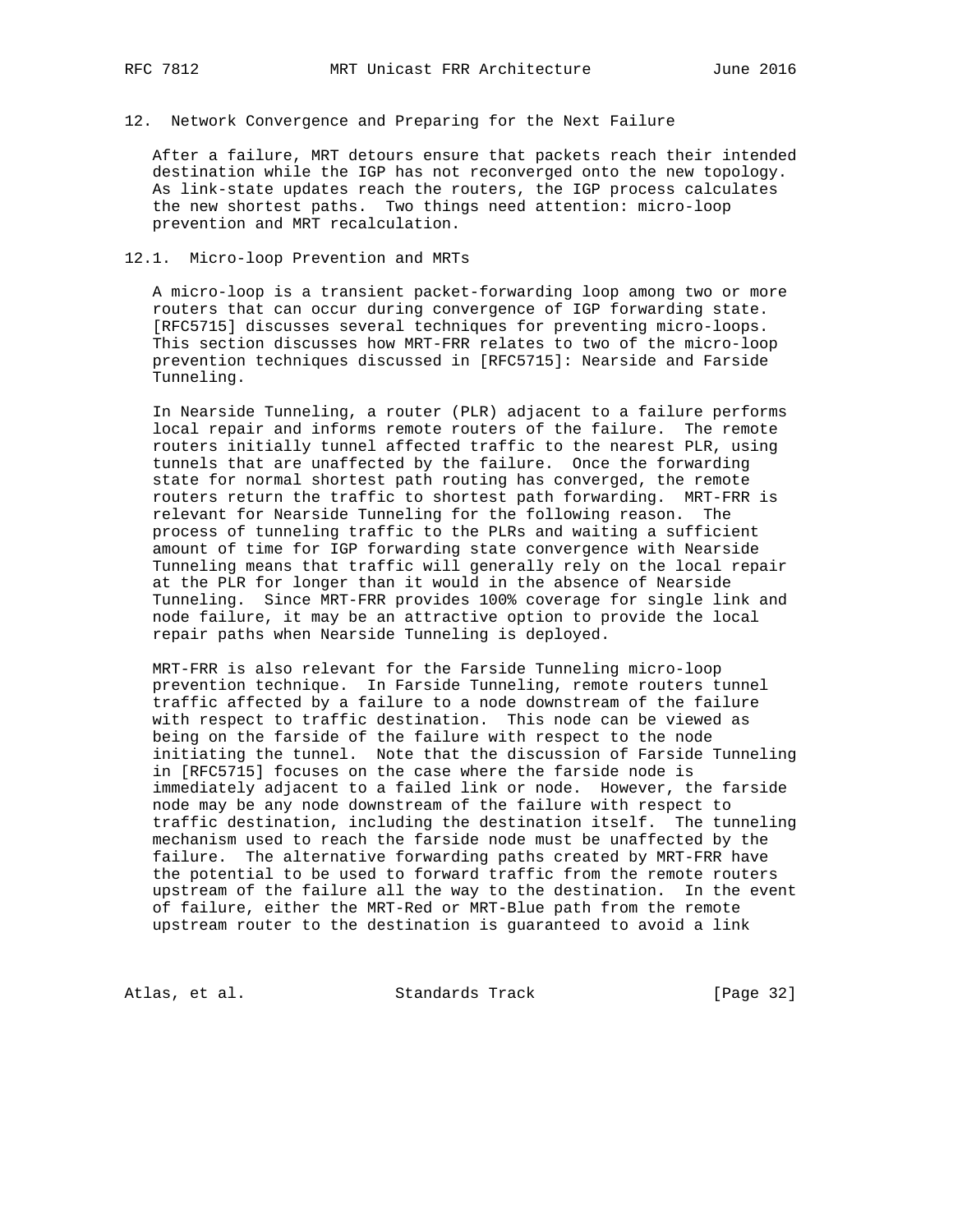failure or inferred node failure. The MRT forwarding paths are also guaranteed to not be subject to micro-loops because they are locked to the topology before the failure.

 We note that the computations in [RFC7811] address the case of a PLR adjacent to a failure determining which choice of MRT-Red or MRT-Blue will avoid a failed link or node. More computation may be required for an arbitrary remote upstream router to determine whether to choose MRT-Red or MRT-Blue for a given destination and failure.

12.2. MRT Recalculation for the Default MRT Profile

 This section describes how the MRT recalculation SHOULD be performed for the Default MRT Profile. This is intended to support FRR applications. Other approaches are possible, but they are not specified in this document.

 When a failure event happens, traffic is put by the PLRs onto the MRT topologies. After that, each router recomputes its SPT and moves traffic over to that. Only after all the PLRs have switched to using their SPTs and traffic has drained from the MRT topologies should each router install the recomputed MRTs into the FIBs.

At each router, therefore, the sequence is as follows:

- 1. Receive failure notification
- 2. Recompute SPT.
- 3. Install the new SPT in the FIB.
- 4. If the network was stable before the failure occurred, wait a configured (or advertised) period for all routers to be using their SPTs and traffic to drain from the MRTs.
- 5. Recompute MRTs.
- 6. Install new MRTs in the FIB.

 While the recomputed MRTs are not installed in the FIB, protection coverage is lowered. Therefore, it is important to recalculate the MRTs and install them quickly.

 New protocol extensions for advertising the time needed to recompute shortest path routes and install them in the FIB will be defined elsewhere.

Atlas, et al. Standards Track [Page 33]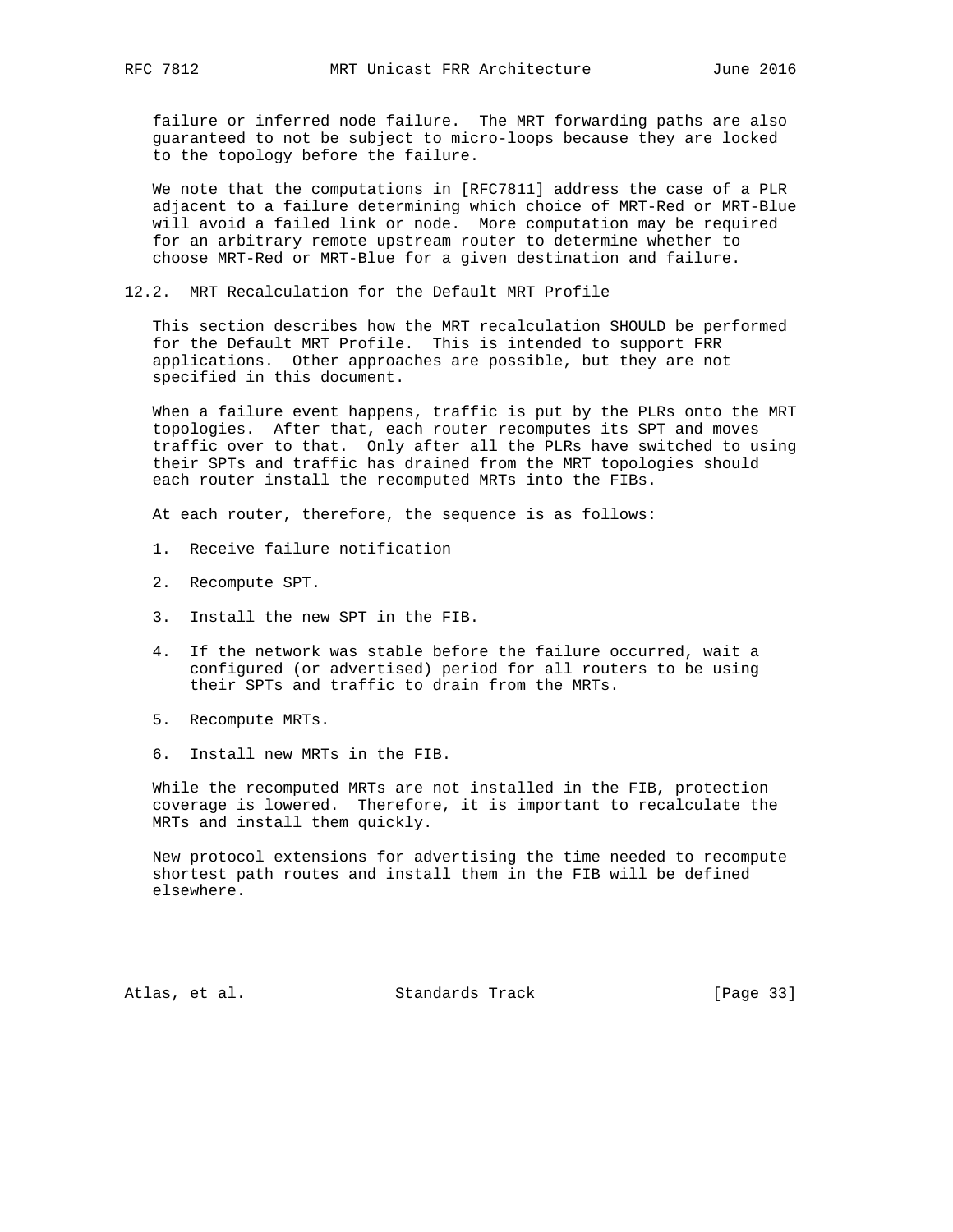# 13. Operational Considerations

 The following aspects of MRT-FRR are useful to consider when deploying the technology in different operational environments and network topologies.

# 13.1. Verifying Forwarding on MRT Paths

 The forwarding paths created by MRT-FRR are not used by normal (non- FRR) traffic. They are only used to carry FRR traffic for a short period of time after a failure has been detected. It is RECOMMENDED that an operator proactively monitor the MRT forwarding paths in order to be certain that the paths will be able to carry FRR traffic when needed. Therefore, an implementation SHOULD provide an operator with the ability to test MRT paths with Operations, Administration, and Maintenance (OAM) traffic. For example, when MRT paths are realized using LDP labels distributed for topology-scoped FECs, an implementation can use the MPLS ping and traceroute as defined in [RFC4379] and extended in [RFC7307] for topology-scoped FECs.

#### 13.2. Traffic Capacity on Backup Paths

 During a fast-reroute event initiated by a PLR in response to a network failure, the flow of traffic in the network will generally not be identical to the flow of traffic after the IGP forwarding state has converged, taking the failure into account. Therefore, even if a network has been engineered to have enough capacity on the appropriate links to carry all traffic after the IGP has converged after the failure, the network may still not have enough capacity on the appropriate links to carry the flow of traffic during a fast reroute event. This can result in more traffic loss during the fast reroute event than might otherwise be expected.

 Note that there are two somewhat distinct aspects to this phenomenon. The first is that the path from the PLR to the destination during the fast-reroute event may be different from the path after the IGP converges. In this case, any traffic for the destination that reaches the PLR during the fast-reroute event will follow a different path from the PLR to the destination than will be followed after IGP convergence.

 The second aspect is that the amount of traffic arriving at the PLR for affected destinations during the fast-reroute event may be larger than the amount of traffic arriving at the PLR for affected destinations after IGP convergence. Immediately after a failure, any non-PLR routers that were sending traffic to the PLR before the failure will continue sending traffic to the PLR, and that traffic will be carried over backup paths from the PLR to the destinations.

Atlas, et al. Standards Track [Page 34]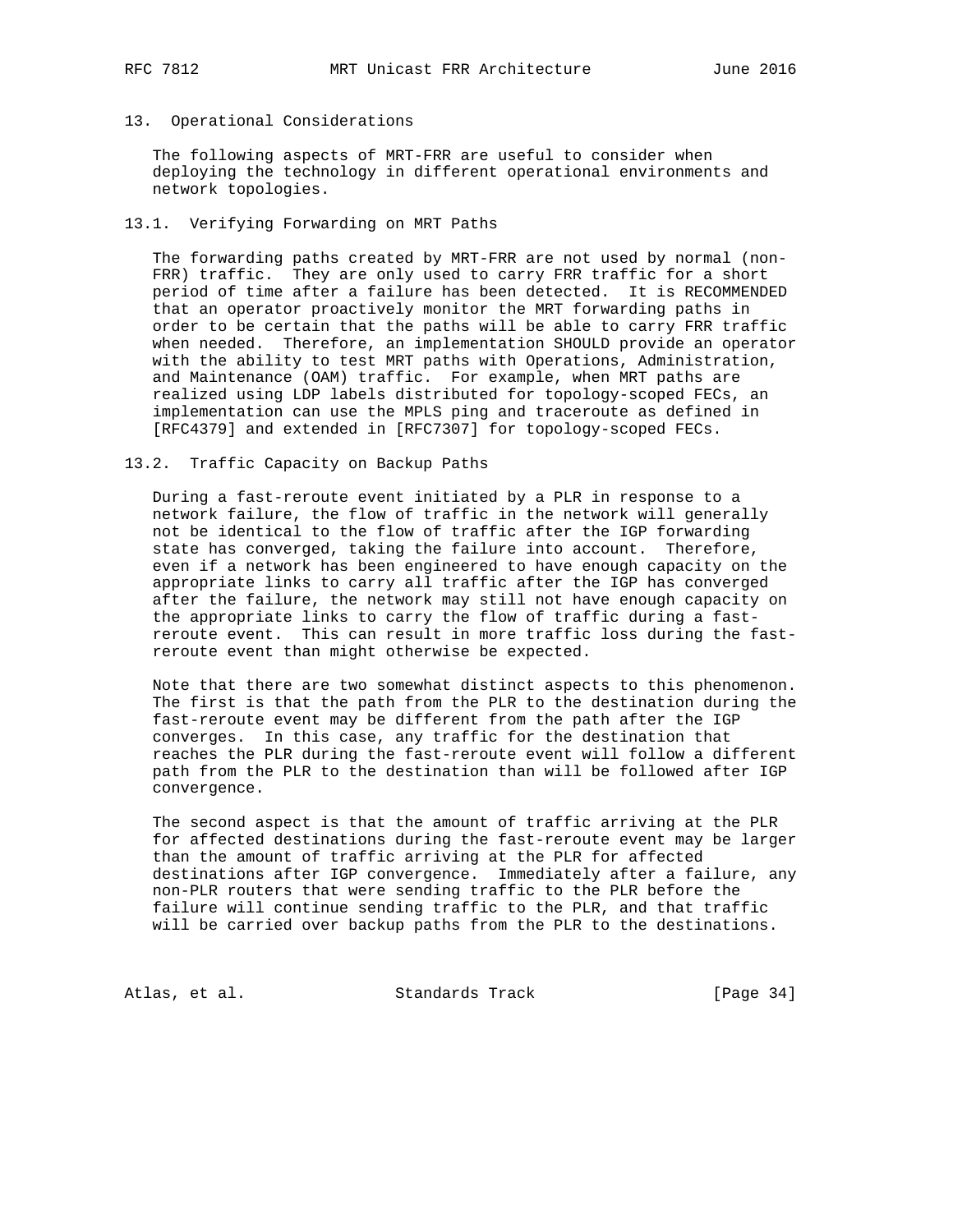After IGP convergence, upstream non-PLR routers may direct some traffic away from the PLR.

 In order to reduce or eliminate the potential for transient traffic loss due to inadequate capacity during fast-reroute events, an operator can model the amount of traffic taking different paths during a fast-reroute event. If it is determined that there is not enough capacity to support a given fast-reroute event, the operator can address the issue either by augmenting capacity on certain links or modifying the backup paths themselves.

 The MRT Lowpoint algorithm produces a pair of diverse paths to each destination. These paths are generated by following the directed links on a common GADAG. The decision process for constructing the GADAG in the MRT Lowpoint algorithm takes into account individual IGP link metrics. At any given node, links are explored in order from lowest IGP metric to highest IGP metric. Additionally, the process for constructing the MRT-Red and Blue trees uses SPF traversals of the GADAG. Therefore, the IGP link metric values affect the computed backup paths. However, adjusting the IGP link metrics is not a generally applicable tool for modifying the MRT backup paths. Achieving a desired set of MRT backup paths by adjusting IGP metrics while at the same time maintaining the desired flow of traffic along the shortest paths is not possible in general.

 MRT-FRR allows an operator to exclude a link from the MRT Island, and thus the GADAG, by advertising it as MRT-Ineligible. Such a link will not be used on the MRT forwarding path for any destination. Advertising links as MRT-Ineligible is the main tool provided by MRT- FRR for keeping backup traffic off of lower bandwidth links during fast-reroute events.

 Note that all of the backup paths produced by the MRT Lowpoint algorithm are closely tied to the common GADAG computed as part of that algorithm. Therefore, it is generally not possible to modify a subset of paths without affecting other paths. This precludes more fine-grained modification of individual backup paths when using only paths computed by the MRT Lowpoint algorithm.

 However, it may be desirable to allow an operator to use MRT-FRR alternates together with alternates provided by other FRR technologies. A policy-based alternate selection process can allow an operator to select the best alternate from those provided by MRT and other FRR technologies. As a concrete example, it may be desirable to implement a policy where a downstream LFA (if it exists for a given failure mode and destination) is preferred over a given MRT alternate. This combination gives the operator the ability to affect where traffic flows during a fast-reroute event, while still

Atlas, et al. Standards Track [Page 35]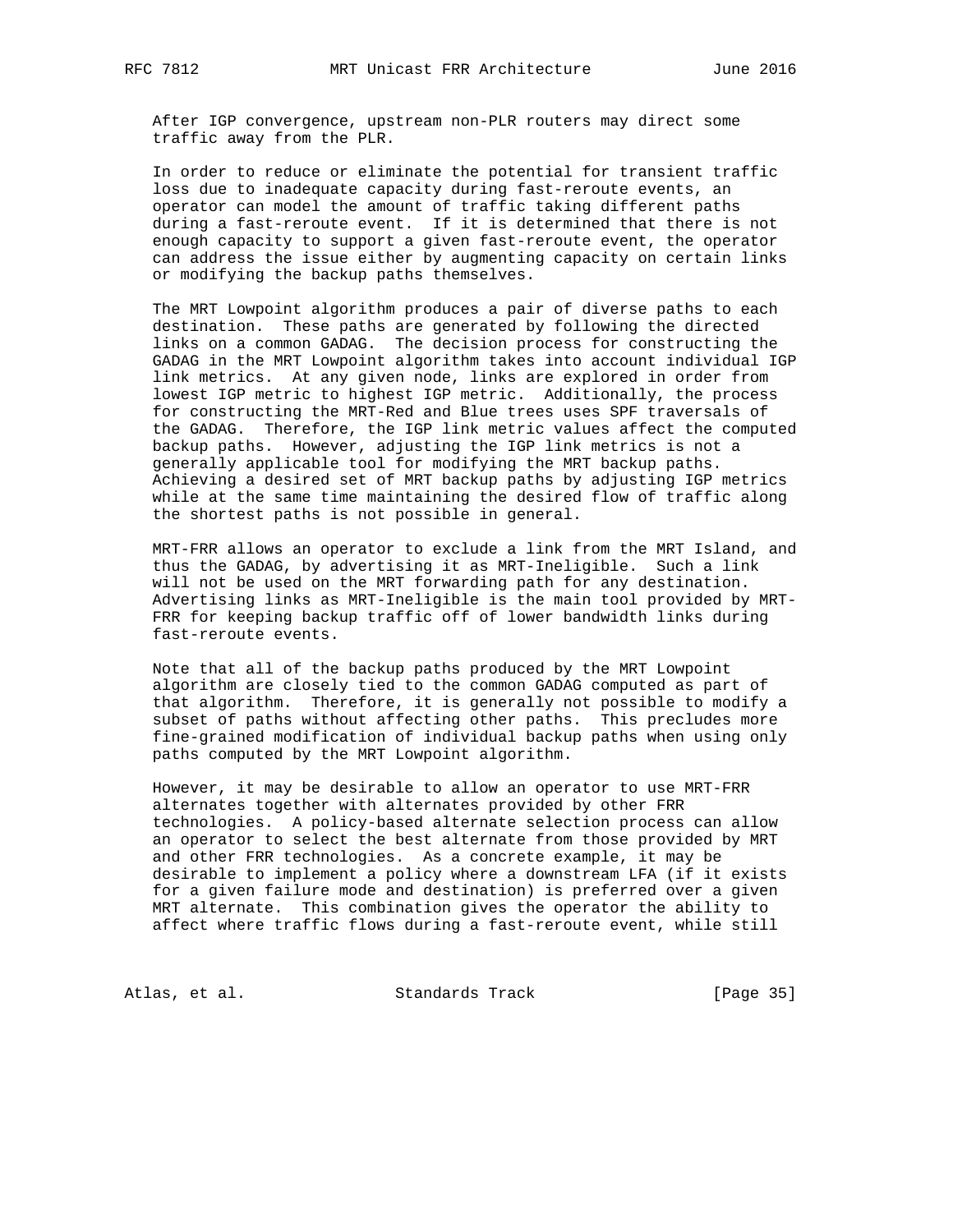producing backup paths that use no additional labels for LDP traffic and will not loop under multiple failures. This and other choices of alternate selection policy can be evaluated in the context of their effect on fast-reroute traffic flow and available capacity, as well as other deployment considerations.

 Note that future documents may define MRT profiles in addition to the default profile defined here. Different MRT profiles will generally produce alternate paths with different properties. An implementation may allow an operator to use different MRT profiles instead of or in addition to the default profile.

13.3. MRT IP Tunnel Loopback Address Management

 As described in Section 6.1.2, if an implementation uses IP tunneling as the mechanism to realize MRT forwarding paths, each node must advertise an MRT-Red and an MRT-Blue loopback address. These IP addresses must be unique within the routing domain to the extent that they do not overlap with each other or with any other routing table entries. It is expected that operators will use existing tools and processes for managing infrastructure IP addresses to manage these additional MRT-related loopback addresses.

13.4. MRT-FRR in a Network with Degraded Connectivity

 Ideally, routers in a service provider network using MRT-FRR will be initially deployed in a 2-connected topology, allowing MRT-FRR to find completely diverse paths to all destinations. However, a network can differ from an ideal 2-connected topology for many possible reasons, including network failures and planned maintenance events.

 MRT-FRR is designed to continue to function properly when network connectivity is degraded. When a network contains cut-vertices or cut-links dividing the network into different 2-connected blocks, MRT-FRR will continue to provide completely diverse paths for destinations within the same block as the PLR. For a destination in a different block from the PLR, the redundant paths created by MRT- FRR will be link and node diverse within each block, and the paths will only share links and nodes that are cut-links or cut-vertices in the topology.

 If a network becomes partitioned with one set of routers having no connectivity to another set of routers, MRT-FRR will function independently in each set of connected routers, providing redundant paths to destinations in same set of connected routers as a given PLR.

Atlas, et al. Standards Track [Page 36]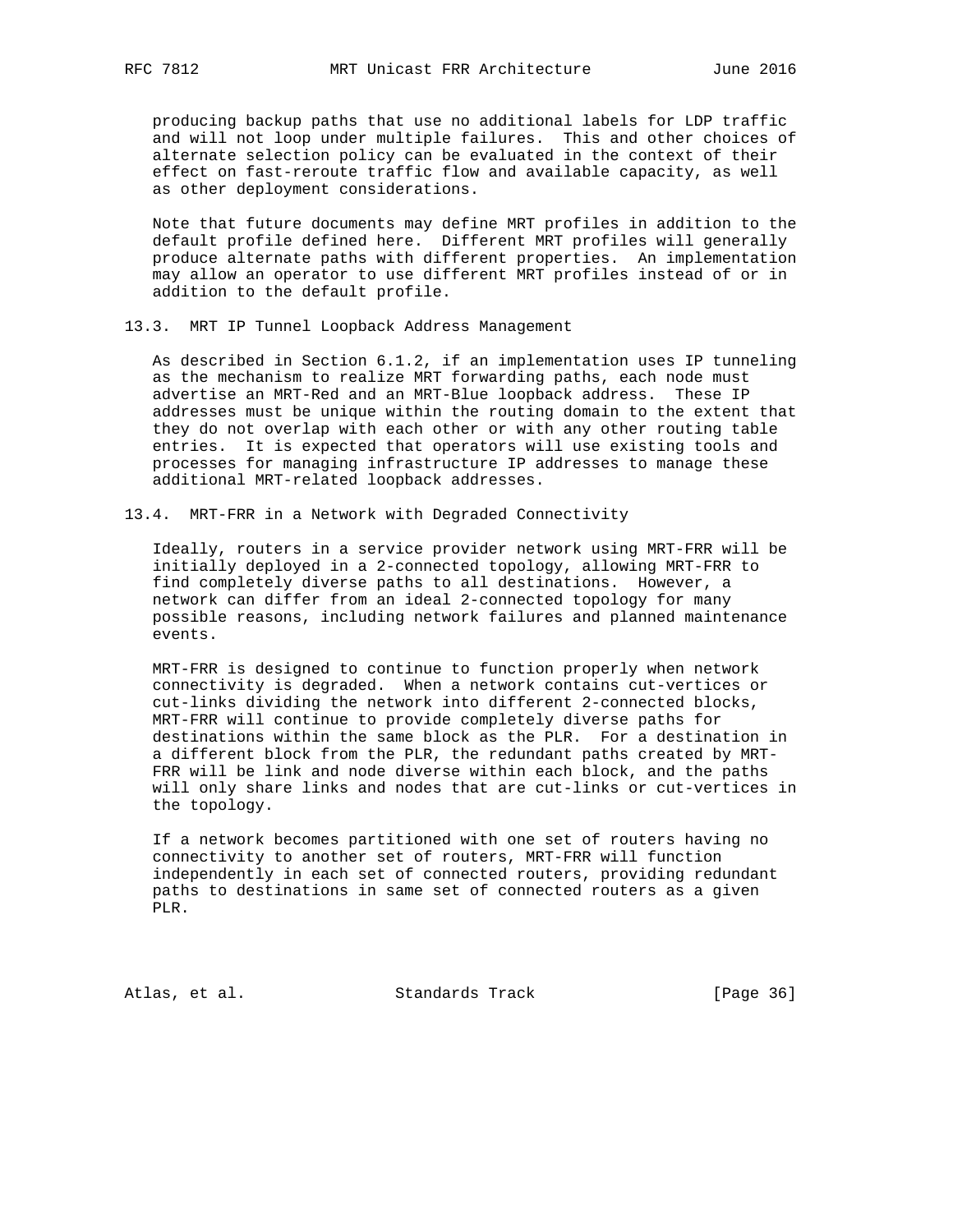#### 13.5. Partial Deployment of MRT-FRR in a Network

 A network operator may choose to deploy MRT-FRR only on a subset of routers in an IGP area. MRT-FRR is designed to accommodate this partial deployment scenario. Only routers that advertise support for a given MRT profile will be included in a given MRT Island. For a PLR within the MRT Island, MRT-FRR will create redundant forwarding paths to all destinations with the MRT Island using maximally redundant trees all the way to those destinations. For destinations outside of the MRT Island, MRT-FRR creates paths to the destination that use forwarding state created by MRT-FRR within the MRT Island and shortest path forwarding state outside of the MRT Island. The paths created by MRT-FRR to non-Island destinations are guaranteed to be diverse within the MRT Island (if topologically possible). However, the part of the paths outside of the MRT Island may not be diverse.

#### 14. IANA Considerations

 IANA has created the "MRT Profile Identifier Registry". The range is 0 to 255. The Default MRT Profile defined in this document has value 0. Values 1-200 are allocated by Standards Action. Values 201-220 are for Experimental Use. Values 221-254 are for Private Use. Value 255 is reserved for future registry extension. (The allocation and use policies are described in [RFC5226].)

The initial registry is shown below.

| Value     | Description                                                     | Reference |
|-----------|-----------------------------------------------------------------|-----------|
| $1 - 200$ | Default MRT Profile<br>Unassigned                               | RFC 7812  |
|           | 201-220 Experimental Use                                        |           |
| 255       | 221-254 Private Use<br>Reserved (for future registry extension) |           |

 The "MRT Profile Identifier Registry" is a new registry in the IANA Matrix. Following existing conventions, http://www.iana.org/ protocols displays a new header: "Maximally Redundant Tree (MRT) Parameters". Under that header, there is an entry for "MRT Profile Identifier Registry", which links to the registry itself at http://www.iana.org/assignments/mrt-parameters.

Atlas, et al. Standards Track [Page 37]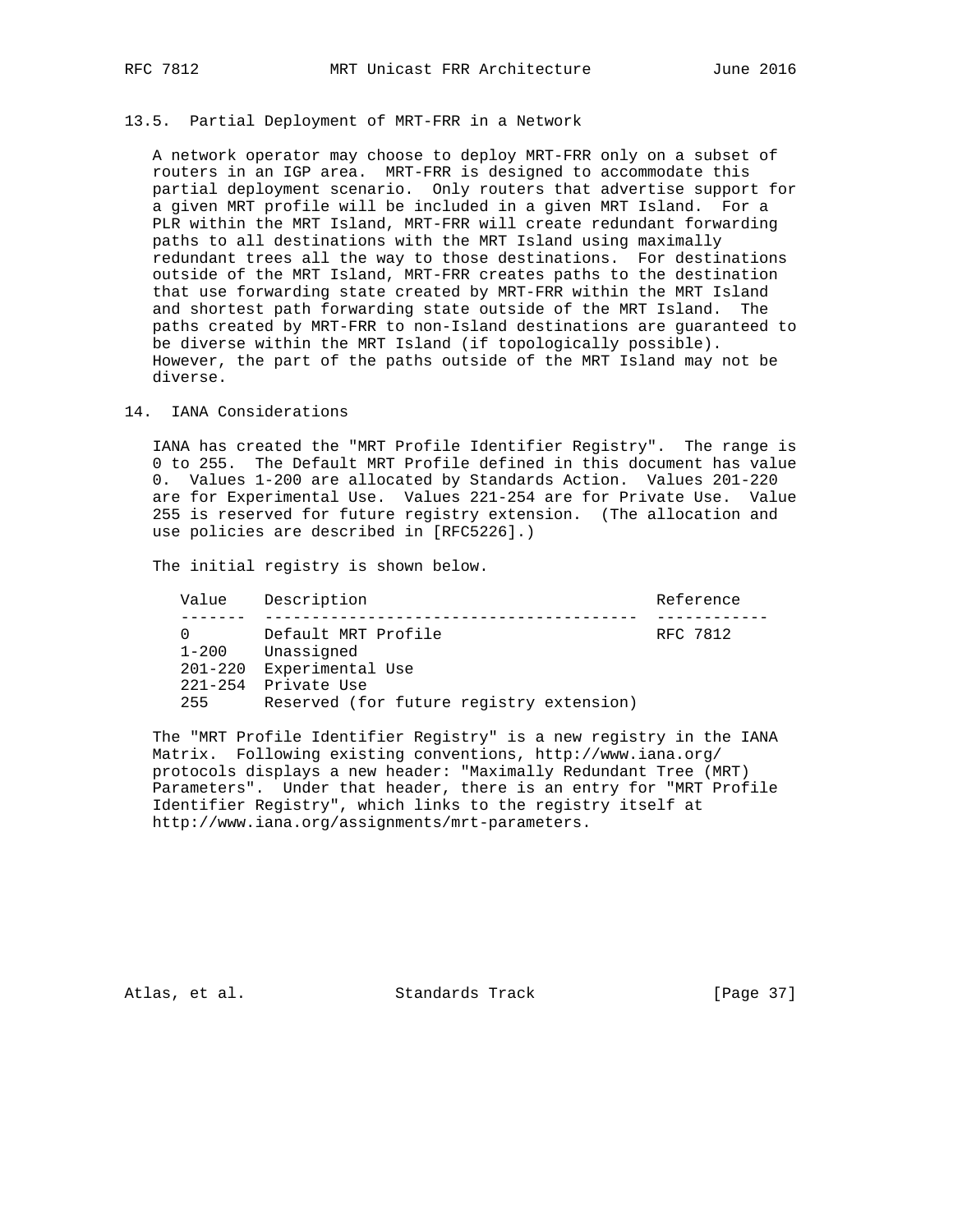#### 15. Security Considerations

 In general, MRT forwarding paths do not follow shortest paths. The transit forwarding state corresponding to the MRT paths is created during normal operations (before a failure occurs). Therefore, a malicious packet with an appropriate header injected into the network from a compromised location would be forwarded to a destination along a non-shortest path. When this technology is deployed, a network security design should not rely on assumptions about potentially malicious traffic only following shortest paths.

 It should be noted that the creation of non-shortest forwarding paths is not unique to MRT.

 MRT-FRR requires that routers advertise information used in the formation of MRT backup paths. While this document does not specify the protocol extensions used to advertise this information, we discuss security considerations related to the information itself. Injecting false MRT-related information could be used to direct some MRT backup paths over compromised transmission links. Combined with the ability to generate network failures, this could be used to send traffic over compromised transmission links during a fast-reroute event. In order to prevent this potential exploit, a receiving router needs to be able to authenticate MRT-related information that claims to have been advertised by another router.

# 16. References

- 16.1. Normative References
	- [RFC2119] Bradner, S., "Key words for use in RFCs to Indicate Requirement Levels", BCP 14, RFC 2119, DOI 10.17487/RFC2119, March 1997, <http://www.rfc-editor.org/info/rfc2119>.
	- [RFC5226] Narten, T. and H. Alvestrand, "Guidelines for Writing an IANA Considerations Section in RFCs", BCP 26, RFC 5226, DOI 10.17487/RFC5226, May 2008, <http://www.rfc-editor.org/info/rfc5226>.
	- [RFC7307] Zhao, Q., Raza, K., Zhou, C., Fang, L., Li, L., and D. King, "LDP Extensions for Multi-Topology", RFC 7307, DOI 10.17487/RFC7307, July 2014, <http://www.rfc-editor.org/info/rfc7307>.

Atlas, et al. Standards Track [Page 38]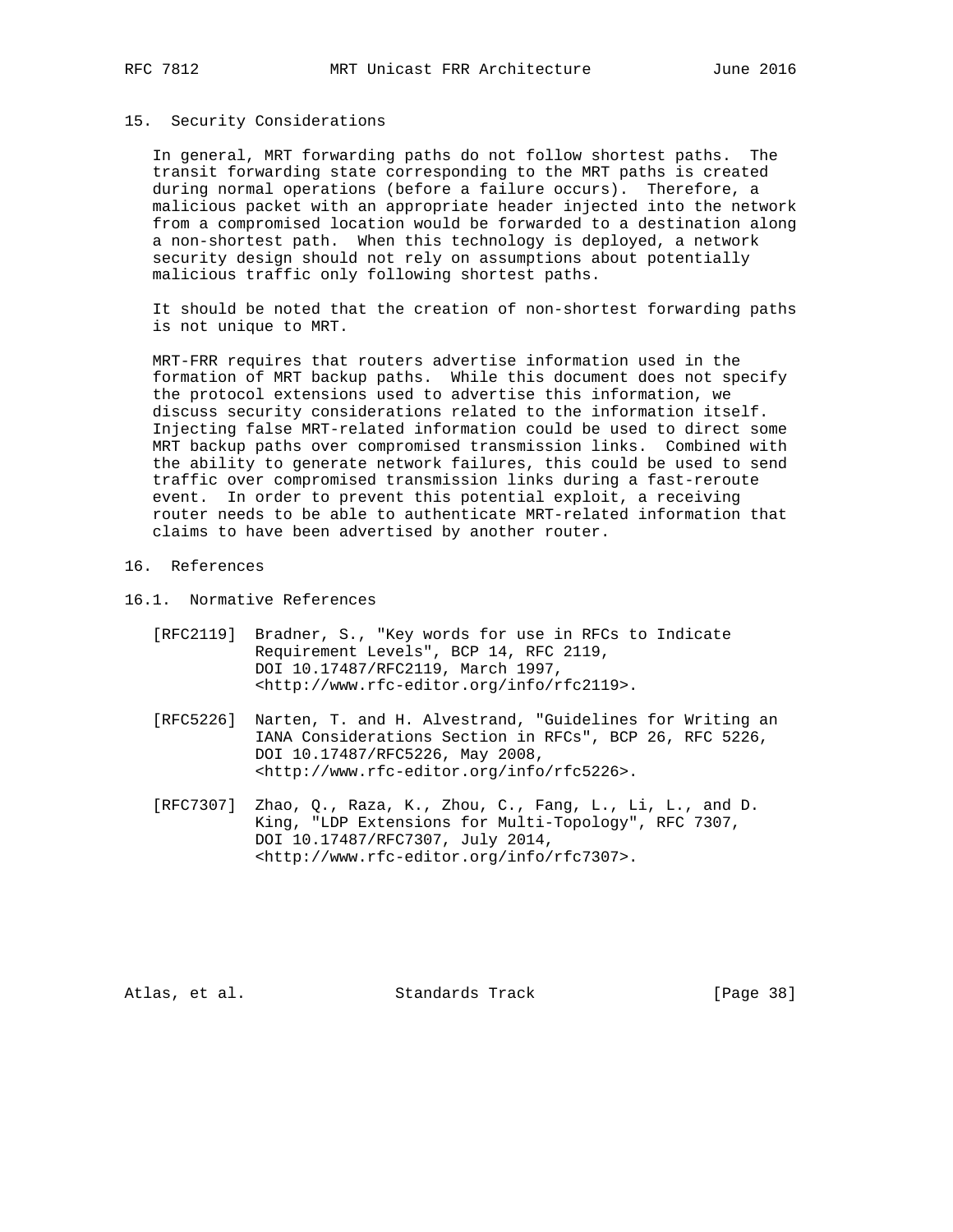[RFC7811] Enyedi, G., Ed., Csaszar, A., Atlas, A., Ed., Bowers, C., and A. Gopalan, "An Algorithm for Computing IP/LDP Fast Reroute Using Maximally Redundant Trees (MRT-FRR)", RFC 7811, DOI 10.17487/RFC7811, June 2016, <http://www.rfc-editor.org/info/rfc7811>.

## 16.2. Informative References

#### [EnyediThesis]

 Enyedi, G., "Novel Algorithms for IP Fast Reroute", Department of Telecommunications and Media Informatics, Budapest University of Technology and Economics Ph.D. Thesis, February 2011, <https://repozitorium.omikk.bme.hu/bitstream/ handle/10890/1040/ertekezes.pdf>.

 [LDP-MRT] Atlas, A., Tiruveedhula, K., Bowers, C., Tantsura, J., and IJ. Wijnands, "LDP Extensions to Support Maximally Redundant Trees", Work in Progress, draft-ietf-mpls-ldp mrt-03, May 2016.

#### [MRT-ARCH]

 Atlas, A., Kebler, R., Wijnands, IJ., Csaszar, A., and G. Enyedi, "An Architecture for Multicast Protection Using Maximally Redundant Trees", Work in Progress, draft-atlas rtgwg-mrt-mc-arch-02, July 2013.

- [RFC2328] Moy, J., "OSPF Version 2", STD 54, RFC 2328, DOI 10.17487/RFC2328, April 1998, <http://www.rfc-editor.org/info/rfc2328>.
- [RFC4379] Kompella, K. and G. Swallow, "Detecting Multi-Protocol Label Switched (MPLS) Data Plane Failures", RFC 4379, DOI 10.17487/RFC4379, February 2006, <http://www.rfc-editor.org/info/rfc4379>.
- [RFC5286] Atlas, A., Ed. and A. Zinin, Ed., "Basic Specification for IP Fast Reroute: Loop-Free Alternates", RFC 5286, DOI 10.17487/RFC5286, September 2008, <http://www.rfc-editor.org/info/rfc5286>.
- [RFC5331] Aggarwal, R., Rekhter, Y., and E. Rosen, "MPLS Upstream Label Assignment and Context-Specific Label Space", RFC 5331, DOI 10.17487/RFC5331, August 2008, <http://www.rfc-editor.org/info/rfc5331>.

Atlas, et al. Standards Track [Page 39]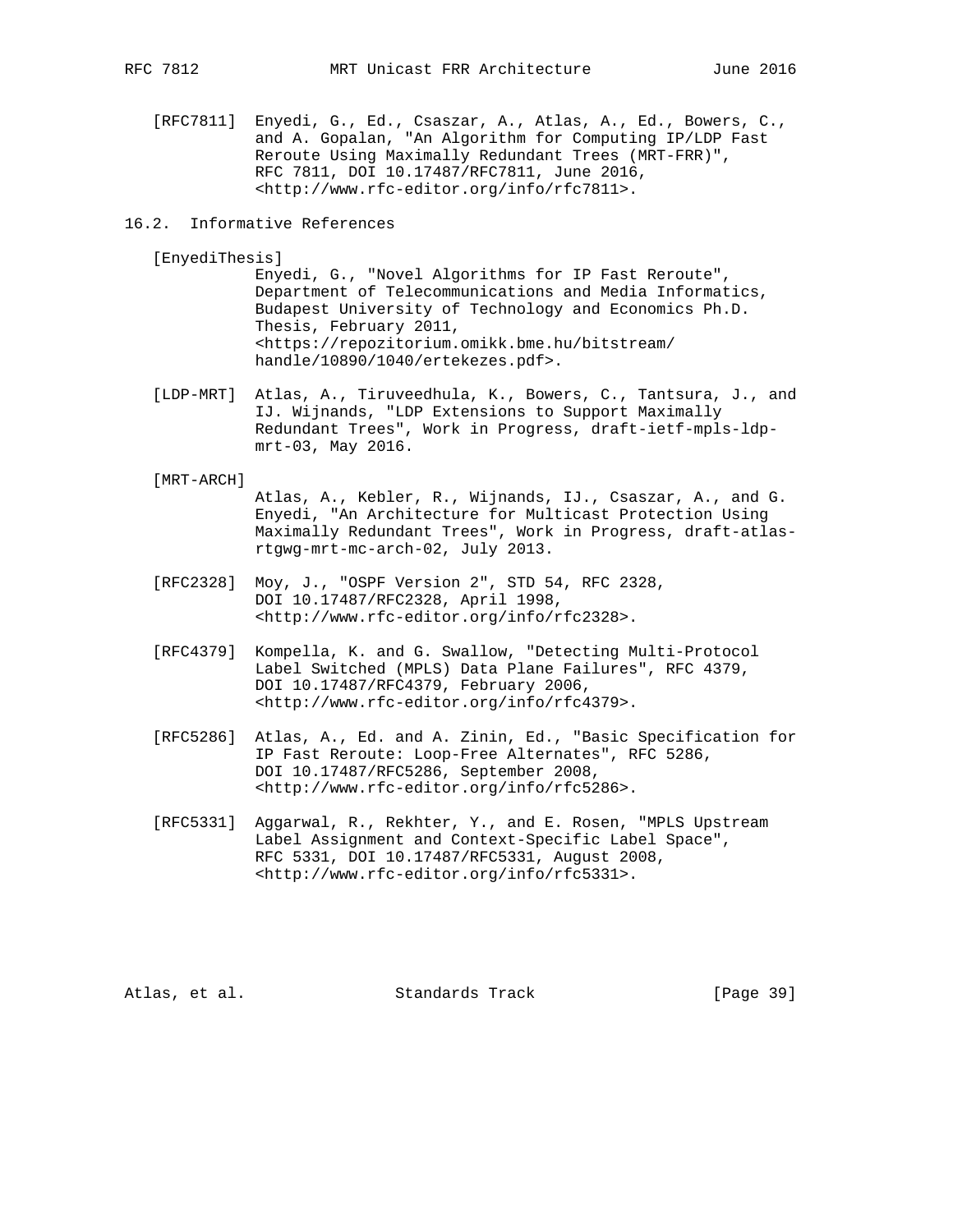- [RFC5340] Coltun, R., Ferguson, D., Moy, J., and A. Lindem, "OSPF for IPv6", RFC 5340, DOI 10.17487/RFC5340, July 2008, <http://www.rfc-editor.org/info/rfc5340>.
- [RFC5443] Jork, M., Atlas, A., and L. Fang, "LDP IGP Synchronization", RFC 5443, DOI 10.17487/RFC5443, March 2009, <http://www.rfc-editor.org/info/rfc5443>.
- [RFC5714] Shand, M. and S. Bryant, "IP Fast Reroute Framework", RFC 5714, DOI 10.17487/RFC5714, January 2010, <http://www.rfc-editor.org/info/rfc5714>.
- [RFC5715] Shand, M. and S. Bryant, "A Framework for Loop-Free Convergence", RFC 5715, DOI 10.17487/RFC5715, January 2010, <http://www.rfc-editor.org/info/rfc5715>.
- [RFC6976] Shand, M., Bryant, S., Previdi, S., Filsfils, C., Francois, P., and O. Bonaventure, "Framework for Loop-Free Convergence Using the Ordered Forwarding Information Base (oFIB) Approach", RFC 6976, DOI 10.17487/RFC6976, July 2013, <http://www.rfc-editor.org/info/rfc6976>.
- [RFC6981] Bryant, S., Previdi, S., and M. Shand, "A Framework for IP and MPLS Fast Reroute Using Not-Via Addresses", RFC 6981, DOI 10.17487/RFC6981, August 2013, <http://www.rfc-editor.org/info/rfc6981>.
- [RFC6987] Retana, A., Nguyen, L., Zinin, A., White, R., and D. McPherson, "OSPF Stub Router Advertisement", RFC 6987, DOI 10.17487/RFC6987, September 2013, <http://www.rfc-editor.org/info/rfc6987>.
- [RFC7490] Bryant, S., Filsfils, C., Previdi, S., Shand, M., and N. So, "Remote Loop-Free Alternate (LFA) Fast Reroute (FRR)", RFC 7490, DOI 10.17487/RFC7490, April 2015, <http://www.rfc-editor.org/info/rfc7490>.

Atlas, et al. Standards Track [Page 40]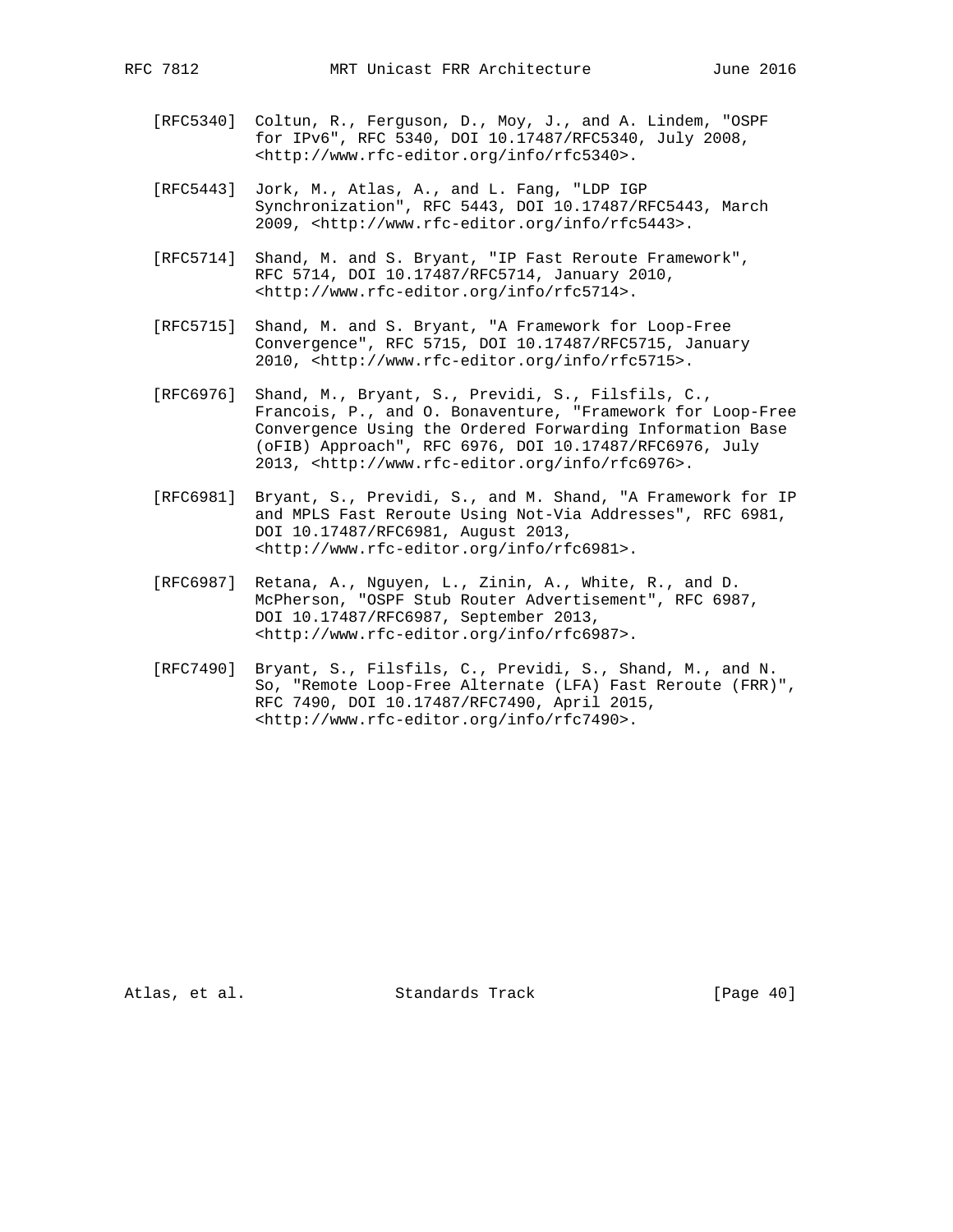Appendix A. Inter-level Forwarding Behavior for IS-IS

 In the description below, we use the terms "Level-1-only interface", "Level-2-only interface", and "Level-1-and-Level-2 interface" to mean an interface that has formed only a Level-1 adjacency, only a Level-2 adjacency, or both Level-1 and Level-2 adjacencies. Note that IS-IS also defines the concept of areas. A router is configured with an IS-IS area identifier, and a given router may be configured with multiple IS-IS area identifiers. For an IS-IS Level-1 adjacency to form between two routers, at least one IS-IS area identifier must match. IS-IS Level-2 adjacencies do not require any area identifiers to match. The behavior described below does not explicitly refer to IS-IS area identifiers. However, IS-IS area identifiers will indirectly affect the behavior by affecting the formation of Level-1 adjacencies.

 First, consider a packet destined to Z on MRT-Red or MRT-Blue received on a Level-1-only interface. If the best shortest path route to Z was learned from a Level-1 advertisement, then the packet should continue to be forwarded along MRT-Red or MRT-Blue. If, instead, the best route was learned from a Level-2 advertisement, then the packet should be removed from MRT-Red or MRT-Blue and forwarded on the shortest-path default forwarding topology.

 Now consider a packet destined to Z on MRT-Red or MRT-Blue received on a Level-2-only interface. If the best route to Z was learned from a Level-2 advertisement, then the packet should continue to be forwarded along MRT-Red or MRT-Blue. If, instead, the best route was learned from a Level-1 advertisement, then the packet should be removed from MRT-Red or MRT-Blue and forwarded on the shortest-path default forwarding topology.

 Finally, consider a packet destined to Z on MRT-Red or MRT-Blue received on a Level-1-and-Level-2 interface. This packet should continue to be forwarded along MRT-Red or MRT-Blue, regardless of which level the route was learned from.

 An implementation may simplify the decision-making process above by using the interface of the next hop for the route to Z to determine the level from which the best route to Z was learned. If the next hop points out a Level-1-only interface, then the route was learned from a Level-1 advertisement. If the next hop points out a Level- 2-only interface, then the route was learned from a Level-2 advertisement. A next hop that points out a Level-1-and-Level-2 interface does not provide enough information to determine the source of the best route. With this simplification, an implementation would need to continue forwarding along MRT-Red or MRT-Blue when the next hop points out a Level-1-and-Level-2 interface. Therefore, a packet

Atlas, et al. Standards Track [Page 41]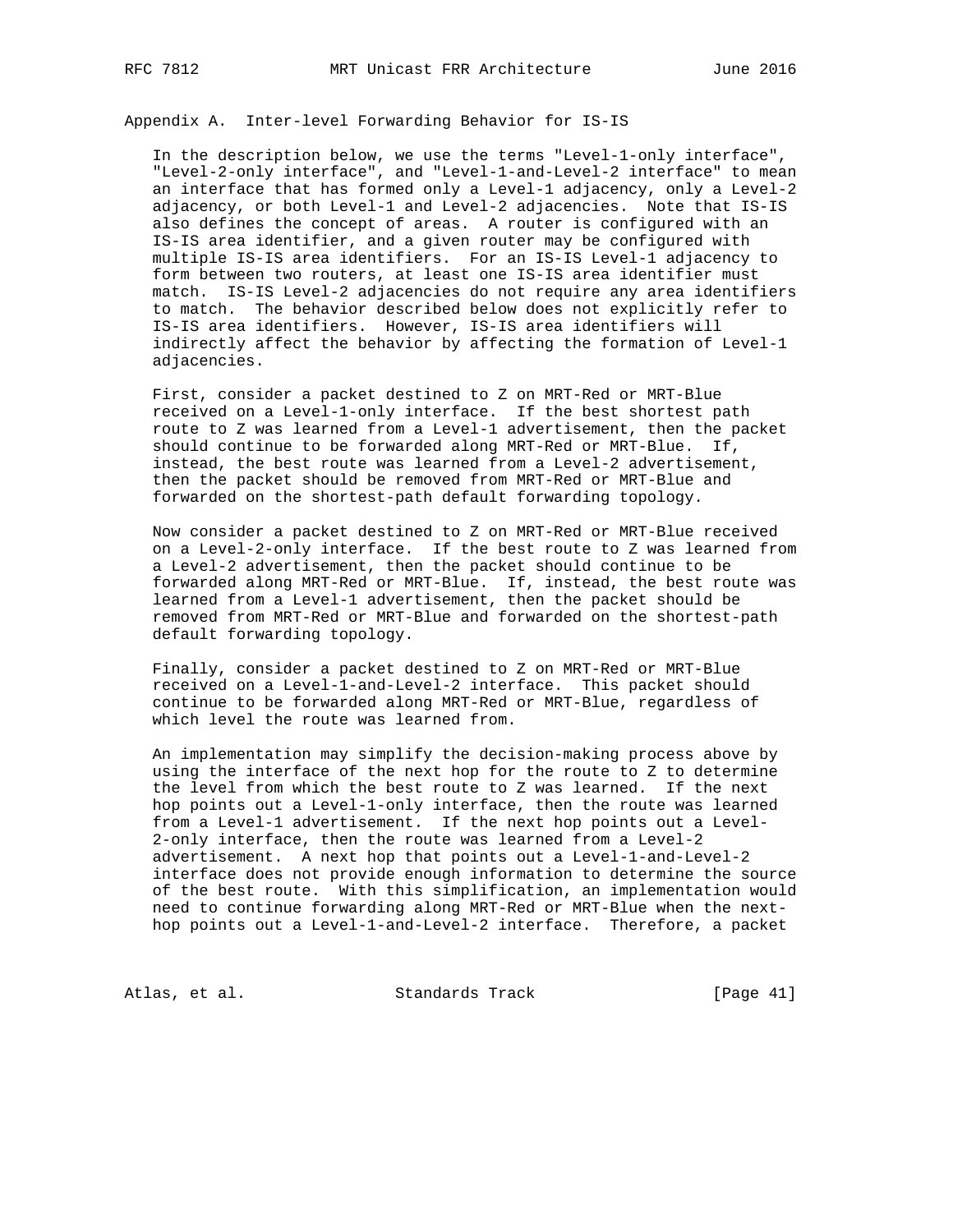on MRT-Red or MRT-Blue going from Level-1 to Level-2 (or vice versa) that traverses a Level-1-and-Level-2 interface in the process will remain on MRT-Red or MRT-Blue. This simplification may not always produce the optimal forwarding behavior, but it does not introduce interoperability problems. The packet will stay on an MRT backup path longer than necessary, but it will still reach its destination.

Appendix B. General Issues with Area Abstraction

 When a multihomed prefix is connected in two different areas, it may be impractical to protect them without adding the complexity of explicit tunneling. This is also a problem for LFA and Remote-LFA.

| 50<br>$\vert$ ----[ASBR Y]---[B]---[ABR 2]---[C] | Backbone Area 0:<br>ABR 1, ABR 2, C, D          |
|--------------------------------------------------|-------------------------------------------------|
|                                                  | Area 20: A, ASBR X                              |
| $p$ ---[ASBR X]---[A]---[ABR 1]---[D]            | Area 10: B, ASBR Y<br>p is a Type 1 AS-external |

## Figure 4: AS External Prefixes in Different Areas

 Consider the network in Figure 4 and assume there is a richer connective topology that isn't shown, where the same prefix is announced by ASBR X and ASBR Y, which are in different non-backbone areas. If the link from A to ASBR X fails, then an MRT alternate could forward the packet to ABR 1 and ABR 1 could forward it to D, but then D would find the shortest route is back via ABR 1 to Area 20. This problem occurs because the routers, including the ABR, in one area are not yet aware of the failure in a different area.

 The only way to get it from A to ASBR Y is to explicitly tunnel it to ASBR Y. If the traffic is unlabeled or the appropriate MPLS labels are known, then explicit tunneling MAY be used as long as the shortest path of the tunnel avoids the failure point. In that case, A must determine that it should use an explicit tunnel instead of an MRT alternate.

Atlas, et al. Standards Track [Page 42]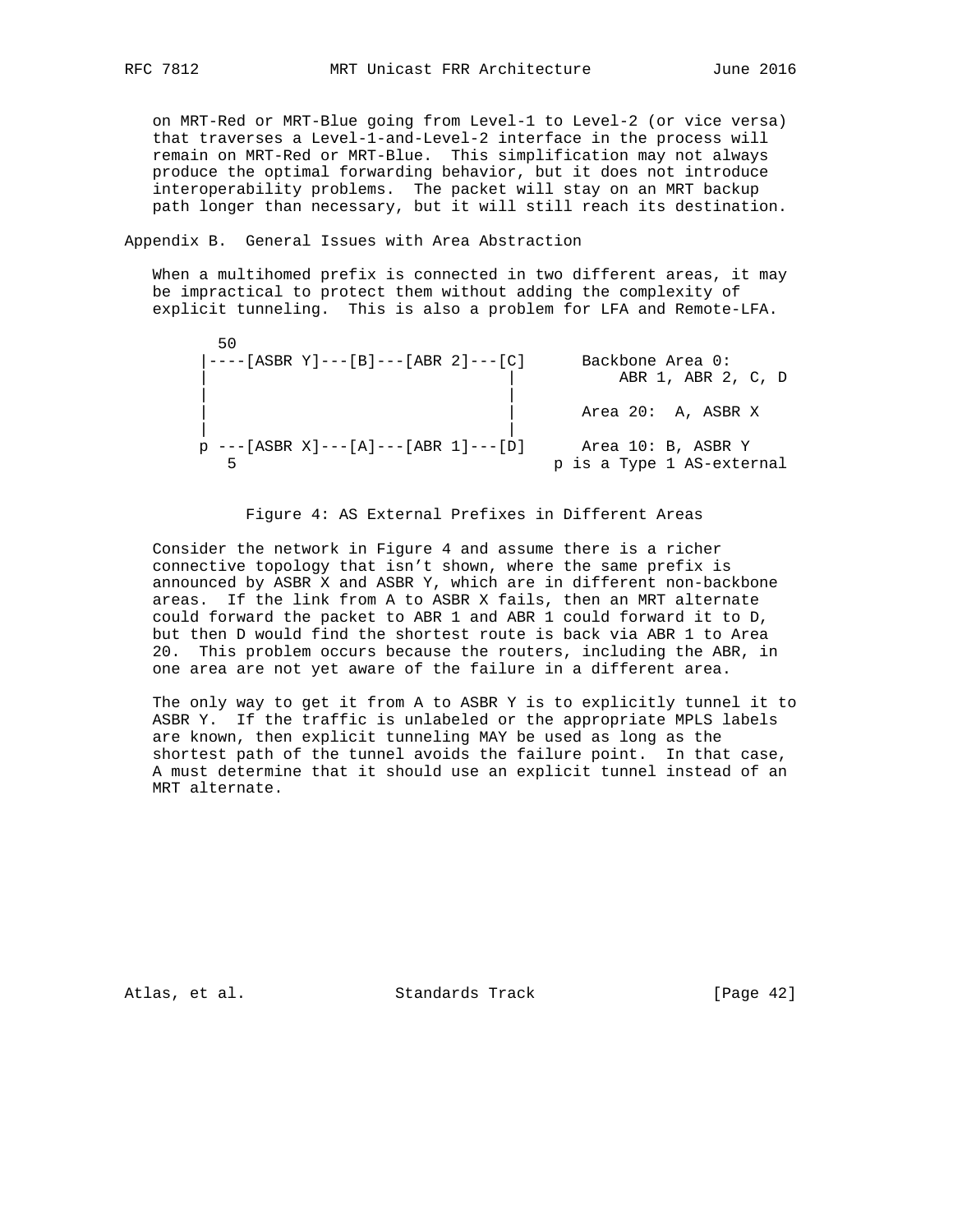Acknowledgements

 The authors would like to thank Mike Shand for his valuable review and contributions.

 The authors would like to thank Joel Halpern, Hannes Gredler, Ted Qian, Kishore Tiruveedhula, Shraddha Hegde, Santosh Esale, Nitin Bahadur, Harish Sitaraman, Raveendra Torvi, Anil Kumar SN, Bruno Decraene, Eric Wu, Janos Farkas, Rob Shakir, Stewart Bryant, and Alvaro Retana for their suggestions and review.

Contributors

 Robert Kebler Juniper Networks 10 Technology Park Drive Westford, MA 01886 United States Email: rkebler@juniper.net

 Andras Csaszar Ericsson Konyves Kalman krt 11 Budapest 1097 Hungary Email: Andras.Csaszar@ericsson.com

 Jeff Tantsura Ericsson 300 Holger Way San Jose, CA 95134 United States Email: jeff.tantsura@ericsson.com

 Russ White VCE Email: russw@riw.us

Atlas, et al. Standards Track [Page 43]